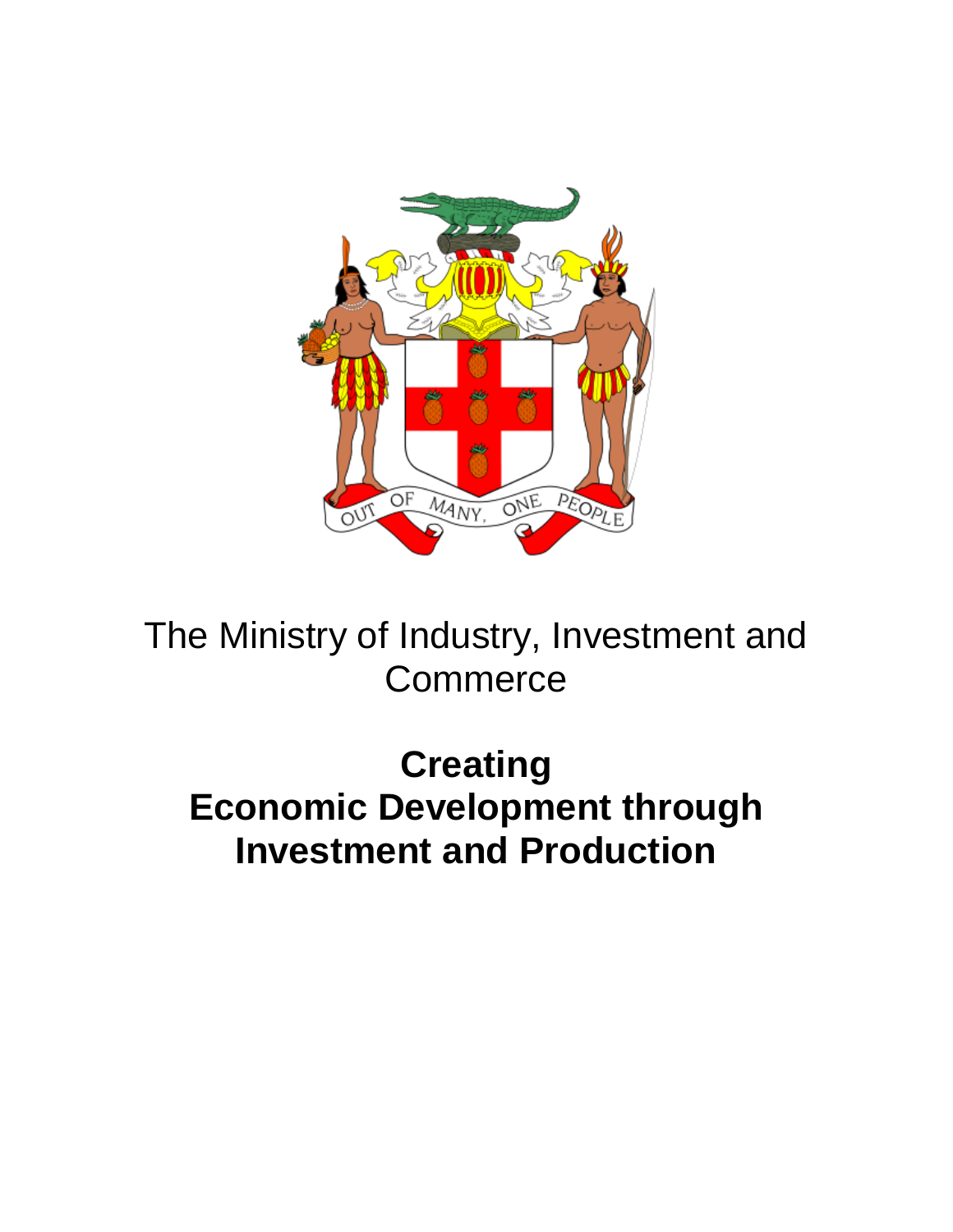## **TABLE OF CONTENTS**

| 1.0 | <b>Preamble and Pleasantries</b>                    |                                                      |                |  |
|-----|-----------------------------------------------------|------------------------------------------------------|----------------|--|
| 2.0 | Presentation                                        |                                                      |                |  |
| 3.0 | Challenges                                          |                                                      |                |  |
| 4.0 |                                                     | <b>Solutions to Challenges</b>                       |                |  |
|     | 4.1                                                 | Streamlining of business registration system         | 3              |  |
|     | 4.2                                                 | <b>Formation of National Competitiveness Council</b> | $\overline{4}$ |  |
|     |                                                     | Partnership for Transformation (PFT)                 | 5              |  |
|     | 4.3                                                 | Private Sector Development Programme (PSDP)          | 6              |  |
| 5.0 | Developing the Capabilities of the MSME Sector<br>8 |                                                      |                |  |
|     | 5.1                                                 | Jamaica Business Development Corporation             | 8              |  |
|     | 5.2                                                 | Availability of MSME funds                           | 13             |  |
|     | 5.3                                                 | Increasing Access to Credit                          | 16             |  |
|     | 5.4                                                 | <b>Collateral Registry</b>                           | 17             |  |
|     | 5.5                                                 | Role of Science and Technology in Entrepreneurial    |                |  |
|     |                                                     | Development                                          | 17             |  |
|     | 5.6                                                 | <b>Rural Youth Employment Project</b>                | 17             |  |
|     | 5.7                                                 | <b>Lemon Grass Industry</b>                          | 19             |  |
|     | 5.8                                                 | Wooden Products and Furniture Incubator              | 20             |  |
| 6.0 |                                                     | <b>Intellectual Property Protection</b>              | 21             |  |
| 7.0 | <b>Investment Promotion and Trade Facilitation</b>  |                                                      |                |  |
|     | 7.1                                                 | The new JAMPRO                                       | 23             |  |
|     | 7.2                                                 | <b>JAMPRO Business Hub</b>                           | 23             |  |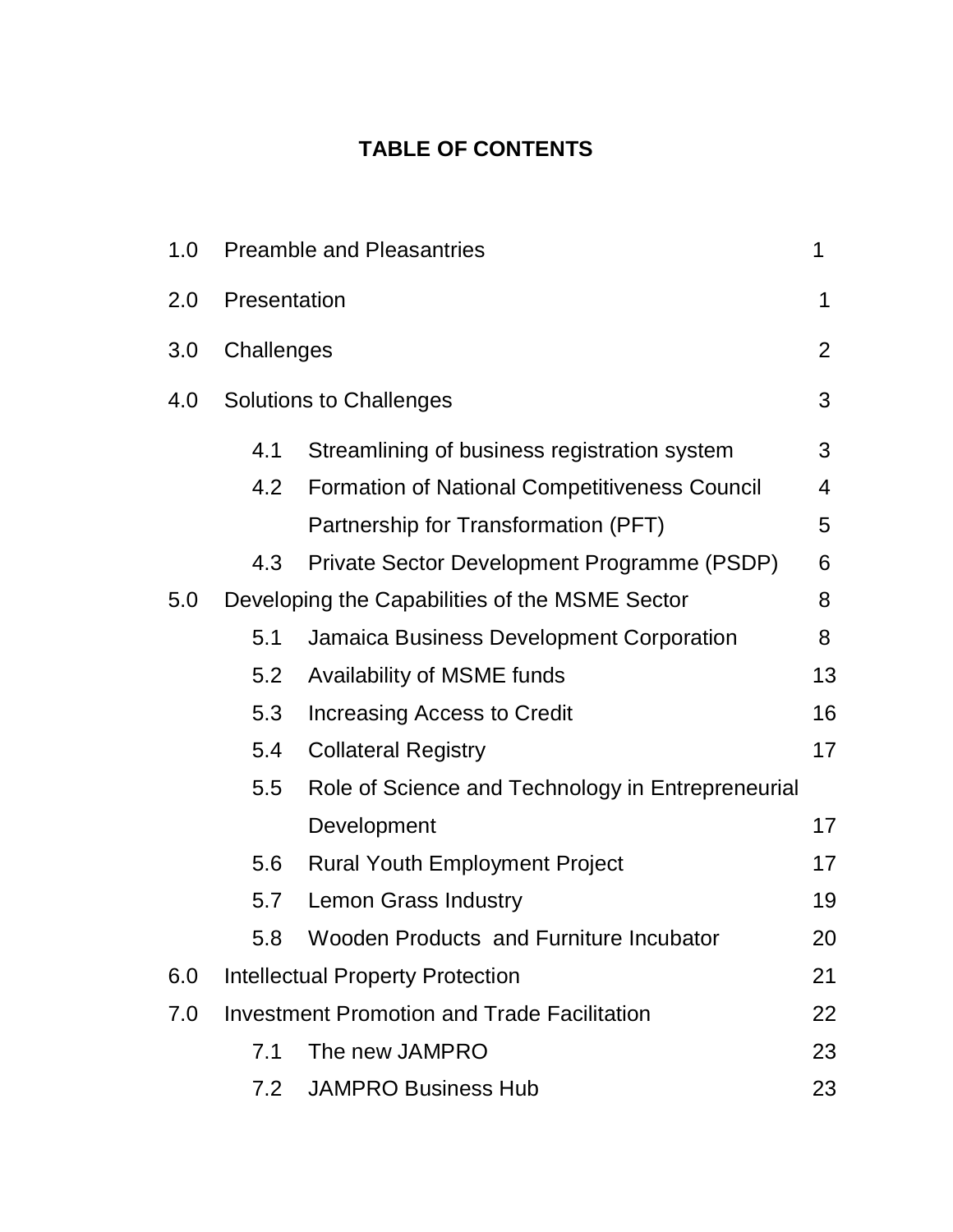|     | 7.3                                     | JAMPRO Investment Performance                     |    |
|-----|-----------------------------------------|---------------------------------------------------|----|
|     | 7.4                                     | Exports Achievements, Challenges, Opportunities - |    |
|     |                                         | Implementing the National Export Strategy (NES)   | 44 |
| 8.0 | Caymanas Economic Zone                  |                                                   | 48 |
| 9.0 | <b>Factories Corporation of Jamaica</b> |                                                   |    |
|     | 10.0 Development of Downtown Kingston   |                                                   |    |
|     | 11.0 The Way Forward                    |                                                   |    |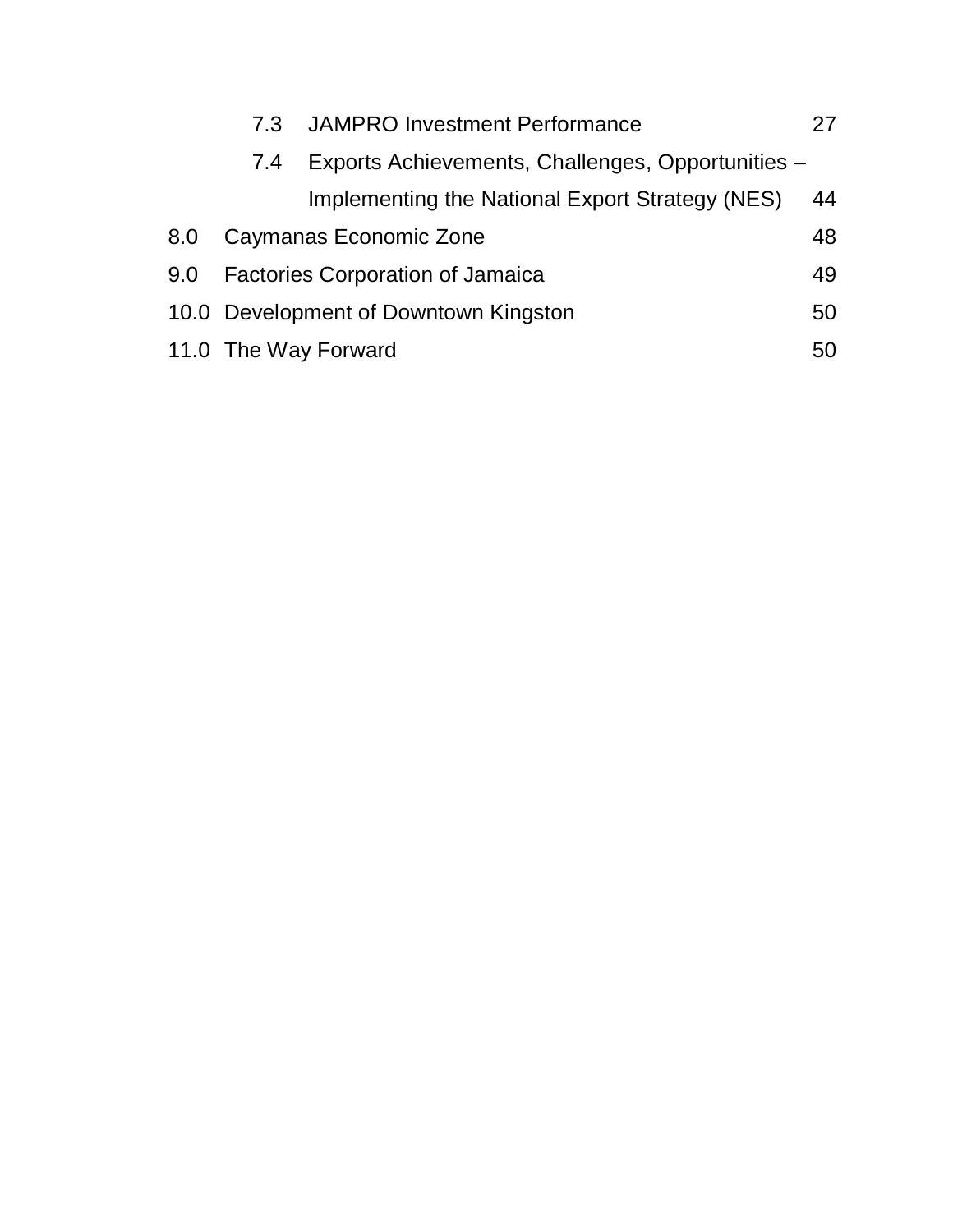#### **1.0 PREAMBLE & PLEASANTRIES**

#### **2.0 PRESENTATION**

In my presentation today, Mr. Speaker, my primary focus will be on those aspects of my portfolio that are pivotal to growth, employment and development. As such, I will be speaking to:

- Our role in creating an enabling business environment;
- **Promoting local and foreign direct investments to generate hard** currency earnings and create jobs;
- Growing the micro, small and medium-sized enterprise (MSME) sector into the big businesses of tomorrow;
- Infusing science, technology and innovation in new entrepreneurial ventures;
- And of course, as the "business ministry" of the Government, I would like to briefly outline some of the strategies for the way forward.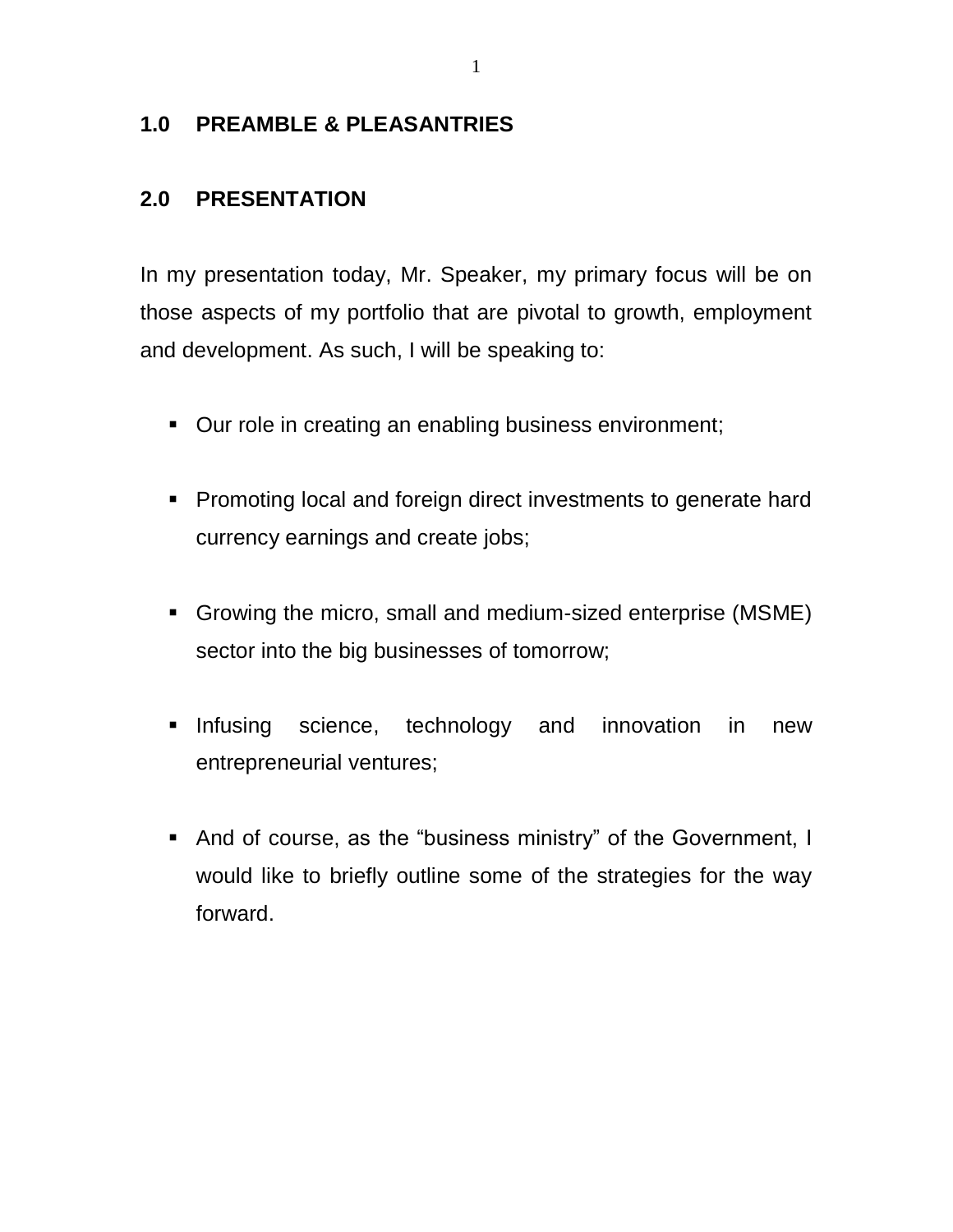#### **3.0 CHALLENGES**

Mr. Speaker, in our drive to make our economy more efficient, competitive and business-friendly, we have made significant achievements as a Government, but there is still a long way to go.

These are the **obstacles** in our way:

- **Excessive bureaucracy,** which frustrates our businesses, causing them to lose time and money. Exhaustive and unnecessary registration and certification procedures have a debilitating effect on businesses, and can be particularly crippling to the export industry.
- **Access to capital** continues to be a major constraint facing our entrepreneurs, large and small
- **Lack of a trained workforce**
- **High energy cost,** continues to be a major cost of doing business in Jamaica; and of course there is also the high cost of **security**.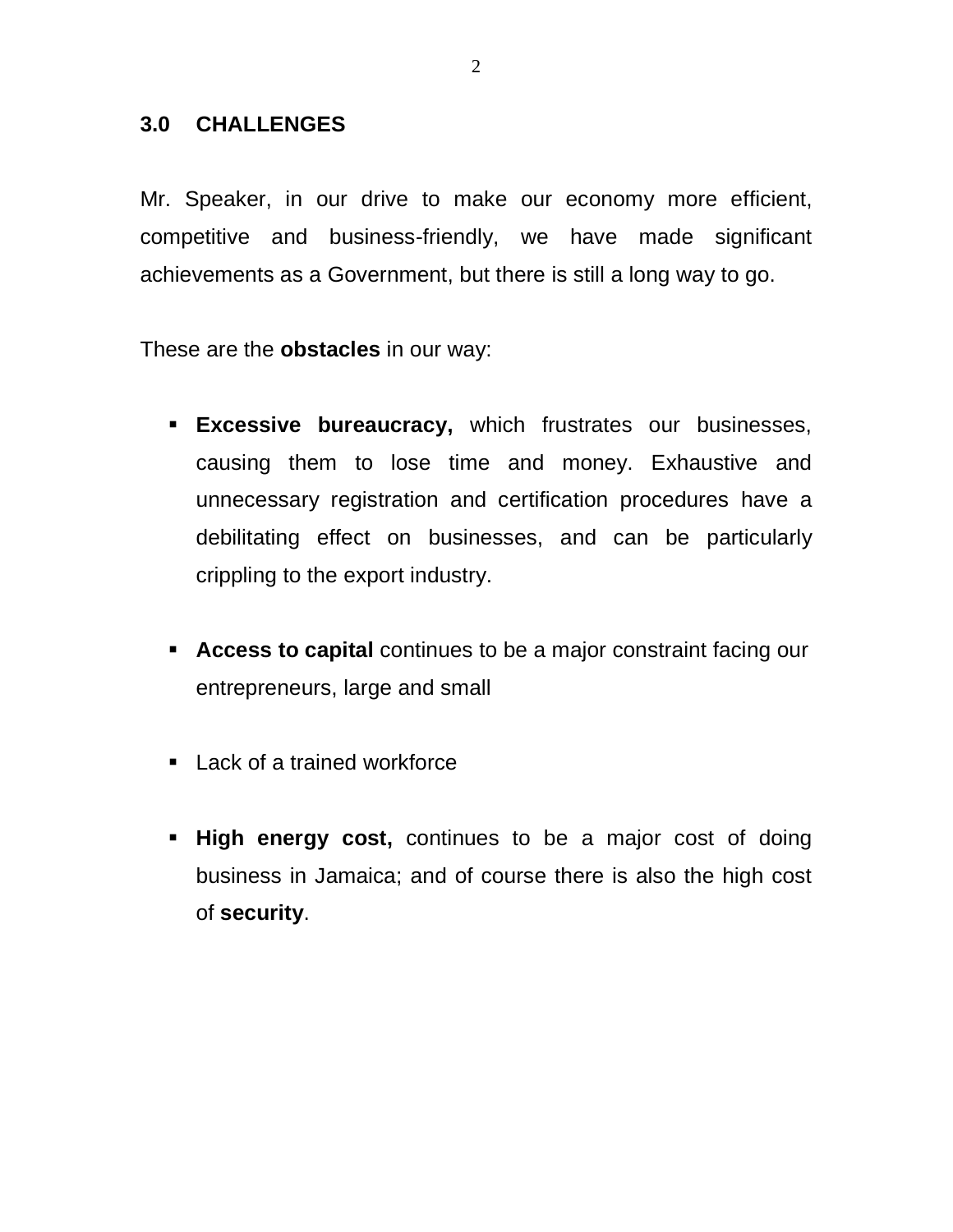### **4.0 SOLUTIONS TO CHALLENGES**

#### **4.1 Streamlining of Business Registration System**

Mr. Speaker, you can register your business in 24 hours using the priority service or 4 days for the normal service. We are also moving to have business registrations done online by the end of the fiscal year. You only register a business once. So, I do not see registering your business with the Companies Office of Jamaica (COJ) as a major bureaucratic hurdle now.

Mr. Speaker, the real annoyance relates to registration with other agencies of Government. Under the present system, after registering a company, the businessperson then has to register for:

- HEART/NTA
- NIS
- NHT and then on top of that,
- Apply for a Taxpayer Compliance Certificate (TCC).

Mr. Speaker, this is too onerous for business in  $21<sup>st</sup>$  century Jamaica. What we are working on now is the development of a super form to be administered by the Companies Office. This means that when you register your company, you would have been automatically registered with HEART/NTA, NIS, NHT and you would get your TCC at the same time. Therefore, you won't have to relate with these entities. The COJ will do those things behind the scene for you.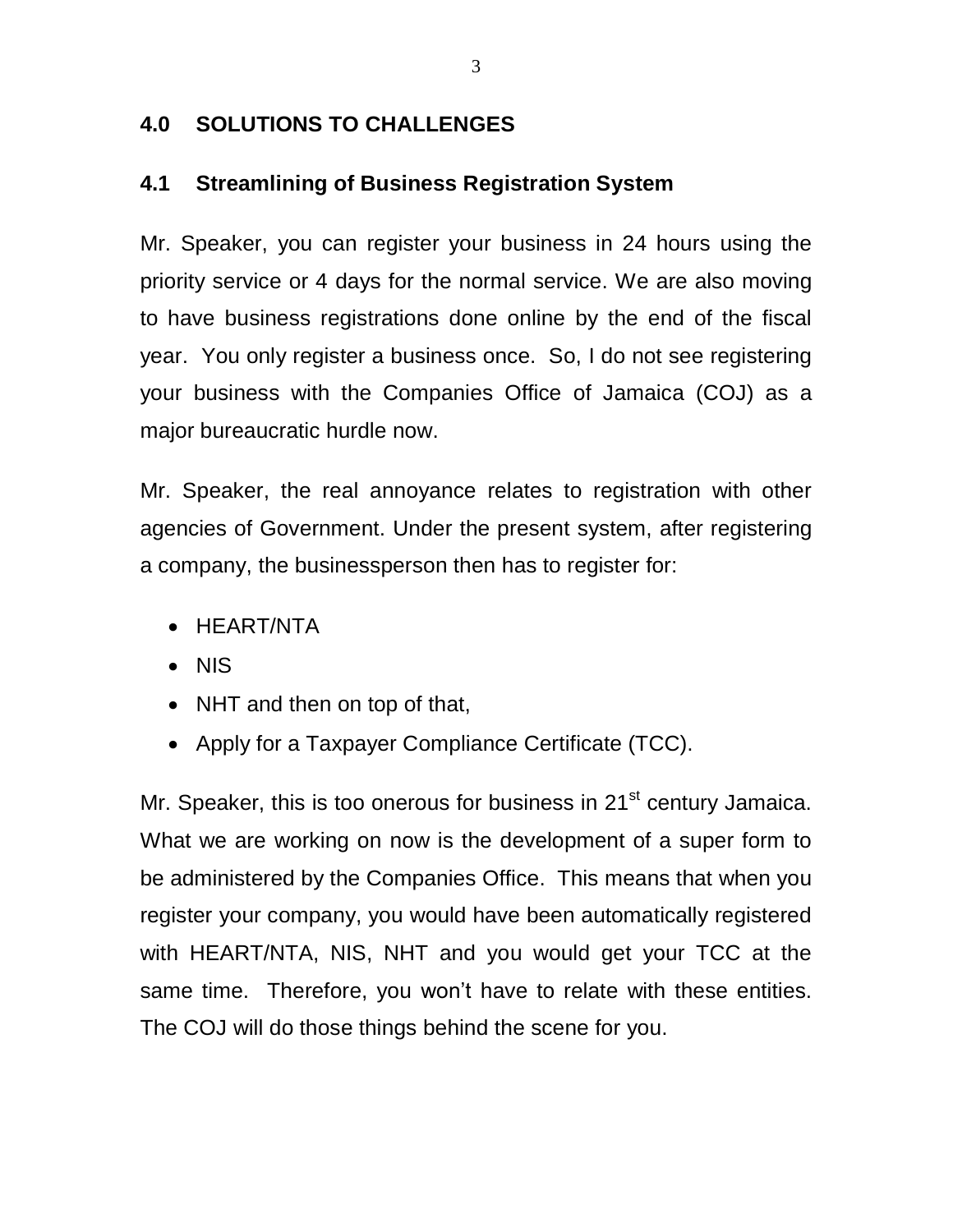### **4.2 Formation of National Competitiveness Council**

Mr. Speaker, previously we had different administrative arrangements to deal with competitiveness. What I have now done is to put all the necessary mechanisms pertaining to national competitiveness under one umbrella - the **National Competitiveness Council.**

This Council is an amalgamation of:-

- **The National Export Council,** which is addressing the operational and legislative constraints facing the export sector,
- **The Trade Facilitation Board,** which is mandated to improve efficiency in the exporting and importing processes, and
- **The Target Growth Competitiveness Committee,** which actively lobbies for business-friendly policies and regulations.

The National Competitiveness Council coordinates implementation of the National Export Strategy, and promotes partnership to foster robust economic growth. It was established in the interest of administrative efficiency and effectiveness, and provides a single point of reference and support for the various initiatives to be undertaken by the Trade Facilitation Board, the National Export Strategy, and the Target Growth Competitiveness Committee.

The NCC, among other things: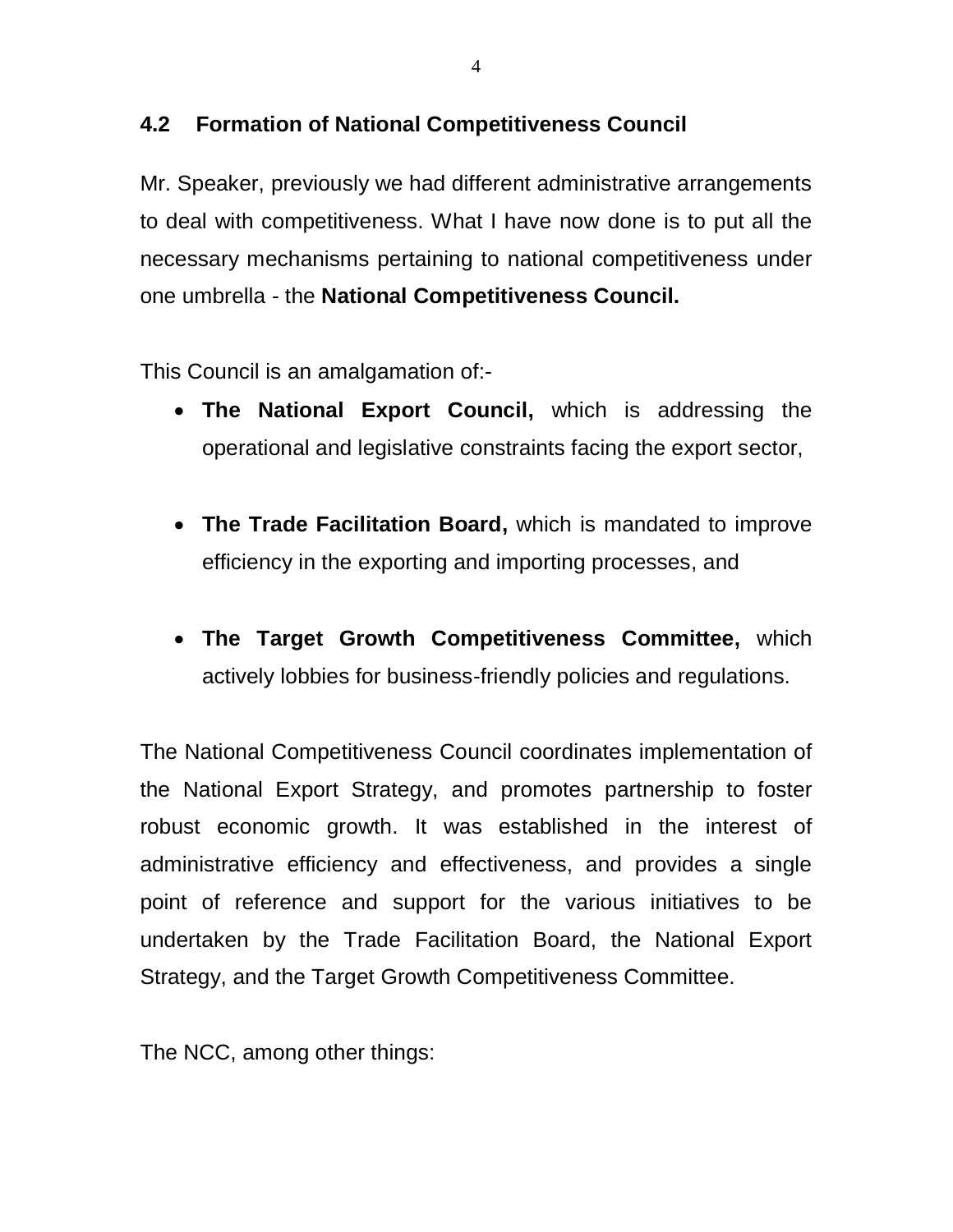- Coordinates and drives cross-functional and multi-agency strategies to address the impediments to establishing and doing business in Jamaica;
- **•** Drives the creation and maintenance of a policy environment that facilitates continued improvements in the productivity and innovativeness of Jamaican MSMEs;
- Directly addresses complaints regarding delays experienced in the processing of business and investment projects;
- **Formulates measures leading to speedy processing of business** and investment projects; and
- **Provides policy advice on steps towards an improved and** competitive business climate.

## **4.3 Partnership for Transformation**

Coming out of the National Planning Summit in 2007, the Partnership for National Transformation was established to streamline the work of the Social Partnership and the Planning Summit and achieve a greater level of efficiency in the work towards a competitive business environment.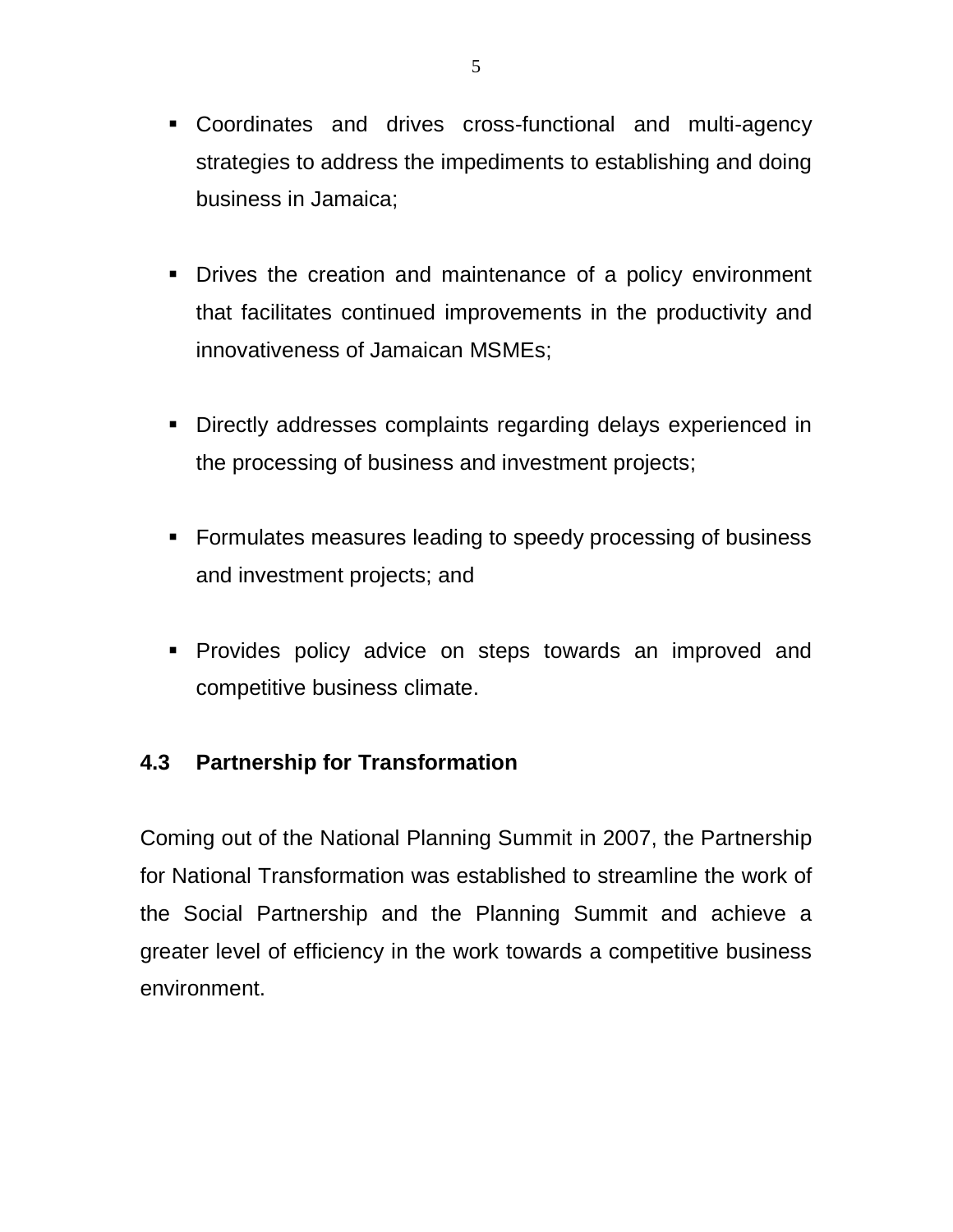#### **4.4 Private Sector Development Programme - 2004-2009**

Mr. Speaker, in 2004 the Private Sector Development Programme, the PSDP, was launched following an agreement with the Government of Jamaica and the European Union. The primary purpose of the programme was to enhance the competitiveness of our MSMEs and strengthen their support institutions.

Mr. Speaker, the programme's contribution to the developmental imperatives of the MSME sector has been considerable. We can point to the overwhelming demand for the PSDP's services, which were implemented in 12 components and resulted in over 16,000 interventions over the life of the project.

While it is well recognized that more could have been achieved, we can take pride in the fact that we have had interventions island wide and across all sectors with the highest number of interventions evident in agri-business, the creative industries, tourism and services.

At the level of the firm, over *80%* of beneficiaries of PSDP grants and supporting business development services went to micro and small enterprises.

Access to corporate finance was the greatest challenge. Nevertheless, the target of facilitating *J\$363M* in loans to 100 firms has been met. The average loan size was *J\$3.6M* – up from *J\$2.5M* in the second year of the unit's operation.

6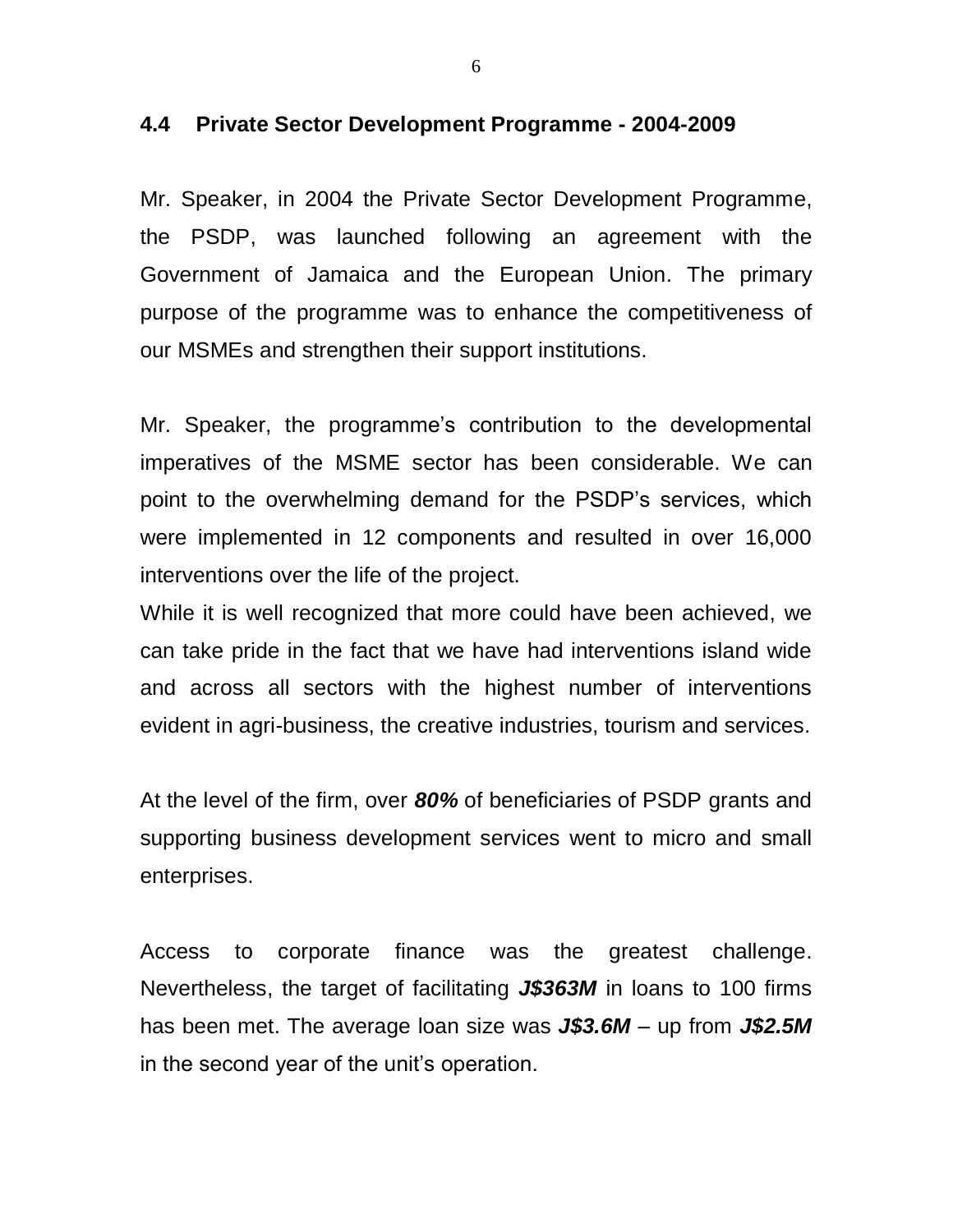Mr. Speaker, with the benefit of multimedia technology we have assembled here today, some of the proud beneficiaries of the PSDP, who are making big strides in their businesses.

Mr. Speaker, we are fully committed to removing the barriers and improving the environment for competitiveness and growth, in keeping with Jamaica's Medium Term Socio-Economic Policy Framework (2009-2012).

What this means Mr. Speaker, is that we must now find the right formula to take advantage of the opportunities in order to move this country on a path of sustainable growth.

In so doing, our strategies must be proactive. We must put in place the necessary structures, programmes and policies for the growth and development of this country, and we must commit to the long haul.

Mr. Speaker, we have established a sound foundation on which we can now build this country in a much more predictable and sustainable manner. Interest rates are now the lowest they have been for many years. In addition, our exchange rate has been relatively stable, and our business environment is in a state of continuous improvement.

Our role in this Ministry is to drive production and we will maintain a clear focus on promoting investments and exports, micro, small and medium enterprise development, the application of science and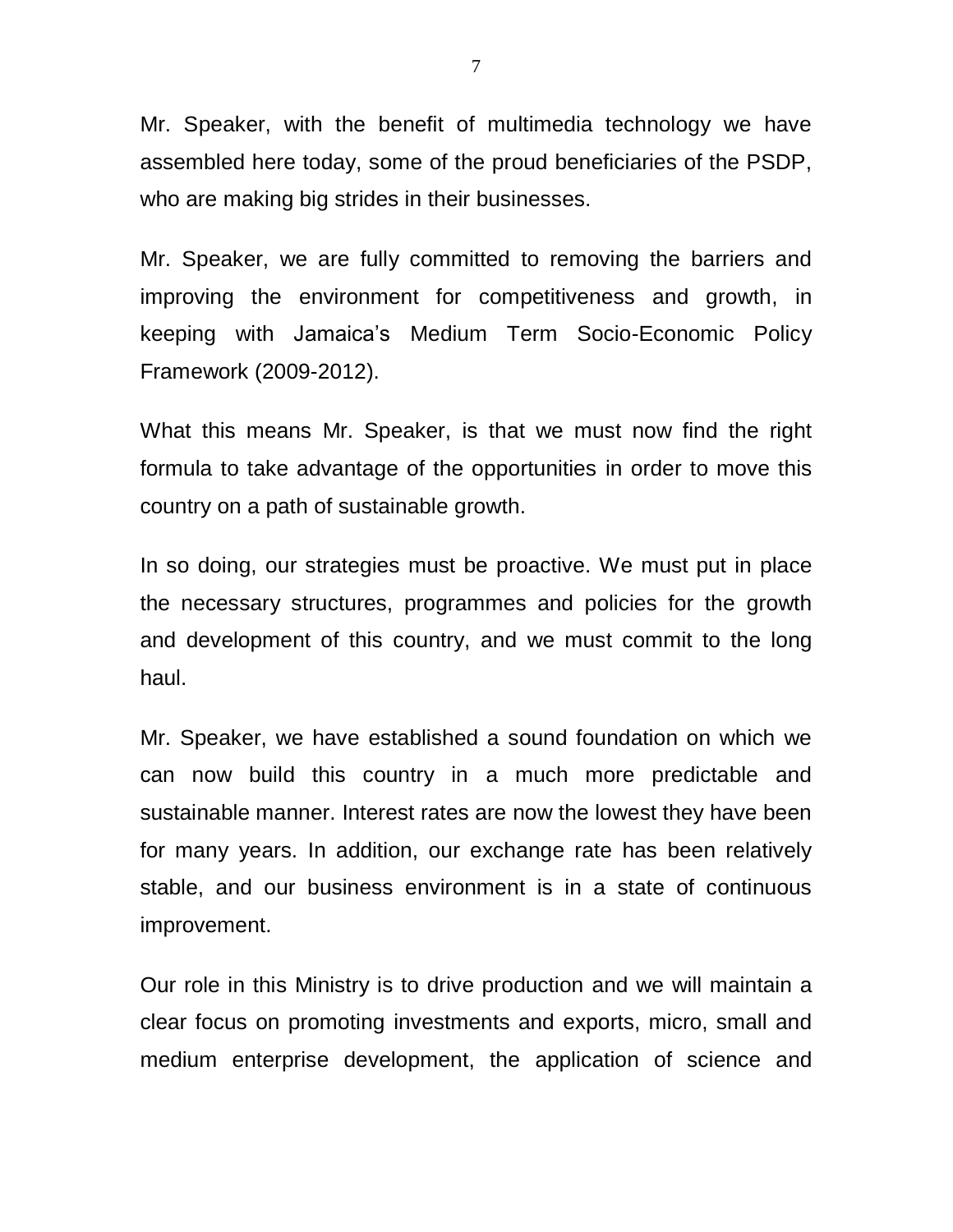technology, as well as establishing an international financial services centre.

Critical to this process, therefore, are the roles to be played by JAMPRO, the Jamaica Business Development Corporation (JBDC), the Scientific Research Council (SRC), and the Factories Corporation of Jamaica (FCJ).

## **5.0 DEVELOPING THE CAPABILITIES OF THE MSME SECTOR**

The Government is firmly committed to the development of the MSME sector.

### **5.1 Jamaica Business Development Corporation**

The Jamaica Business Development Corporation (JBDC), as the lead agency driving business development and facilitation among MSMEs, continues to play a critical role in this process.

## **(i) Kingston Urban Renewal Project**

Mr. Speaker, one of the main projects implemented by the JBDC in the last two years, is the Kingston Urban Renewal Project (KURP).

Under this project funded by the IDB, which the Member for Central Kingston can attest to, the JBDC has been playing a significant role in the efforts to enhance the social and economic welfare of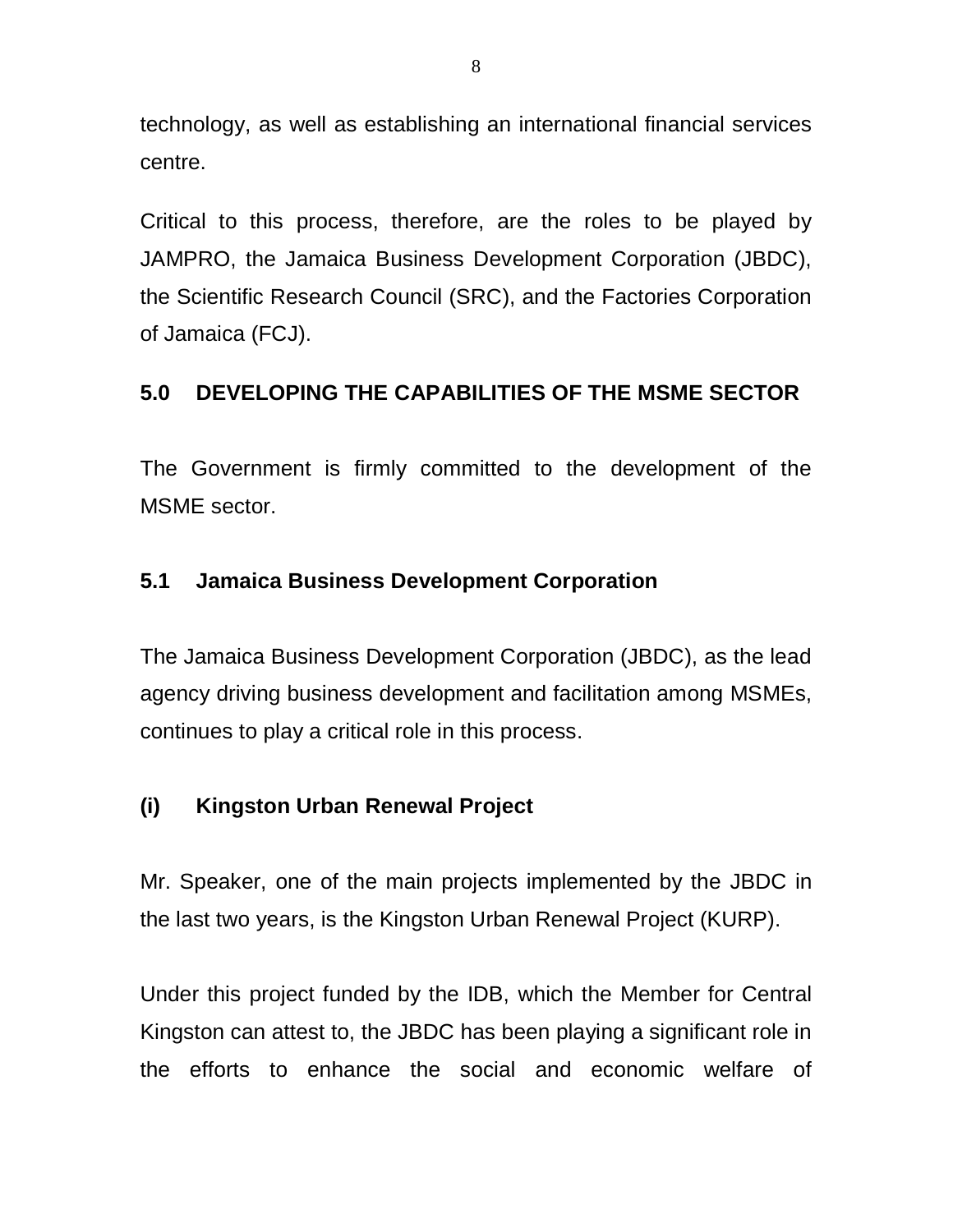communities in depressed Central Kingston neighbourhoods, including Tel Aviv and the Southside communities.

Under this project, Mr. Speaker,

- 104 young entrepreneurs have been trained in small business management;
- 32 businesses have been approved to benefit from a loan fund under the project;
- 131 students have participated in HEART/NTA certified training programmes;
- 250 persons have been employed through various components of the project;
- 62 interns have been placed; and
- 45 persons have received literacy training.

## **(ii) Incubator and Resource Centre**

Mr. Speaker, one of our first interventions on assuming office was to assign the building at Marcus Garvey Drive to the JBDC to implement the Incubator Resource Centre. The JBDC, Mr. Speaker, has a three year rent-free tenure in the building at Garmex.

The approach at Marcus Garvey Drive, Mr. Speaker, has been to provide training and technical assistance to the incubatees, as well as to offer them common business support in the areas of graphic design, packaging and production services. Mr. Speaker, the entire business development team of designers, graphic artists, food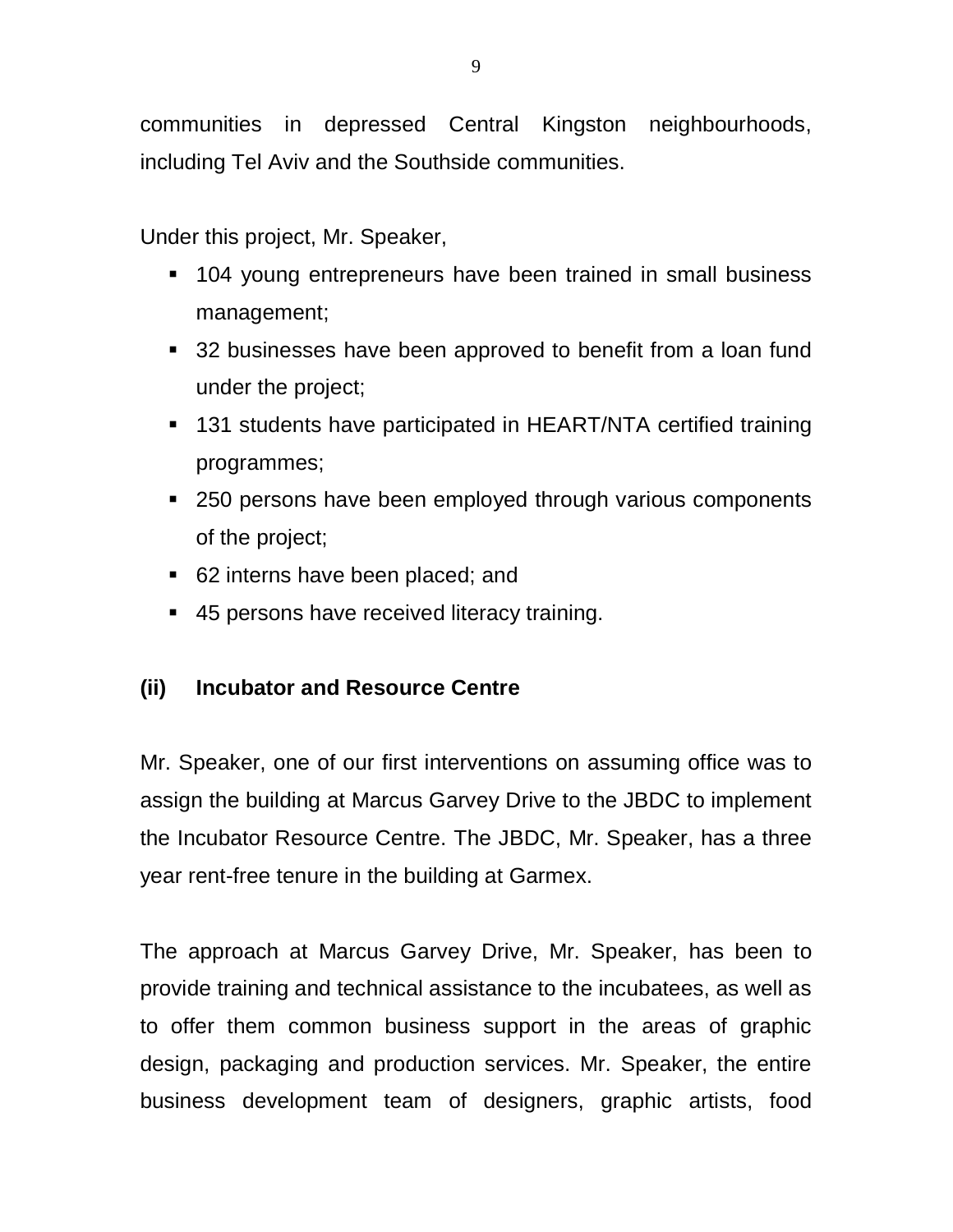technologists and product development officers has been relocated from the Camp Road office of the JBDC in order to provide the requisite services to incubatees. Services are also provided virtually.

During the 2009/10 period, the Incubator and Resource Centre (IRC) continued to play a key role in providing hand-holding and "incubation" services for start-ups and existing small businesses. This included assistance to 12 fashion and apparel incubatees, 150 training sessions, and 3,500 participants.

Mr. Speaker, in order to strengthen the access of MSMEs to technical, business, marketing and financial services, we now have 11 Jamaica Business Information Centres – JAMBICS --across the island. In 2009, over 2,000 persons were assisted by the JBDC through these centres.

We have 80 Business Service Providers (BSP) throughout the island. Through this network, clients are provided with first level JBDC services and are assisted in identifying and meeting new needs.

Mr. Speaker, the Member for East Kingston made a number of observations during his contribution, which raised some issues that I must, however, clarify.

The Member suggested that the Micro Investment Development Agency – MIDA – is now being operated under the Jamaica Business Development Corporation (JBDC) and that by so doing, we have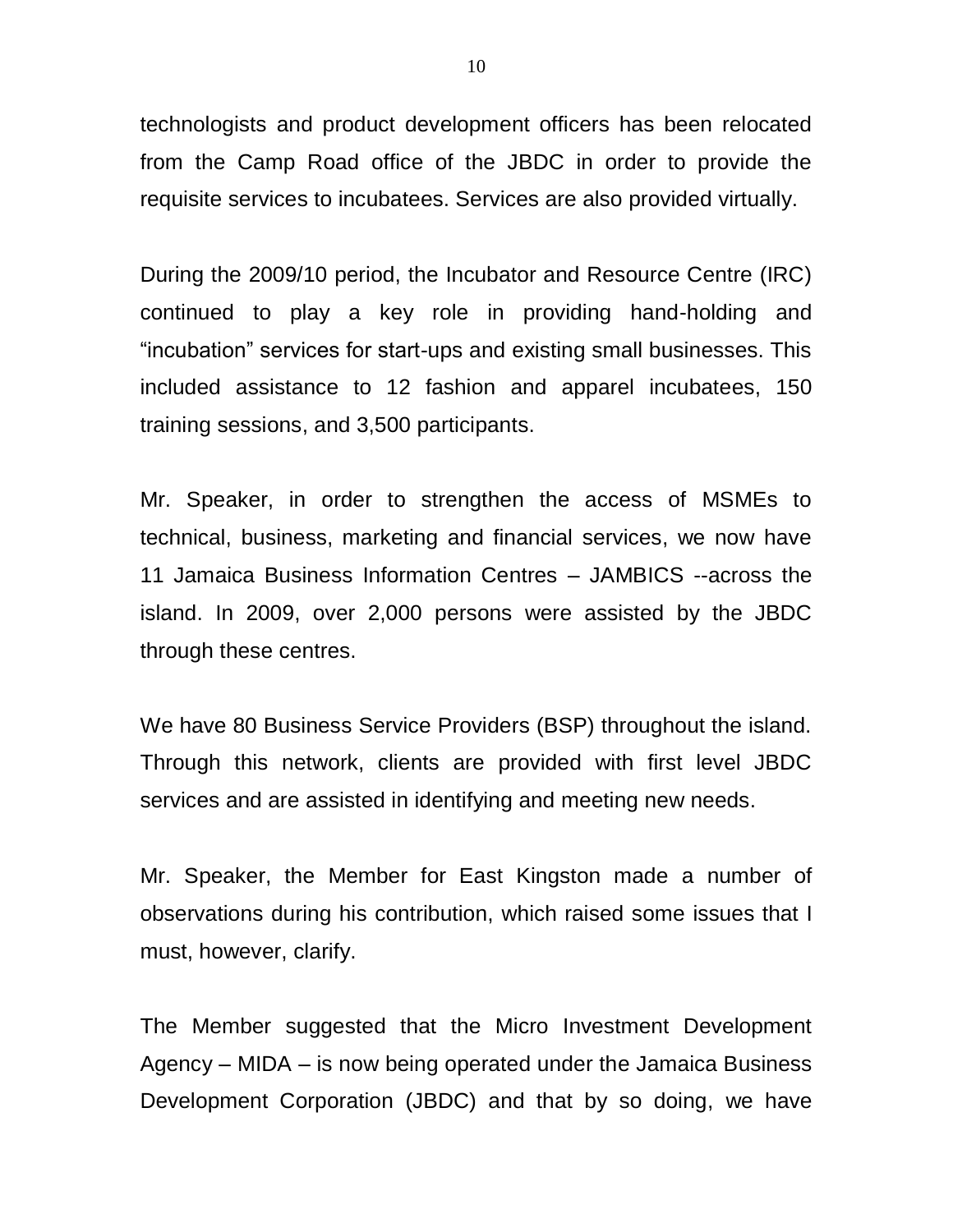created an institutional conflict of interest by having the same entity wholesaling and retailing funds.

Mr. Speaker, MIDA was physically moved to JBDCs headquarters on Camp Road as part of the Ministry's rationalization programme to reduce cost and improve coordination and collaboration. However, MIDA does not fall under the JBDC and the JBDC does not influence operational decisions of MIDA. Both share the same board of directors but each is independent and autonomous. The question of conflict of interest does not, therefore, arise.

Mr. Speaker, the Member for East Kingston reported that the JBDC was created with a "core mandate of providing technical support for small enterprises." Let me assure this Honourable House that the JBDC means: Jamaica "Business Development" Corporation and its core mandate of "business development" has not changed. Its current lending activity is only a small part of its overall operation.

Mr. Speaker, the Member stated that there is nothing in the budget for the incubator centre. I wish to inform him that there is an allocation of \$12 million in the budget to support the incubator in the area of food processing.

There is also budgetary provision for the continuation of the JAMBIC centres within the JBDC's budget.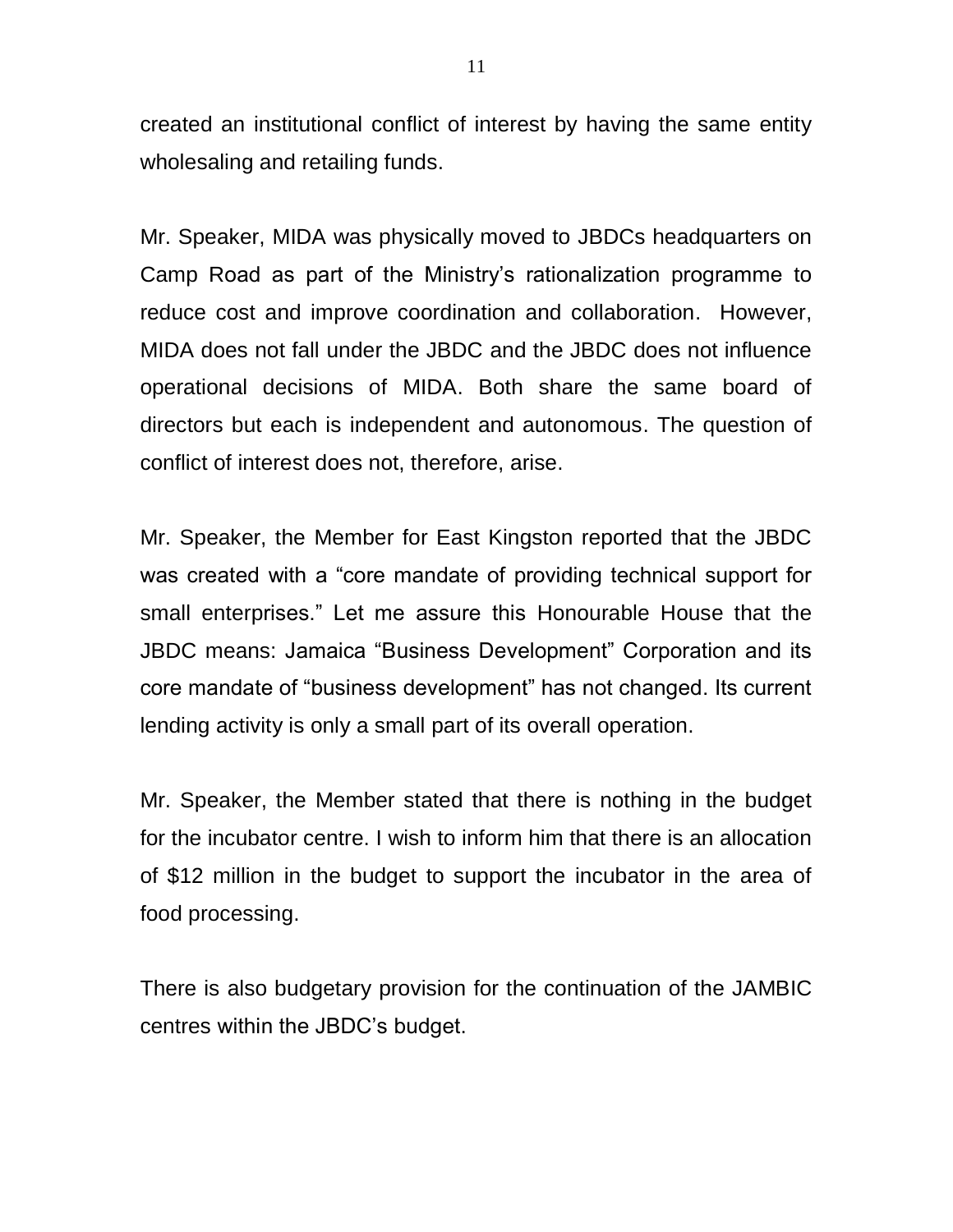It has also been suggested, Mr. Speaker, that the JBDC has been reaching only one percent of small and medium enterprises. While we embrace the entire MSME sector, the services provided by the JBDC, both financial and non-financial, deliberately focus on the productive sector. This sector accounts for approximately 33% of the MSMEs or about 132,000 entities. As such, last year JBDC's 12,000 new clients would account for about 10% of the target sector and not the 1%, suggested.

Mr. Speaker, for the period 2009/10, some 12,350 individuals/entities were assisted by the JBDC. This assistance took the form of general business advice, training, product development, marketing and consultations. Some 2,200 new clients were dealt with during the year.

#### **(iii) Jobs Created**

Furthermore, the impact of the JBDC's work through its network of private business service providers extends to institutions such as Jamaica National, the credit union network, etc, and accounts for an additional 15,000 individuals.

The JBDC is also involved in a number of other programmes and interventions.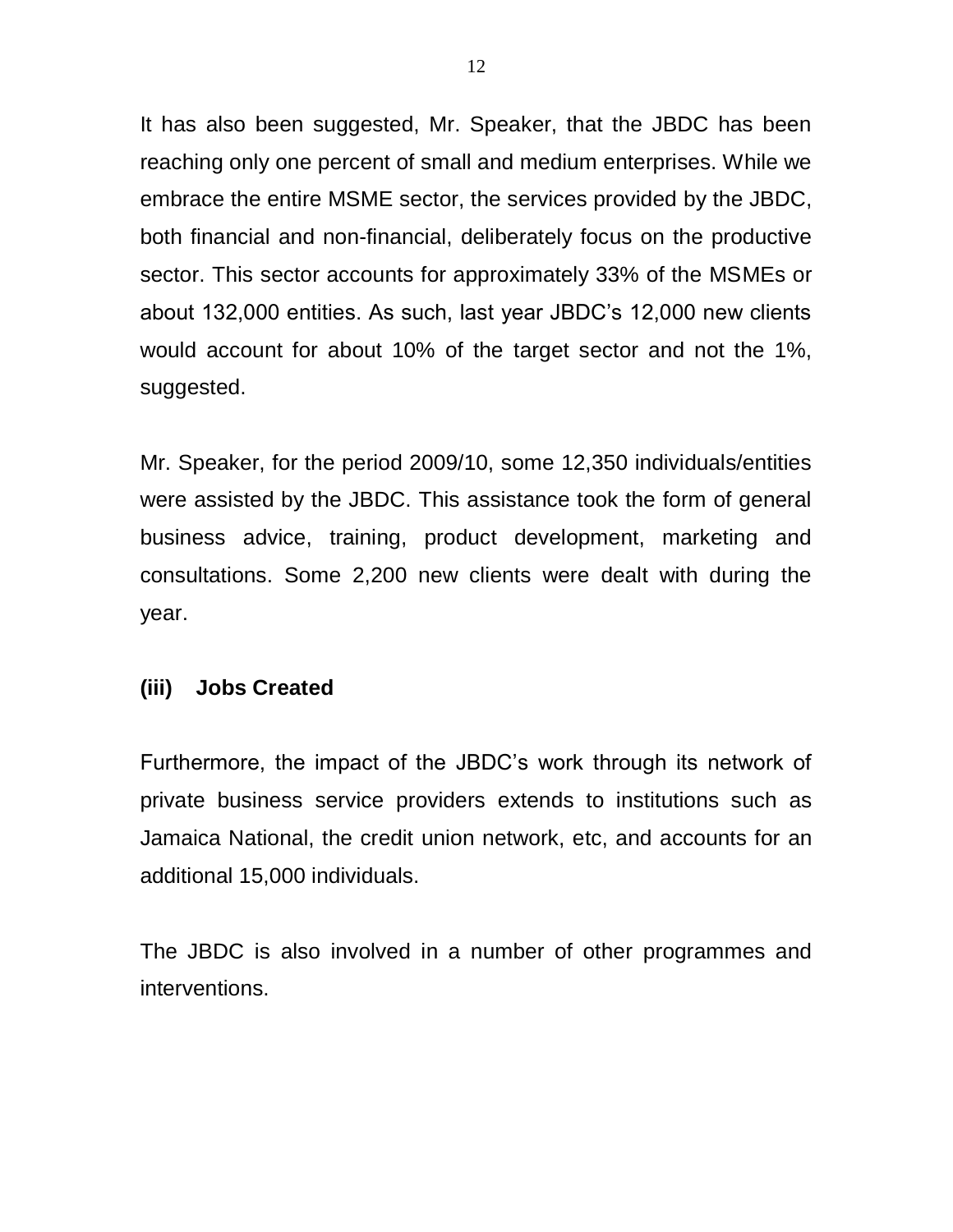Mr. Speaker, the JBDC has been doing tremendous work and I must commend the chief executive officer, Valerie Veira and staff for their achievements.

#### **5.2 Availability of Funds for MSME Sector**

It will be recalled that the Prime Minister announced that the DBJ will be providing \$2 billion for on-lending this year. I am pleased to announce, Mr. Speaker, that of this amount \$750 million will be dedicated to the micro sector. This will be the largest allocation of funds to this sector. This means that institutions that lend to the MSME sector such as Jamaica National, Nation Growth and Access Financial Services will be able to access more funds and provide hope for thousands.

Mr. Speaker, it is reasonable to suggest that a good supply of funds is now available to the MSME sector. In all, we have approximately \$6.7 billion available for lending, from both the private and public sectors.

Funds have also been available and disbursed through the following institutions: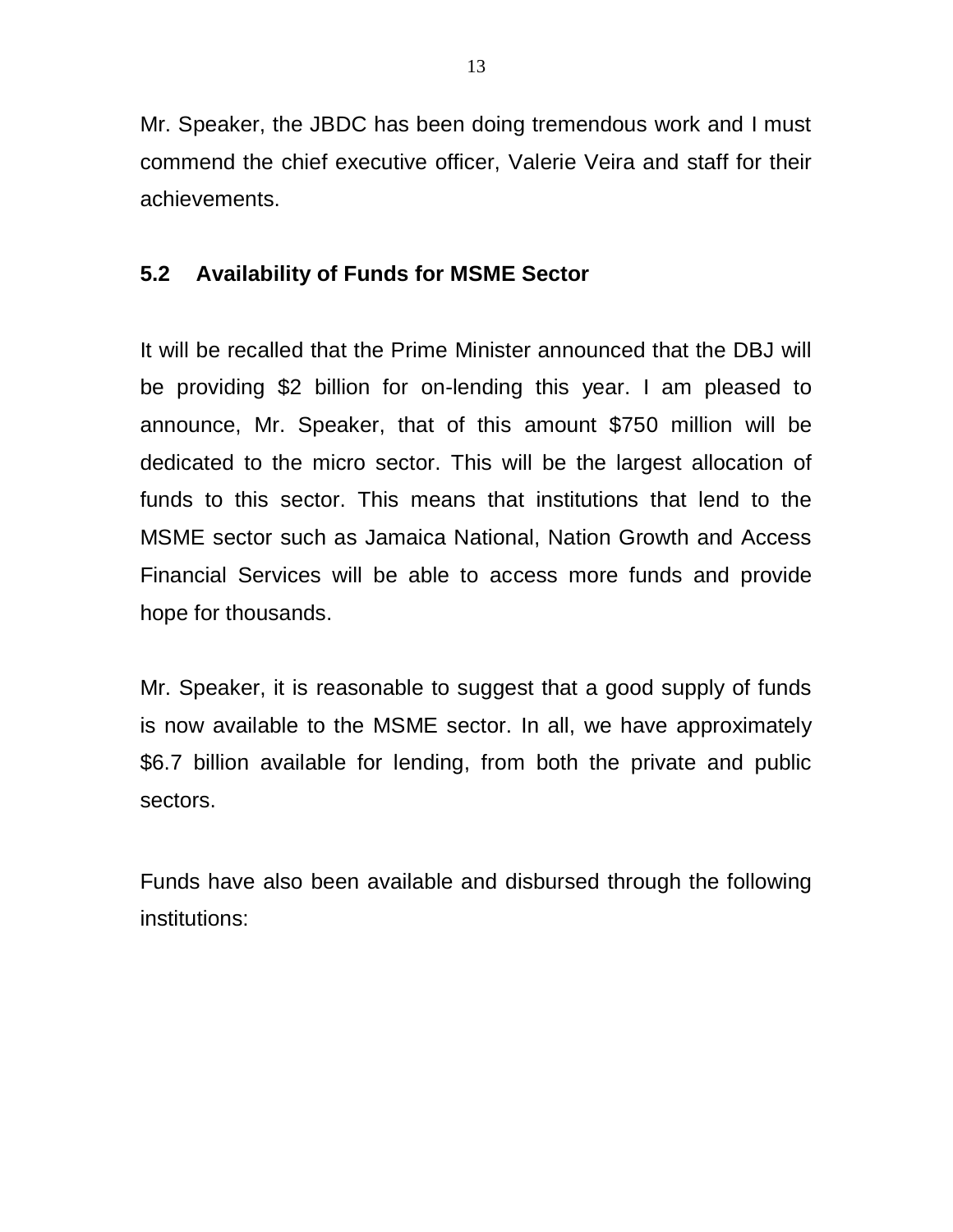### **(i) Micro Investment Development Agency (MIDA)**

- For the period March 2009 to March 2010, the Micro Investment Development Agency (MIDA) disbursed \$172.11 million or 877 loans. A total of 1,173 jobs were created or retained.
- For the 2010/11 financial year MIDA aims to disburse \$171 million.

## **(ii) Self Start Fund (SSF)**

- During the financial year 2009/2010 the Self Start Fund (SSF) disbursed 113 loans totaling approximately \$27 million.
- The Fund created or preserved approximately 441 jobs.

For the 2010/2011 financial year, the SSF aims to disburse some \$45 million to the SME sector.

## **(iii) Development Options Limited (DOL)**

During the period, Development Options Limited disbursed 3,500 loans valued at \$186, million. A total of 3,427 jobs were created or retained. For the 2010/2011 financial year DOL aims to disburse \$186 million.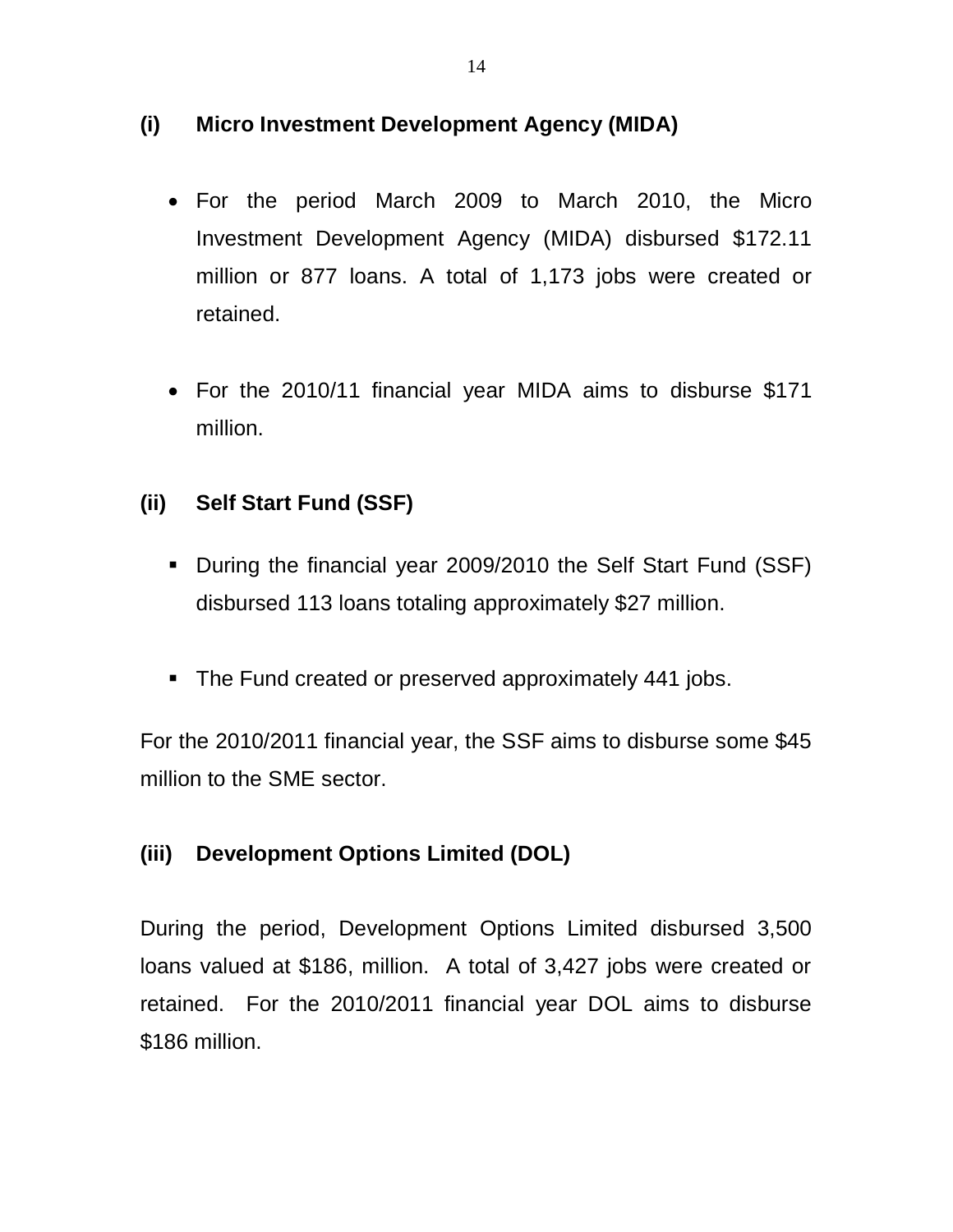#### (iv) **Pan Caribbean**

Pan Caribbean disbursed \$115.4 million, with a total of 2,599 loans during the period. For the 2010/2011 period, they aim to disburse \$51 million to the sector.

#### **(v) Jamaica National Micro Lending**

Additionally, Jamaica National Micro Lending programme disbursed some J\$2.88 billion during the period January to December 2009. This involved 42,388 loans and the creation or retention of some 26,000 jobs. Mr. Speaker, it will be recalled that we provided \$200 million to Jamaica National last year for its micro lending programme. That money was disbursed in two months. I am advised that the arrears rate is less than 5%. Mr. Speaker, when you consider that those loans were made without the reliance on traditional collateral, we must conclude that this is a highly successful programme and that honest small people repay their loans. I want, therefore, to congratulate Jamaica National for an excellent performance.

#### **(vi) Development Bank of Jamaica (DBJ)**

During the period March 2009 to March 2010, the DBJ disbursed a total of \$2.667 billion to the SME sector. This involved 2,460 loans and the creation or retention of some 16,903 jobs.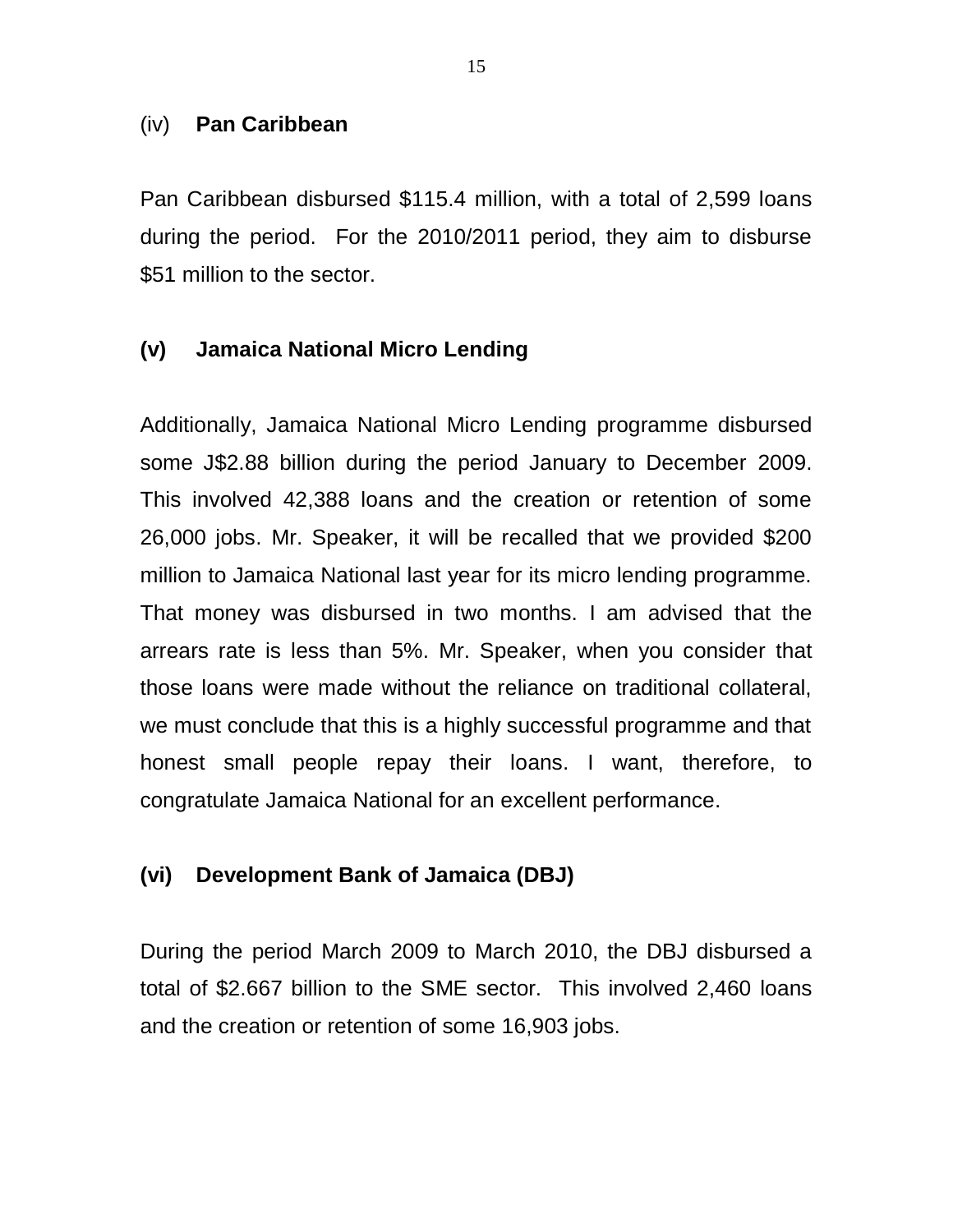#### **(vii) JBDC Lending Programme**

During the same period, the JBDC disbursed 212 loans valued at \$150 million, creating 534 new jobs. The arrears level is approximately 4%.

#### **5.3 Increasing Access to Credit**

However, many persons are still finding it difficult to qualify for some of these funds, owing to credibility issues or the absence of suitable collateral. A number of potential borrowers cannot readily provide the necessary documentation such as TRN, TCC, financial information, formal business registration, and so on in order to access loans.

The Government, Mr. Speaker, has neither the financial resources nor the expertise to single-handedly fill the financing gap facing MSMEs. That is why we welcome the increasing involvement of the private financial institutions, including the Jamaica National, NCB, Scotia Bank and others. That is why we continue to support the creation of new financial products suited to the financing of MSMEs, and that is why we have been introducing mechanisms to facilitate the institutionalized sharing of information and risk, as a means of reducing the risk and heavy reliance on collateral.

It is against this background, Mr. Speaker, that the MSME credit bureau and the Junior Stock Exchange have been introduced.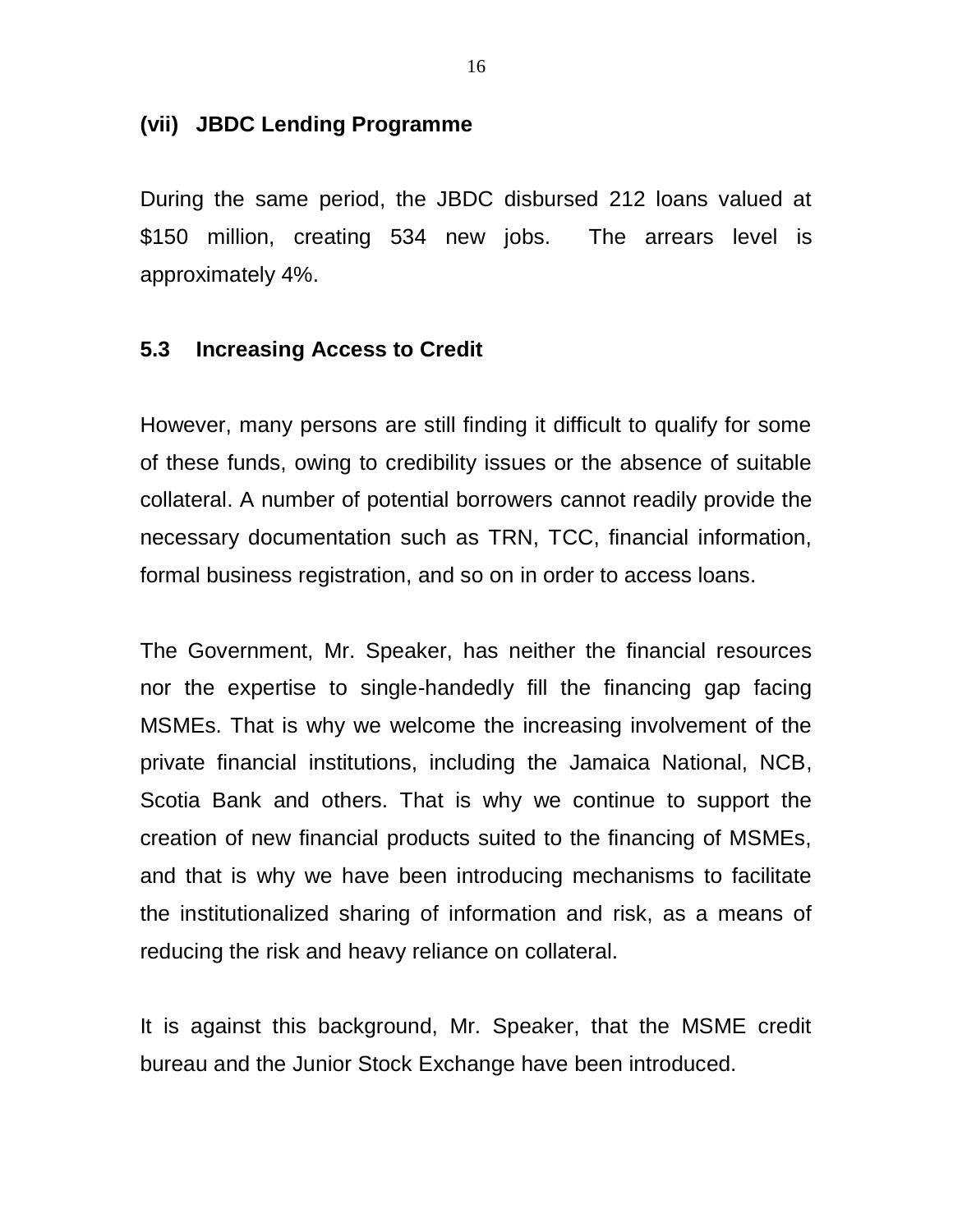#### **5.4 Collateral Registry**

Mr. Speaker, plans are now well advanced towards the establishment of a collateral registry in Jamaica. Such registries provide notice of prior liens to all potential creditors. Under this system, a publiclyavailable data base is created, allowing borrowers to register the collateral they are pledging against loans. A steering committee for secured transactions is being formed and will consist of the Ministry of Industry, Investment and Commerce, Ministry of Finance and the Public Service and other key stakeholders.

# **5.5 Role of Science & Technology in Entrepreneurial Development**

Mr. Speaker, science and technology underpins virtually everything that we do. This is evident through the technologies developed in areas such as food production, health and environment, the development of local industries, the promotion of competitiveness, job creation, as well as small and micro enterprise development.

A key player in this process is the Scientific Research Council (SRC).

### **5.6 Rural Youth Employment Project**

One of the most recent projects of the SRC, Mr. Speaker, is a 3-year Rural Youth Employment Project, made possible through US\$1.25m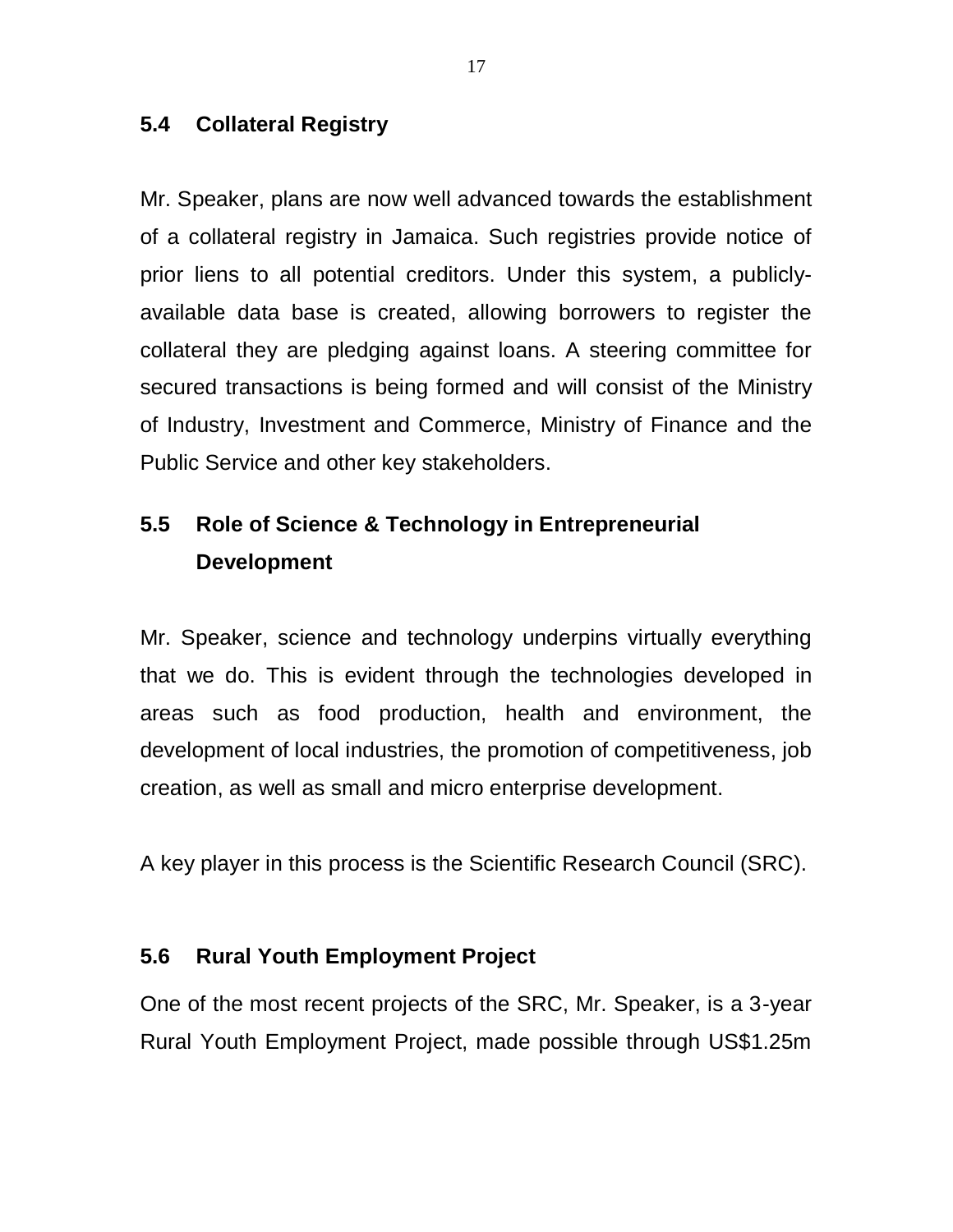support from the United States Agency for International Development (USAID) and the United Nations Development Programme (UNDP).

The project, launched in March 2010, is really an initiative of the SRC and the Planning Institute of Jamaica (PIOJ). Its main objective is to reduce rural youth unemployment in the parishes of St Thomas, St Ann, Trelawny and Manchester. It primarily targets youth who are unattached, as well as those earning a living directly or indirectly through agriculture.

The project aims to reduce rural youth unemployment by increasing their access to sustainable livelihood options. This will be achieved through the provision of skills training and increased access to post harvest and agro-processing facilities.

Through the Rural Youth Employment Project, youths will have in addition to important life skills, the necessary skills to identify and access opportunities for engaging in other businesses along the agriculture value chain. The project will work through established community groups but will also accommodate youths not currently involved in such groups.

Mr. Speaker, we expect this project to enhance current efforts to strengthen the linkages between the agriculture and tourism sectors and the servicing of underserved niche markets.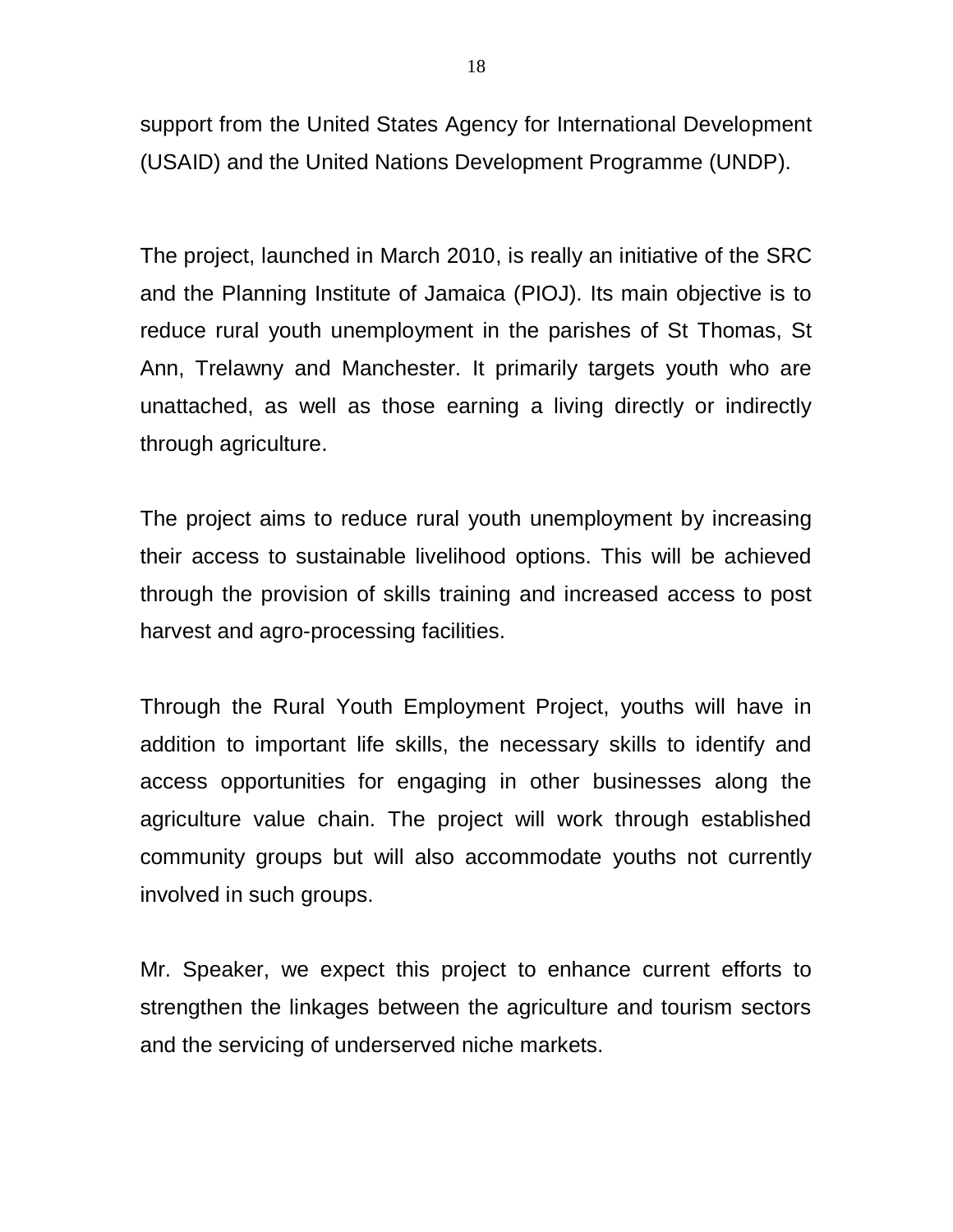#### **5.7 Lemon Grass Industry**

Another important initiative of the SRC, Mr. Speaker, is that of establishing a lemon grass industry.

In an effort to stimulate employment opportunities along the value chain, the Council has revitalized and showcased the potential of essential oils from local plants. The SRC, Mr. Speaker, has been using lemon grass as a model to demonstrate the versatility of underutilized aromatic plants locally. So far, over 200 persons have expressed interest in farming lemon grass as a crop, while others are already engaged in activities towards the extraction and production of value-added products.

The SRC has also signed a MOU with Churches Credit Union that expressed a willingness to provide concessionary facilities to parties interested in participating in a lemon grass business.

As a result of a vibrant promotion campaign to stimulate the lemongrass industry, over 180 enquiries have already been processed, with commitment from farmers to cultivate over 986 acres of lemon grass for value added products.

Mr. Speaker, the SRC in **enabling economic activity**, has interacted with over 2000 customers, mostly through the efforts of Marketech Ltd, the marketing and business development arm of the SRC. This has resulted in a **55% increase in the number of requests for food**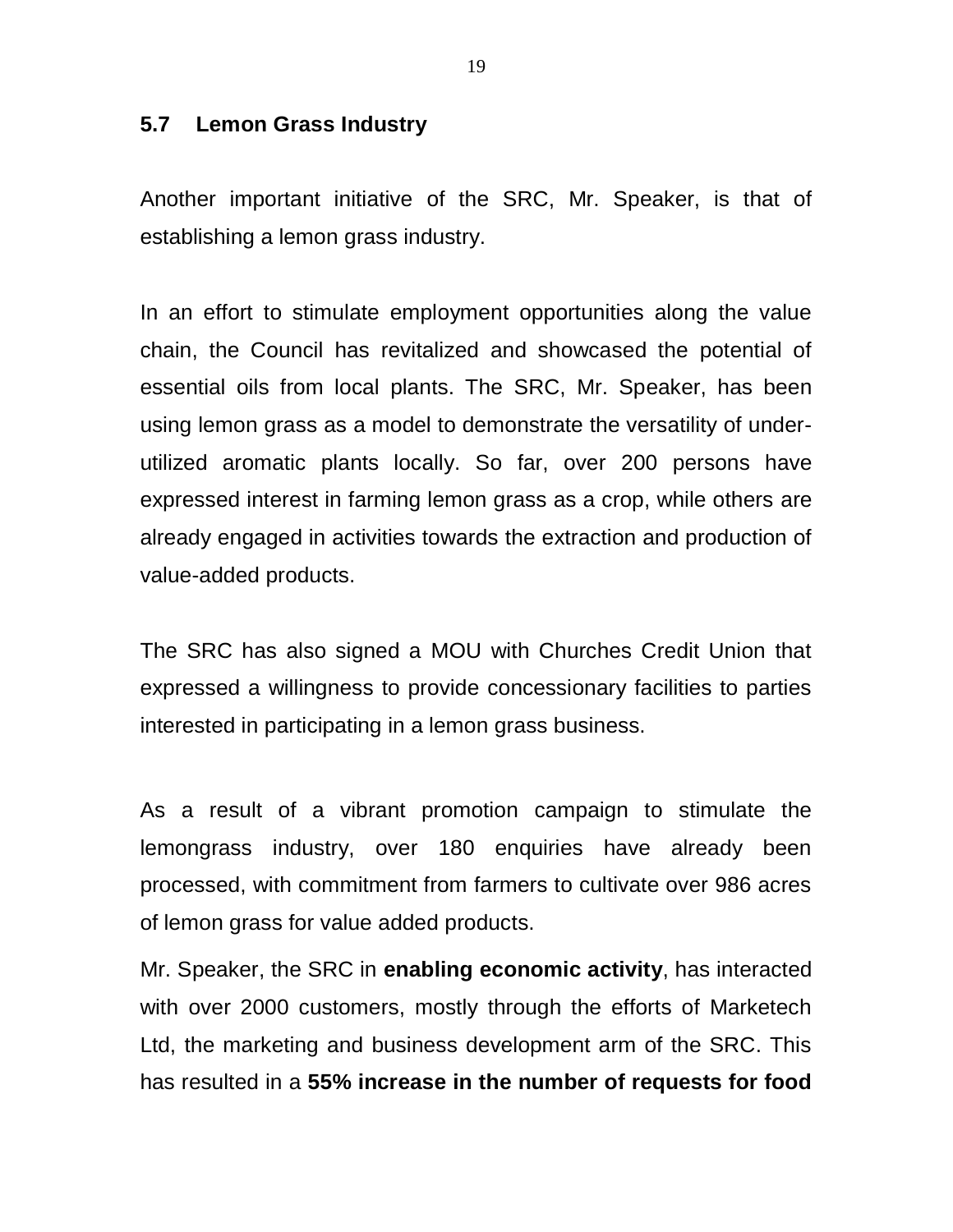**product development and a 107% increase in contracts** with MSMEs for product research and development activities. Over 32 food and personal care formulations have been sold to MSMEs.

The SRC's effective use of its patented environmentally-friendly wastewater treatment technology continues to protect Jamaica's natural resources for our generation and generations to come. In a time when manufacturers are complaining about high energy costs, this technology can contribute to improving competitiveness through the use of renewable energy.

#### **5.8 Wooden Products and Furniture Incubator Project**

Mr. Speaker, in addition to all of this, we have developed a programme specifically geared towards providing technical support to micro and small manufacturers of furniture and wooden products. A total of \$35 million has been allocated through the Bureau of Standards Jamaica (BSJ) to finance the project for this year. Over the duration of the three-year project, a total of \$100M is to be made available.

The project, Mr. Speaker, is being implemented in collaboration with a number of public and private sector bodies, including the Ministry of Education, HEART/NTA and the Jamaica Wooden Products and Furniture Association (JaWFA). A nine month pilot phase, which ended in December 2009, saw the establishment of the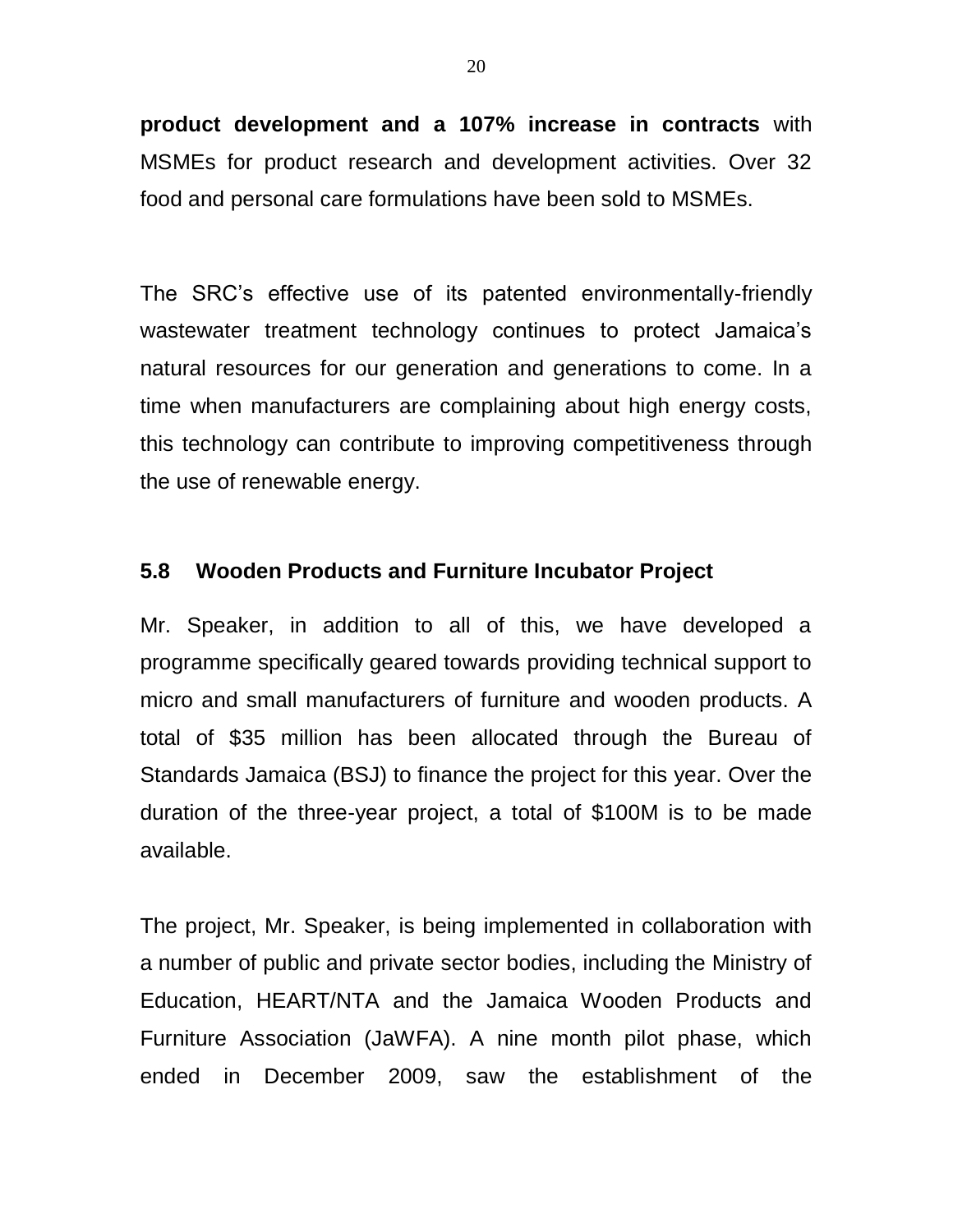administrative framework for the project and the launch of a Design Centre at the Bureau. For the 2010/11 financial year we are looking towards the establishment of six hubs islandwide (for technical and financial training) and the incubation of some 40 wooden furniture manufacturers.

### **6.0 INTELLECTUAL PROPERTY PROTECTION**

Mr. Speaker, the success that Jamaica has been enjoying on the world stage with our athletes, has underscored the challenges associated with protecting our niche products, our intellectual property rights and "Brand Jamaica". Countries and companies worldwide have been taking advantage, exploiting our country's good name and gaining commercially from our reputation.

I brought some examples of the wanton cases of piracy now taking place with respect to some of our Brand Jamaican commodities around the world:

- (1)Swiss Barbeque original Jamaica Jerk Sauce **Made in Trinidad & Tobago;**
- **(2)**Jamaica Jerk Sauce, which has on the bottle the map of Jamaica, the Jamaican doctor bird, the Jamaican colours and refers to Boston-style jerk - **Made in Costa Rica;**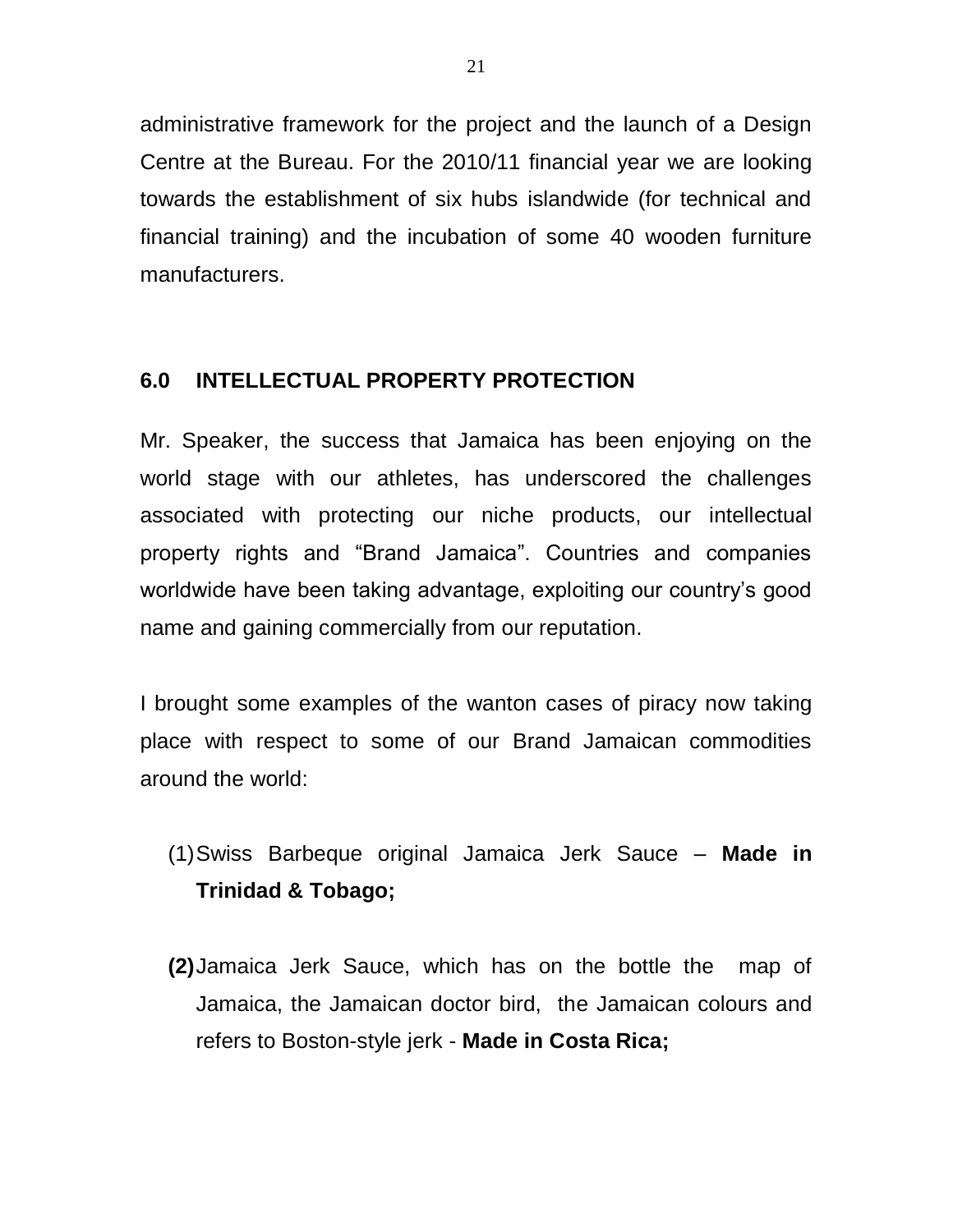- (3)Ron Jamaica which in English translates "Rum Jamaica" **Made in Ecuador;**
- (4)Jamaica Energy Drink, this product is being advertised and sold on the Internet as if it were from Jamaica – **Made in Croatia,**  and
- (5)Jamaica Coffee, Blue Mountain Ground Coffee, with the map of Jamaica and the doctor bird – **Made in the USA.**

Mr. Speaker, we have been getting all our producers organized, beginning with coffee, jerk and rum. In legal terms, JIPO is establishing what are called "Codes of Practice", which clearly set out specific rules and standards by which our fine Jamaican products can be registered locally and internationally. By so doing, Jamaica will be in a better position to police and prosecute infringements of its intellectual property around the world.

#### **7.0 INVESTMENT PROMOTION AND TRADE FACILITATION**

Mr. Speaker, I now turn to another important area -- investment promotion and trade facilitation.

Over the past several months, the role of JAMPRO has been comprehensively refocused from a wider approach to investment promotion and facilitation, to a more specific sector targeting approach. Simultaneously, the trade and business development side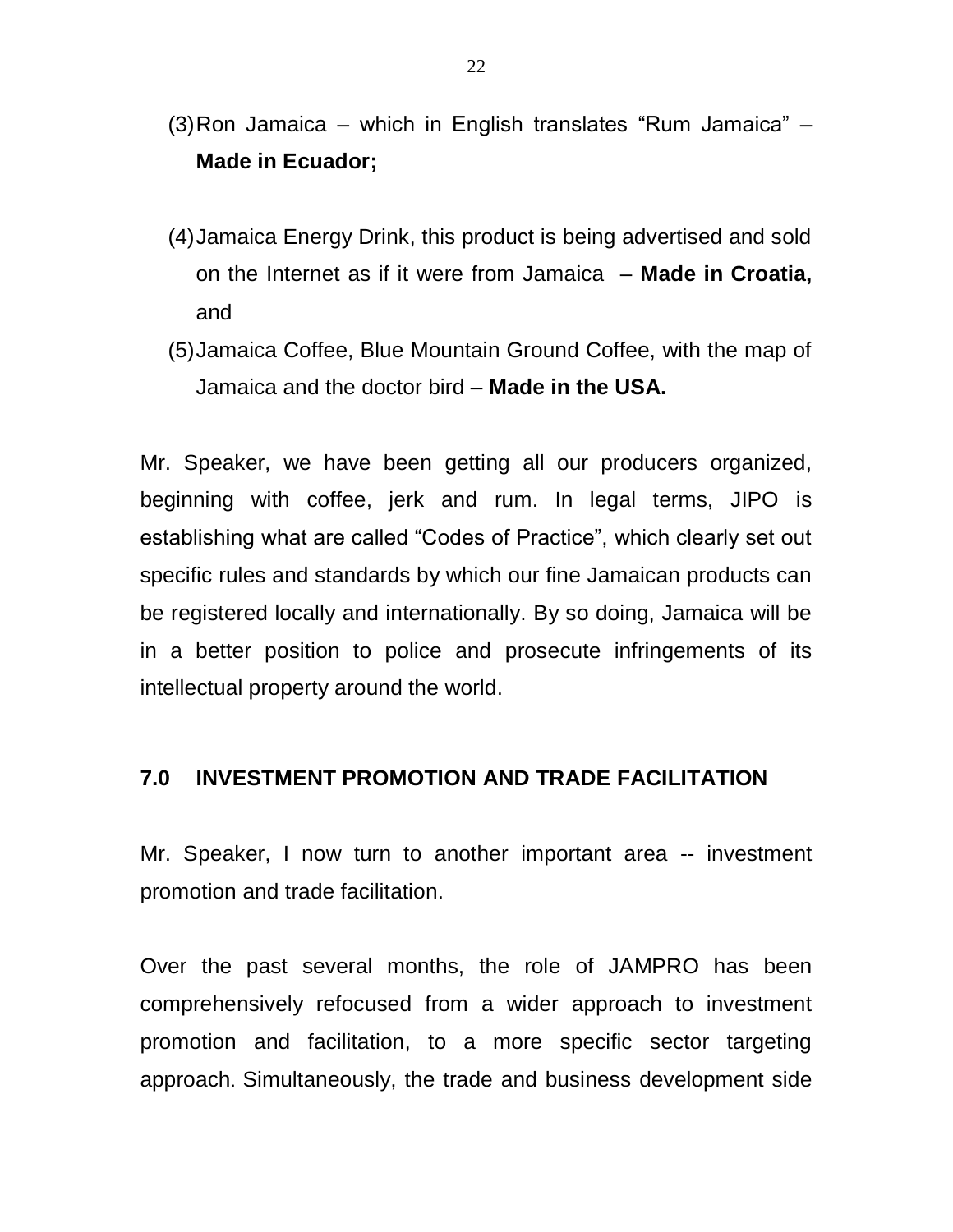of the agency has increased its services in the development and capacity-building of local businesses to compete at global standards.

In so doing, JAMPRO is engaging in more aggressive export promotions while implementing a national linkages programme that is connecting competitive Jamaican producers with local and foreign buyers.

I pause here to commend the JAMPRO team under the leadership of president Sancia Bennett Templer for the solid work being done against the backdrop of an unfavourable global climate for trade and investments.

#### **7.1 The New JAMPRO**

Mr. Speaker, the new JAMPRO of which I speak, is being reconfigured to address, and to become an even more critical institution to support the Jamaican business community, in particular, our large, medium and small exporters.

### **7.2 JAMPRO Business Hub**

With regard to export development, JAMPRO has renewed its focus on business facilitation and on product development, which are key functions underpinning the organisation's promotional activities. This is based on the organisation's recognition that in order to effectively promote exports to the international market, we must ensure that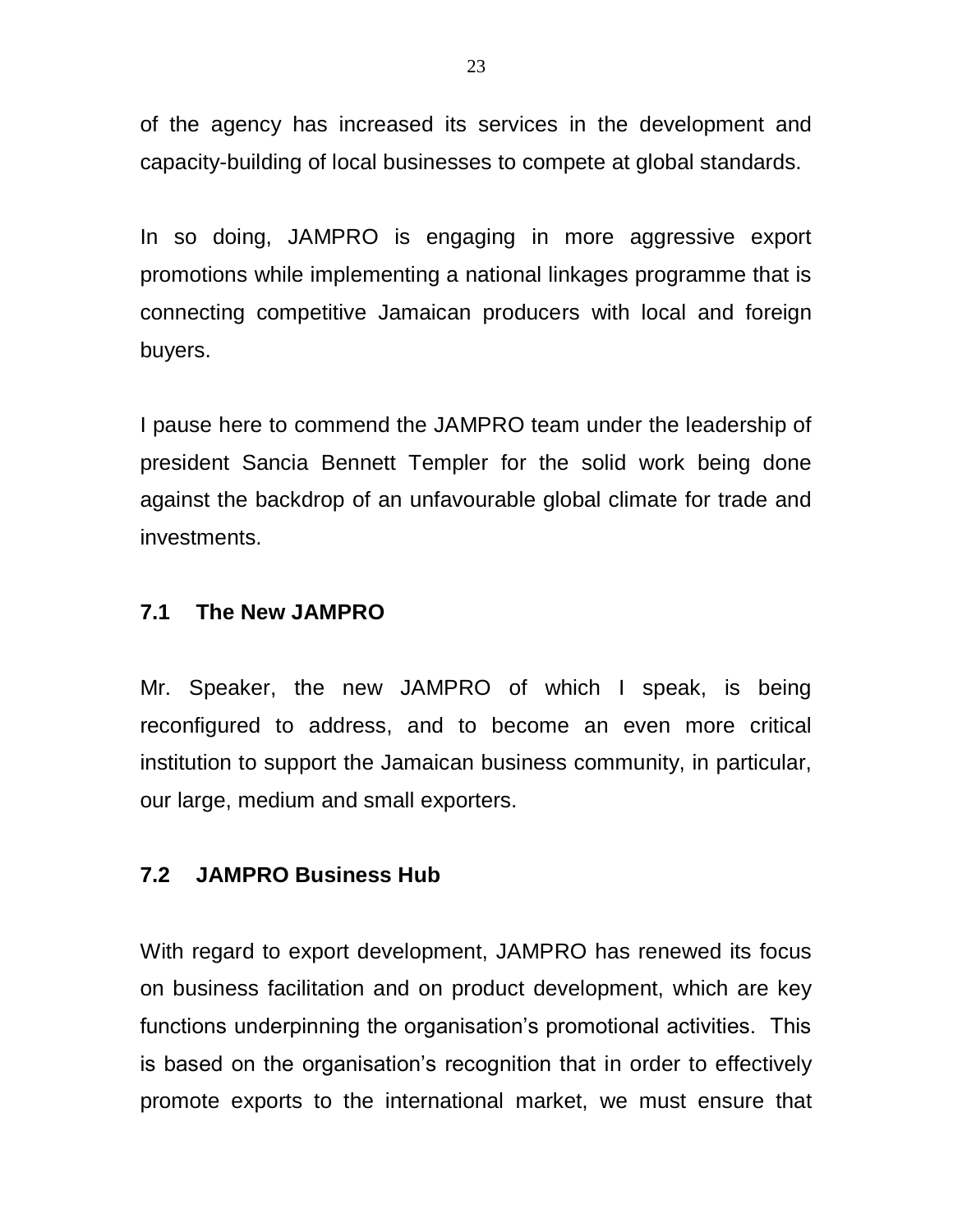companies are export-ready and can sufficiently meet the standards and capacity requirements of the global marketplace.

Guided by the refined and targeted focus on companies within the small and medium-sized enterprises sector, JAMPRO will identify and support such entities that demonstrate strong export potential for development into export viable companies, whose products can then be promoted.

Key to this process is the execution of export readiness diagnostics, facilitation of technical assistance, access to financing, facilitation of business linkages, coordination of cluster and sector initiatives, stakeholder partnerships and ongoing client interface with the export clientele to identify issues affecting export expansion.

Within the next 4 months, Mr. Speaker, JAMPRO will transform nearly 7,000 sq. ft of the ground floor of its head office to create the JAMPRO Business Hub.

- This Business Hub will be the only one-stop 'business facility' of its kind in Jamaica.
- It will allow for easier and more direct access by clients to business information via touch-screen monitors, Internet desks and a modified contact centre;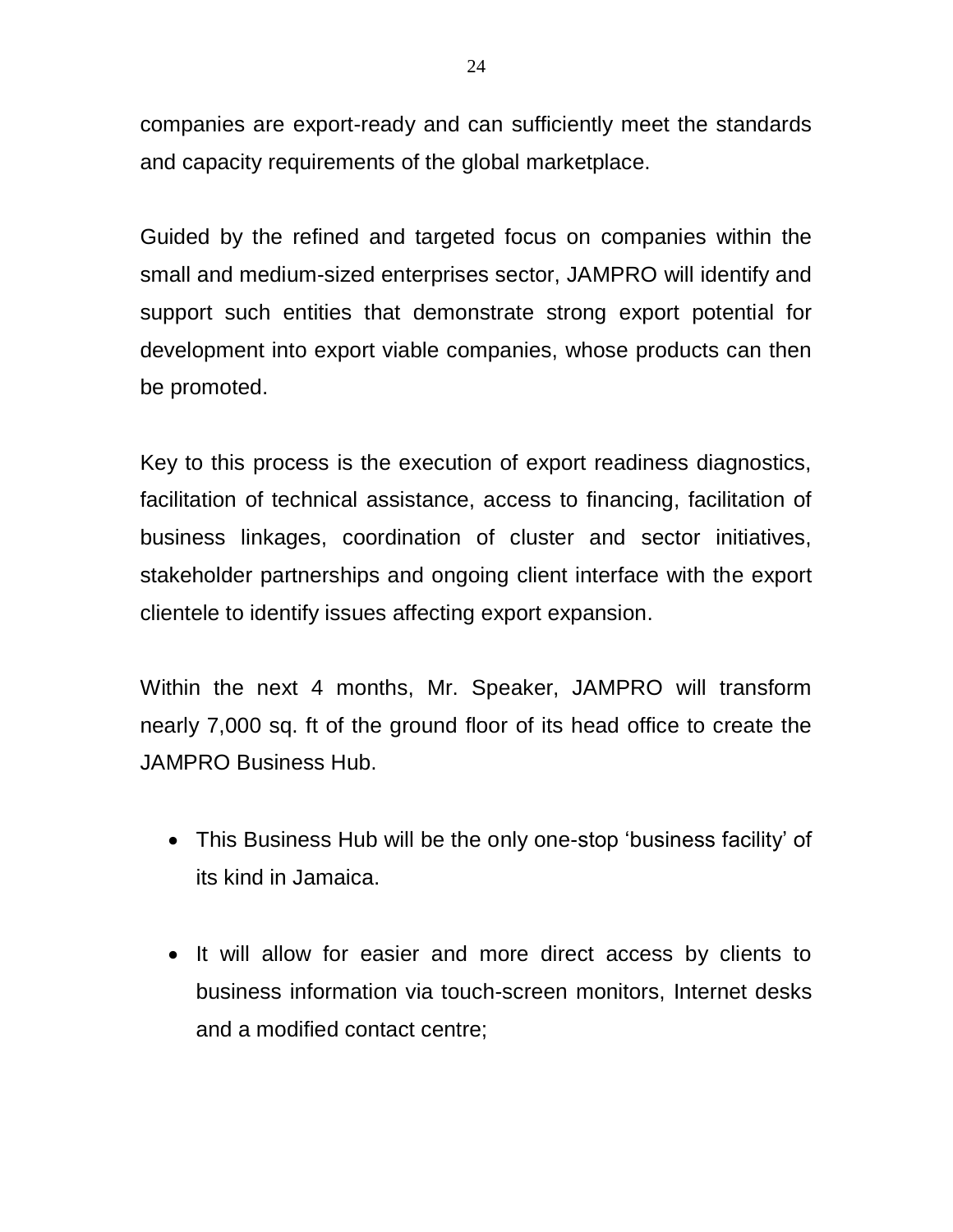- The establishment of a permanent showroom/exhibit displaying a variety of Jamaican products with an emphasis on new and emerging products/brands and a virtual and physical information hub that provides data to assist clients in making critical business decisions.
- On certain days of the month, JAMPRO will facilitate 'full service' days, where it will assemble all Government-related services for the conduct of business in the Business Hub, and invite the business community to access these services.

As Minister, I am concerned with **"What is it that hampers production and the growth of Jamaican exports?"** I am determined to overcome the hurdles and bureaucratic 'red tape' that stifle the growth of the export sector, especially in a new paradigm where the reforms instituted by this Government to our financial system have effectively coerced the banks to go out and find productive projects for financing.

It is my resolve, as interest rates continue to trend downwards, to create a more business-friendly environment for the increasing numbers of local entrepreneurs and producers seeking to go into the export market; that these proud, brave men and women, receive the highest quality of export facilitation from JAMPRO, on par with the best in the world!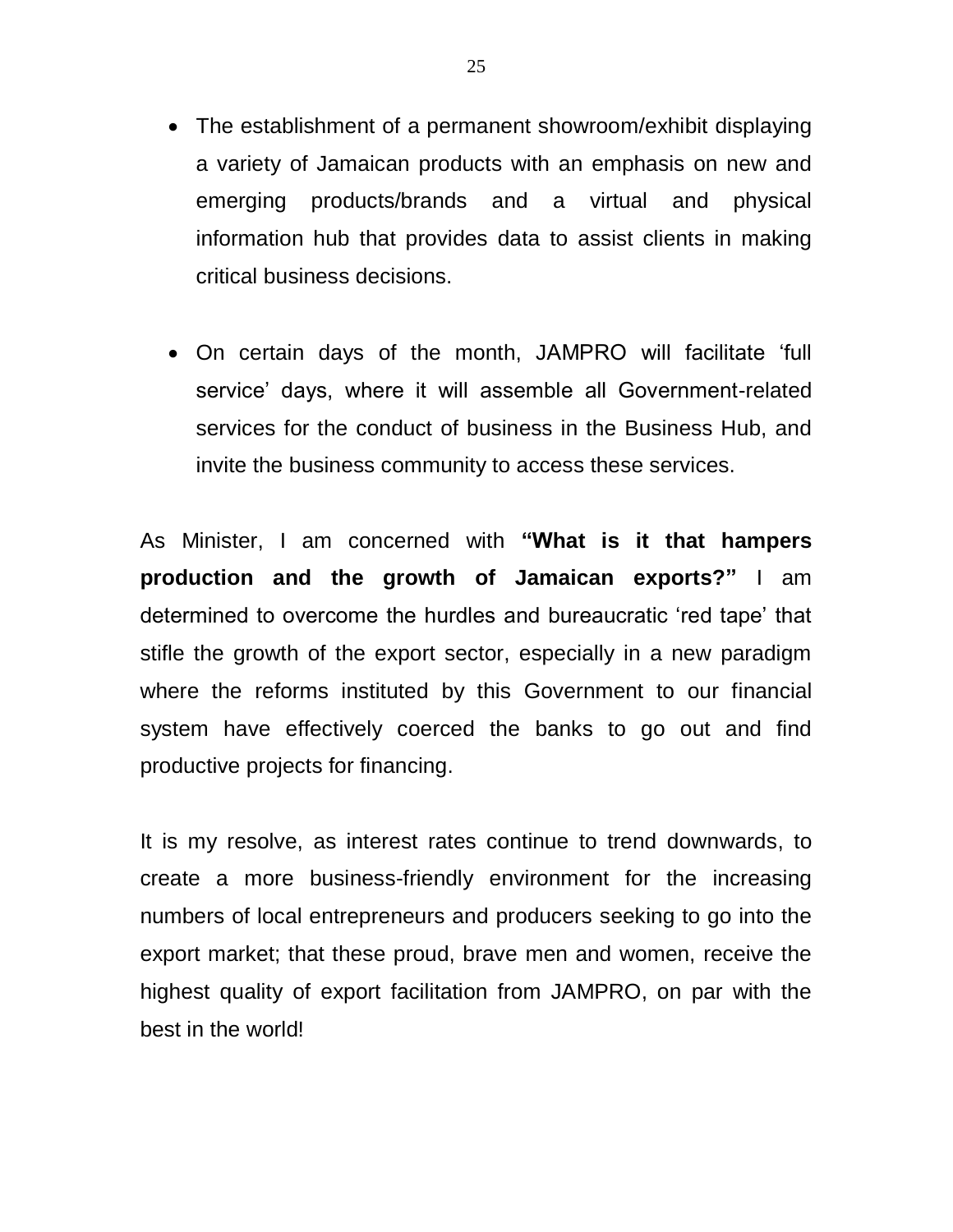They deserve no less. And this Government through the Ministry of Industry, Investment and Commerce and all its agencies, and especially JAMPRO, will re-double its efforts to make it happen for our entrepreneurs and producers, who take the risks to lead the production drive of this country.

It is against this background that the new JAMPRO is being branded, and that's why it gives me such pleasure to unveil in this Honourable House, in this important sectoral debate, the face of the NEW JAMPRO!

### JAMPRO: TRADE, INVESTMENT, **JAMAICA!**

Mr. Speaker, let me quickly point out that:-

- This is not about changing labels.
- It is about taking Jamaica's productive promise to the next level.
- It is about seeking out new investments, wherever we can find them in the world to create new jobs in the economy;
- It is about stepping up the services to exporters and producers in keeping with the goals of our National Export Strategy, to expand businesses, which will employ more workers, and to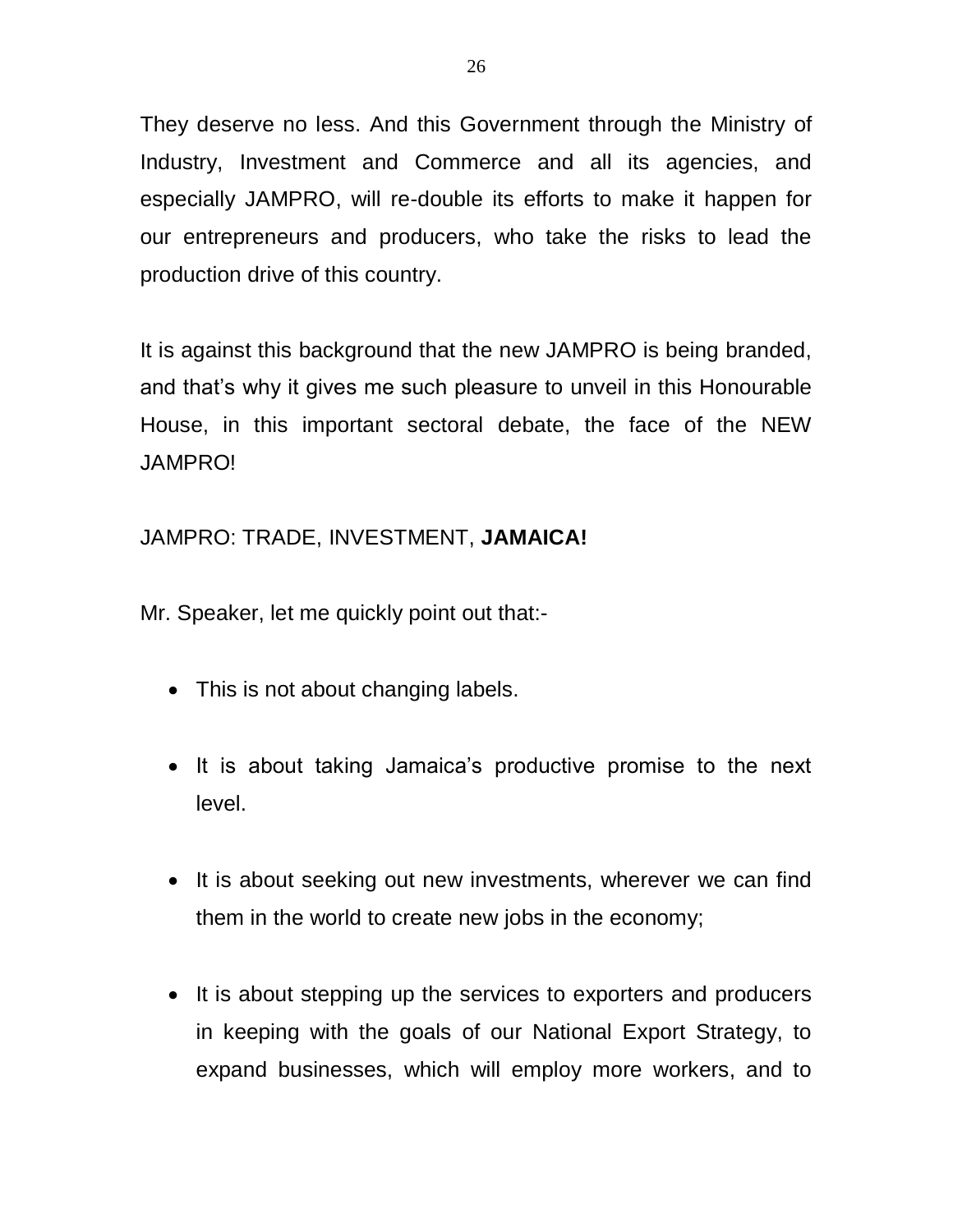increase Jamaican exports to one-fifth of GDP by the year 2013.

## **7.3 JAMPRO 2009/2010 Performance**

Mr. Speaker, everyone in this Honourable House is acutely aware of the extreme challenges in the current environment for attracting and landing investments in Jamaica.

Notwithstanding what has been the worst year for the flow of foreign direct investments around the world, JAMPRO has achieved another creditable year of performance:-

- For the fiscal year April 2009-March 2010, JAMPRO facilitated and landed investments in Jamaica to the tune of J\$17.12 billion in capital expenditures (CAPEX), or approximately 76.4% of the target for the fiscal year.
- Despite a 30% decline in global trade<sup>1</sup> and a 32% decrease in Jamaica's non-traditional exports<sup>2</sup>, some sub-sectors proved particularly resilient during the period under review.
- Export sales facilitated by JAMPRO was J\$3.43 billion as at March 2010, or 98% of the fiscal year's target.

 $\overline{a}$ <sup>1</sup> www.wto.org/statistics

<sup>2</sup> Statistical Institute of Jamaica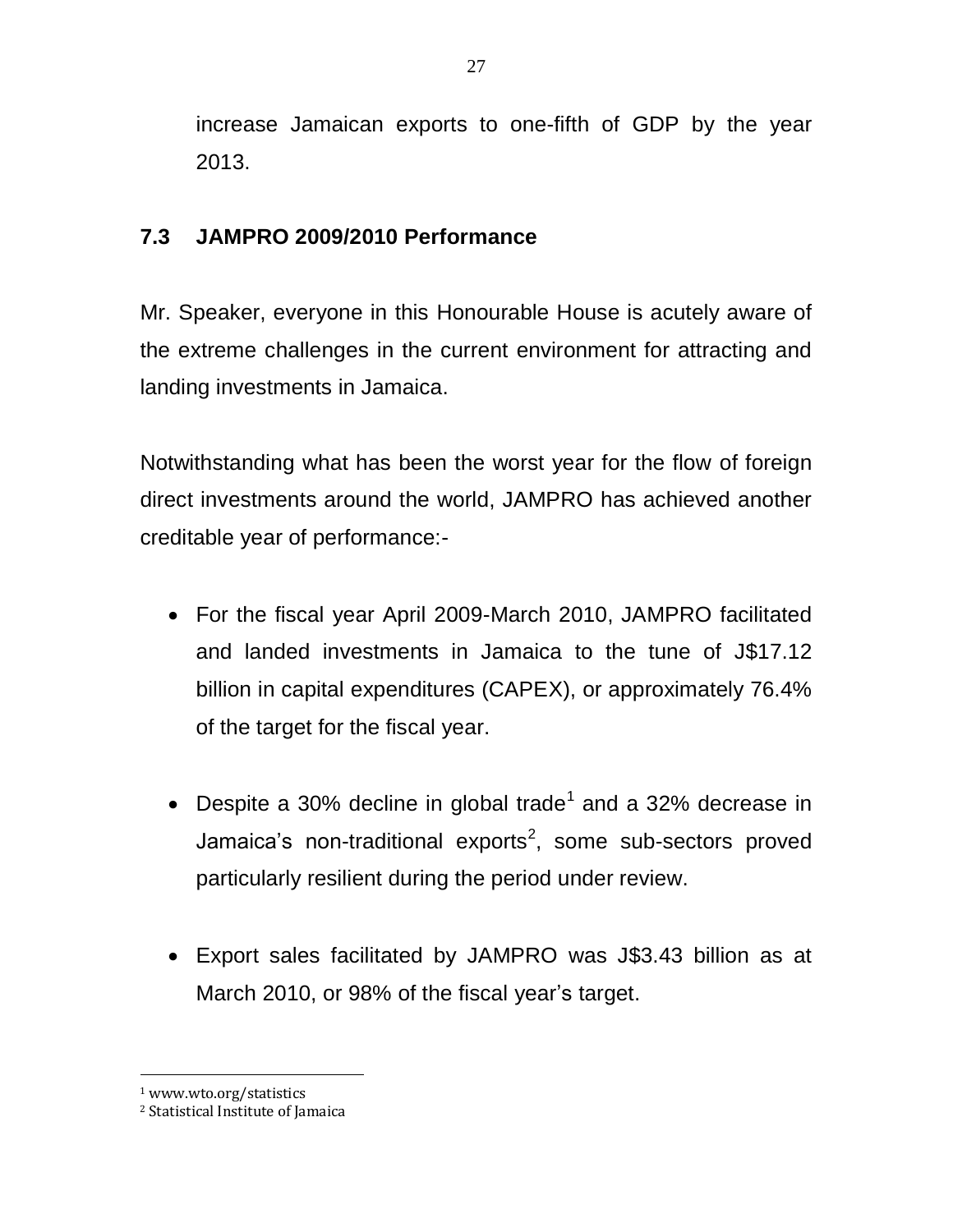- The value of linkages contracts facilitated by the organisation was approximately J\$935 million, relative to J\$113.8 million in FY2008/09. The majority (85%) of the linkage contracts signed were in the ICT sector.
- In the area of employment creation, 4,574 jobs were created, representing approximately 69% of the target for the year. Mr. Speaker, I should point out that some of the shortfall in employment relative to target was attributed to the capital intensive nature of a significant proportion of the foreign investments facilitated during the year.

As a Government, our approach in attracting investments to Jamaica, has been decidedly proactive and purposeful. This Government understands the inextricable link between landed investments and the creation of jobs. I have had the job as Minister for the past 2 ½ years, during which time my resolute focus has been about finding those elusive jobs in a global investment environment marked by jittery investors and the phenomenon of jobless growth.

So what have we done to operate in this challenging environment?

I have charged the board, management and promotional teams at JAMPRO to become more targeted in their investment promotions; and as a matter of priority, to go after those investments which stand the greatest chance of bringing in the jobs that will have a multiplier effect on the economy.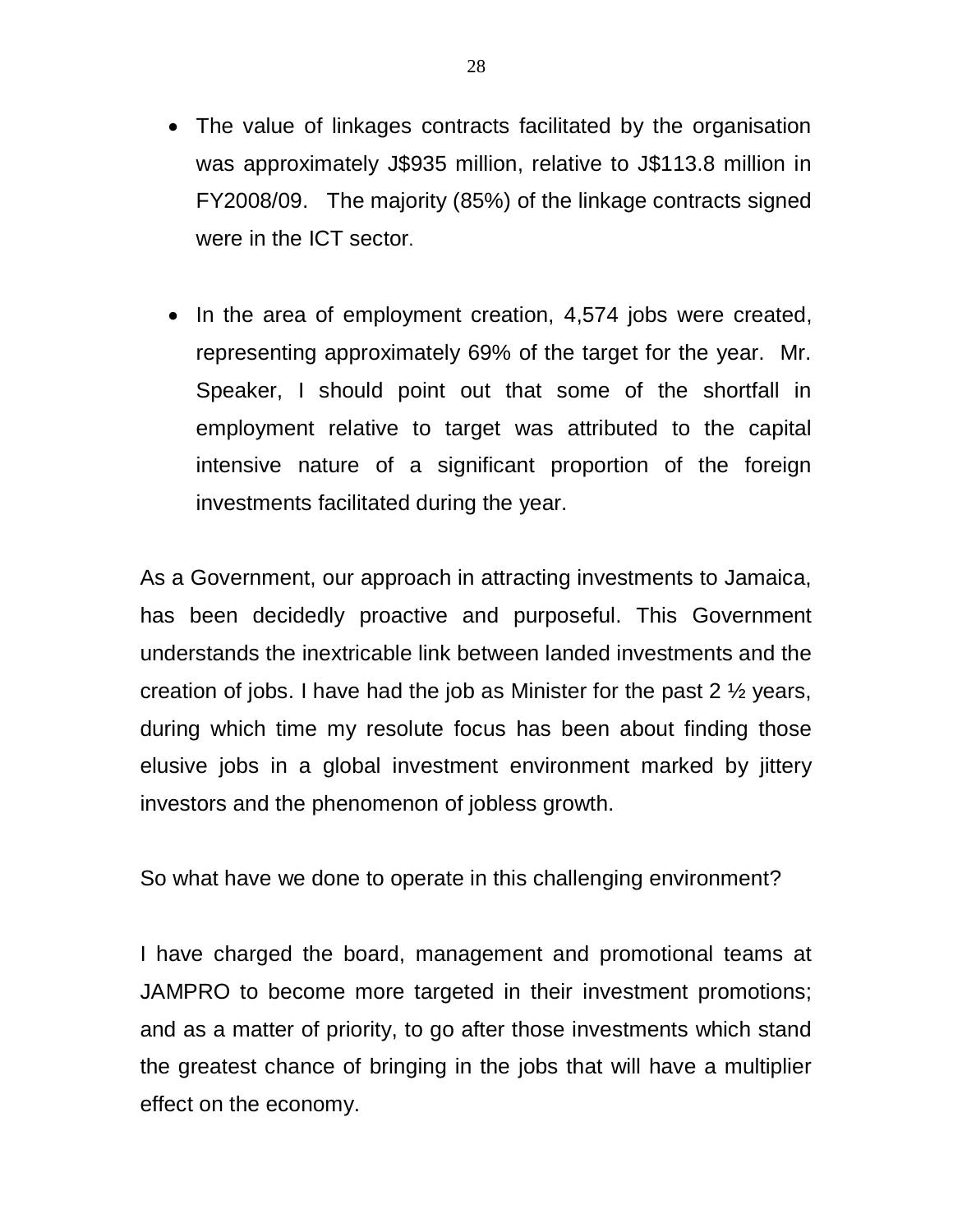Mr. Speaker, this resulted in more than 22 new projects being added to the JAMPRO portfolio during the year.

- This included 12 ICT projects (specifically 11 Business Process Outsourcing (BPO)/ Call Centre Operators and 1 Offshore Medical Facility), 1 creative industries project, 5 tourism projects, 2 manufacturing projects, and 2 agricultural projects.
- In examining the over \$17 billion of investments facilitated by JAMPRO, key among these were mega-tourism projects such as Secrets/Seawind Keys, whose preliminary spend for the period totalled just under US\$100 million; and Palmyra, whose total spend was valued at US\$47million.
- Other key projects facilitated over the period included Flow Jamaica at a capital spend of US\$30 million.
- JAMPRO also worked with Carib Cement in facilitating the expansion of their operations which was valued at US\$17mn.
- Within the ICT/BPO sector, noteworthy investments were facilitated from renowned multinationals such as Minacs as well as reinvestments by existing international investors, Teleperformance /Alliance One.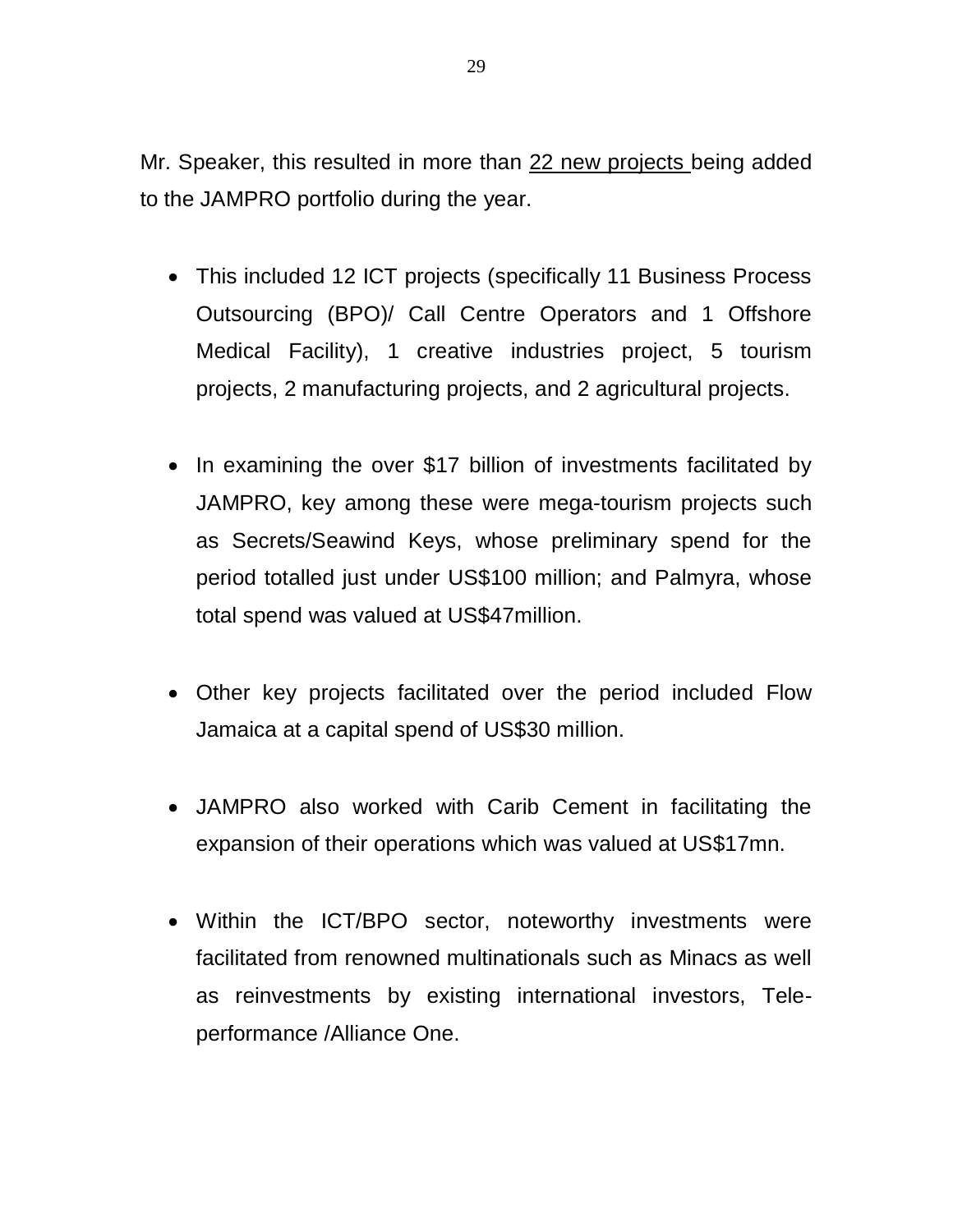• Investments were also facilitated in the minerals and mining sectors, with companies such as Cement Jamaica investing in a new cement and limestone quarrying operation at Port Esquivel, St. Catherine and Freetown, Clarendon.

Mr. Speaker, this Government has done well to attract a mix of investments, which I would like to spend some time to enumerate because I don't think the country at large has a clear knowledge of our investment success, notwithstanding the effects of the global crisis.

#### **(i) ICT Investments**

Mr. Speaker, I begin with the ICT sector, and I would like to quote from an article entitled **"Jamaica: the Full Picture"** published by the influential **"Nearshore Americas"** that enjoys vast readership of the who's who in the ICT world throughout the Americas; and I quote:

"Jamaica's close proximity to Miami (one hour) and New York (3 hours) in the Eastern Time zone makes it extremely accessible. What becomes obvious after any tour of Jamaica is that the dedication and work ethic of Jamaicans far surpasses many other countries – the workforce is polished and professional with excellent communication skills."

"We are optimistic that Jamaica will continue to expand as a near shore location servicing the USA", the publication quotes the senior vice president of Alliance One, one of our big ICT investors in the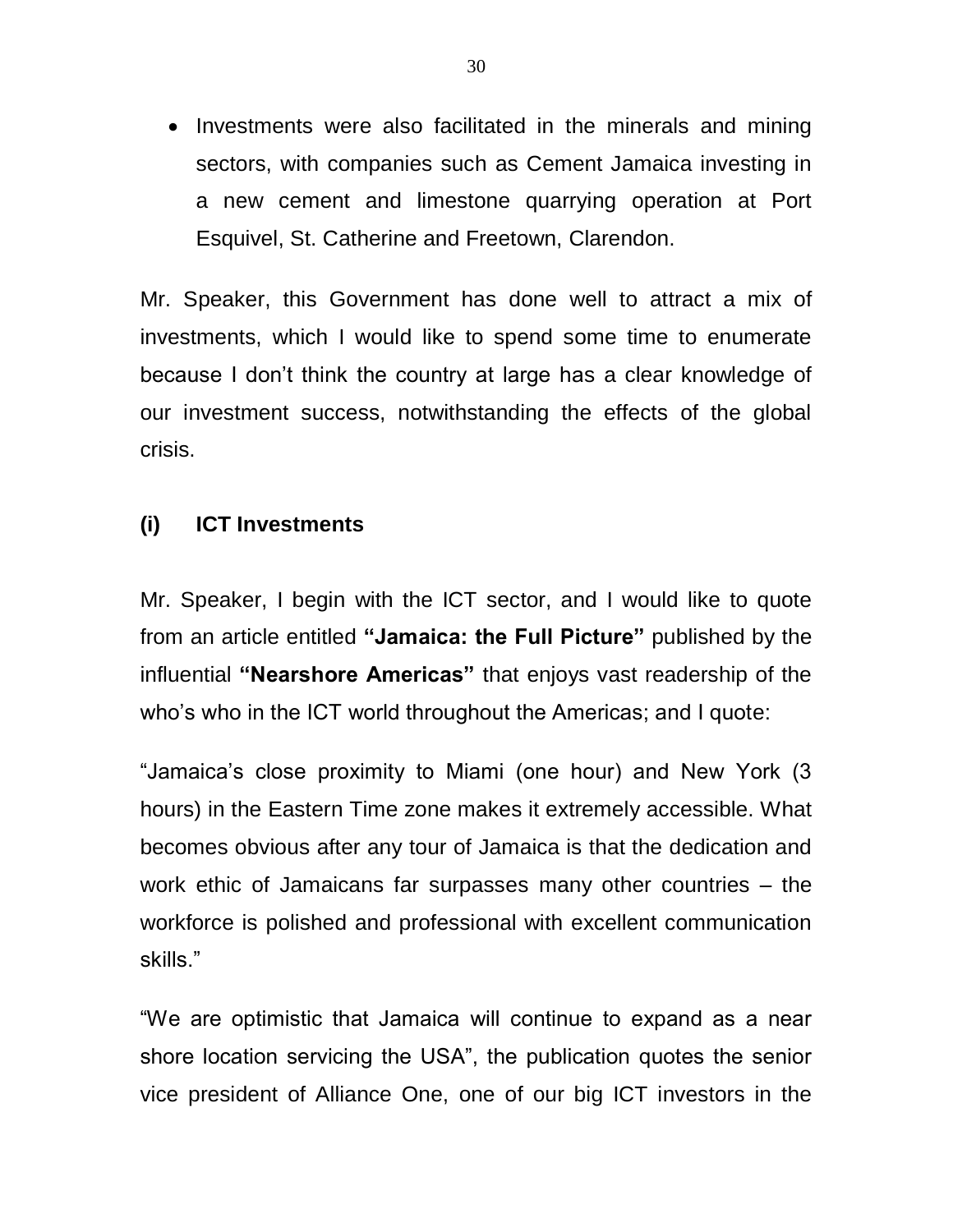Montego Bay Freezone who is seeking to expand his business, as saying: "There have been significant improvements to infrastructure in the country to make this expansion to more inbound call applications viable. There is always potential for Jamaica to increasingly progress its service capabilities to include advanced and complex business process outsourcing (BPO) specialty services."

Mr. Speaker, the point to be made here, is that we are attracting quality ICT investments to Jamaica. Our strategy for attracting investments in the ICT sector is paying off.

Worldwide, spending in the business process outsourcing (BPO) side of the ICT business amounted to approximately \$460 billion in 2007, and is expected to increase to \$680 billion by 2011. The large transnational corporations of the world are seeking to outsource in seven critical business functions: Human Resources (HR), Procurement, Finance and Accounting (F&A), Customer Management, Logistics, Sales and Marketing, and Training.

They are doing so because of mounting pressure to expand their capabilities, drive down costs, and look for new markets as the environment becomes more competitive and buyers more demanding. Jamaica is strategically poised to tap into the lucrative benefits accruing from the developments in the global ICT industry. Today, we are a player at the table.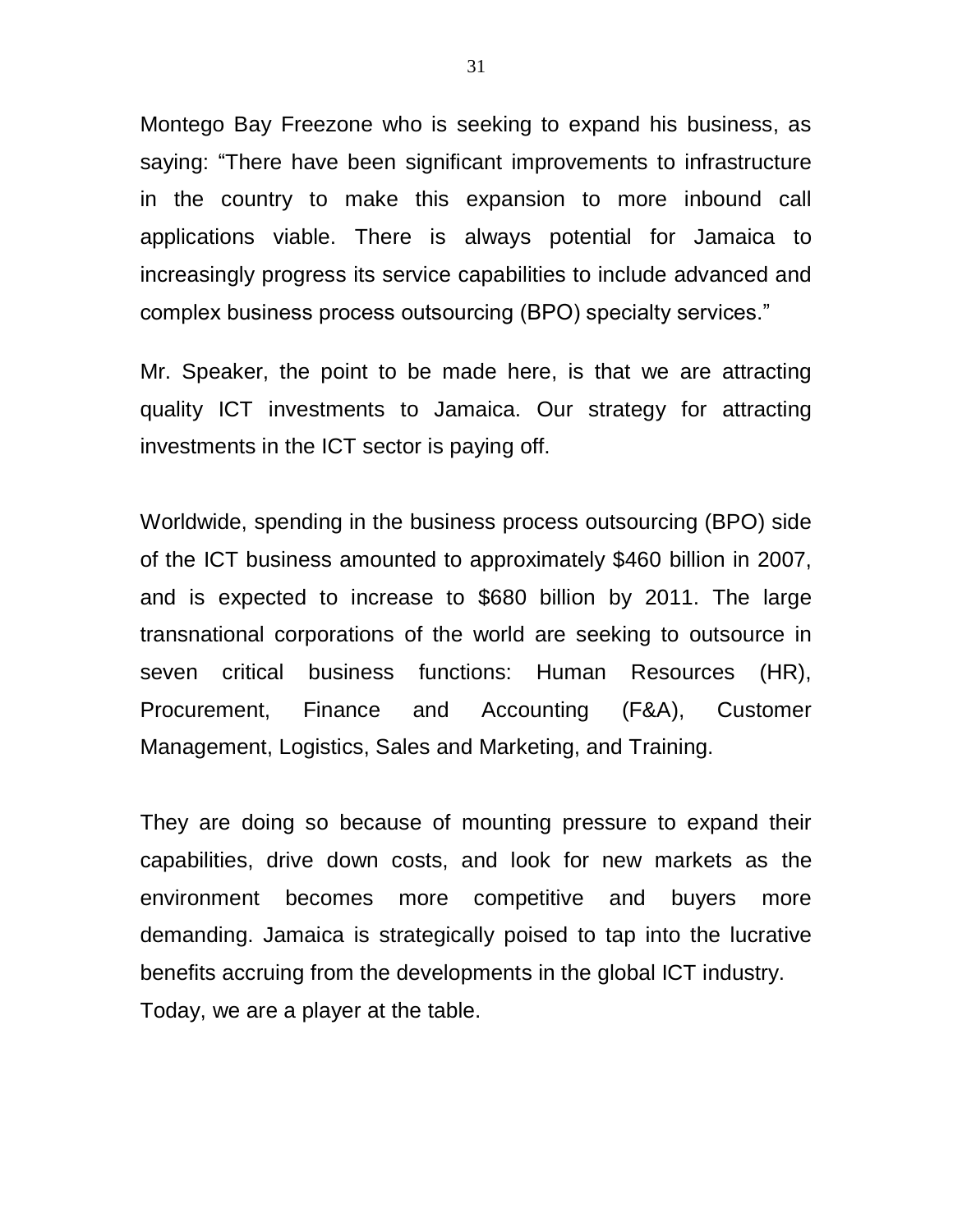Jamaica, and in particular, the fair city of Montego Bay is a blue-chip ICT investment destination. The ICT world is lining up to do business in Montego Bay, and they are doing so, not out of sentiment or because they love our white sand beaches and beautiful sunshine. They are coming to invest in Jamaica because they recognize that we have the necessary policies and regulations, as well as the institutional capacity to ensure the growth and development of one of the fastest growing sectors in the world.

Mr. Speaker, let me hasten to add that the credit for this is not entirely our own, and kudos are due to the Opposition for the efforts they made whilst in Government.

But, Mr. Speaker, I must for the benefit of the people point out to this Honourable House why our strategy for attracting ICT investments over the past 2 ½ years, has been different from the past.

Mr. Speaker, under my watch:

- JAMPRO has executed a strategy of employing market brokers (industry experts) based in our key ICT target markets (USA, Canada, India) to sell our services and broker hard currency deals.
- We refocused on capacity building in the local BPO sector by working directly with existing call centre operators to expand the number of seats and agents they employ.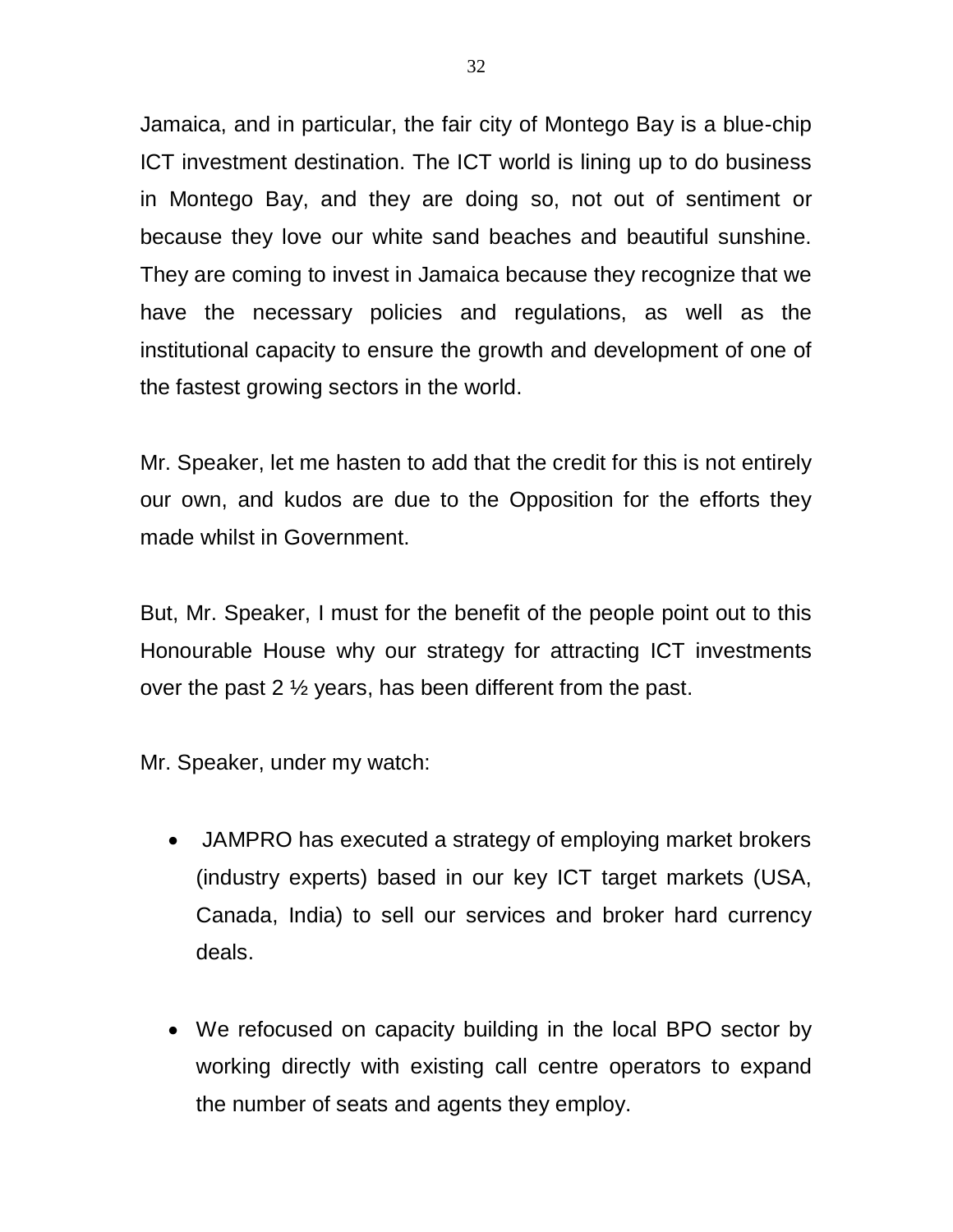Under my watch:

- We focused on linkages, that is, the spin-off employment opportunities from out ICT investment, looking at how Jamaican builders, telecom companies, lawyers, real estate companies, trainers, etc. could benefit from this sector.
- Last year JAMPRO facilitated 18 contracts with a value of nearly \$800 million worth of linkages in the ICT sector. This means that existing ICT companies initiated new contracts worth US\$9 million, putting money directly into the hands of local Jamaicans. This is quite apart from the people they employ.
- We worked actively with existing operators, e.g. helping them to find new real estate to expand or dispose of computers, etc.
- We reviewed competitor countries and our policy environment to ensure our competitive place, whilst becoming more attractive as a location for ICT investments.

What fruits did this bear? How well did our strategy work?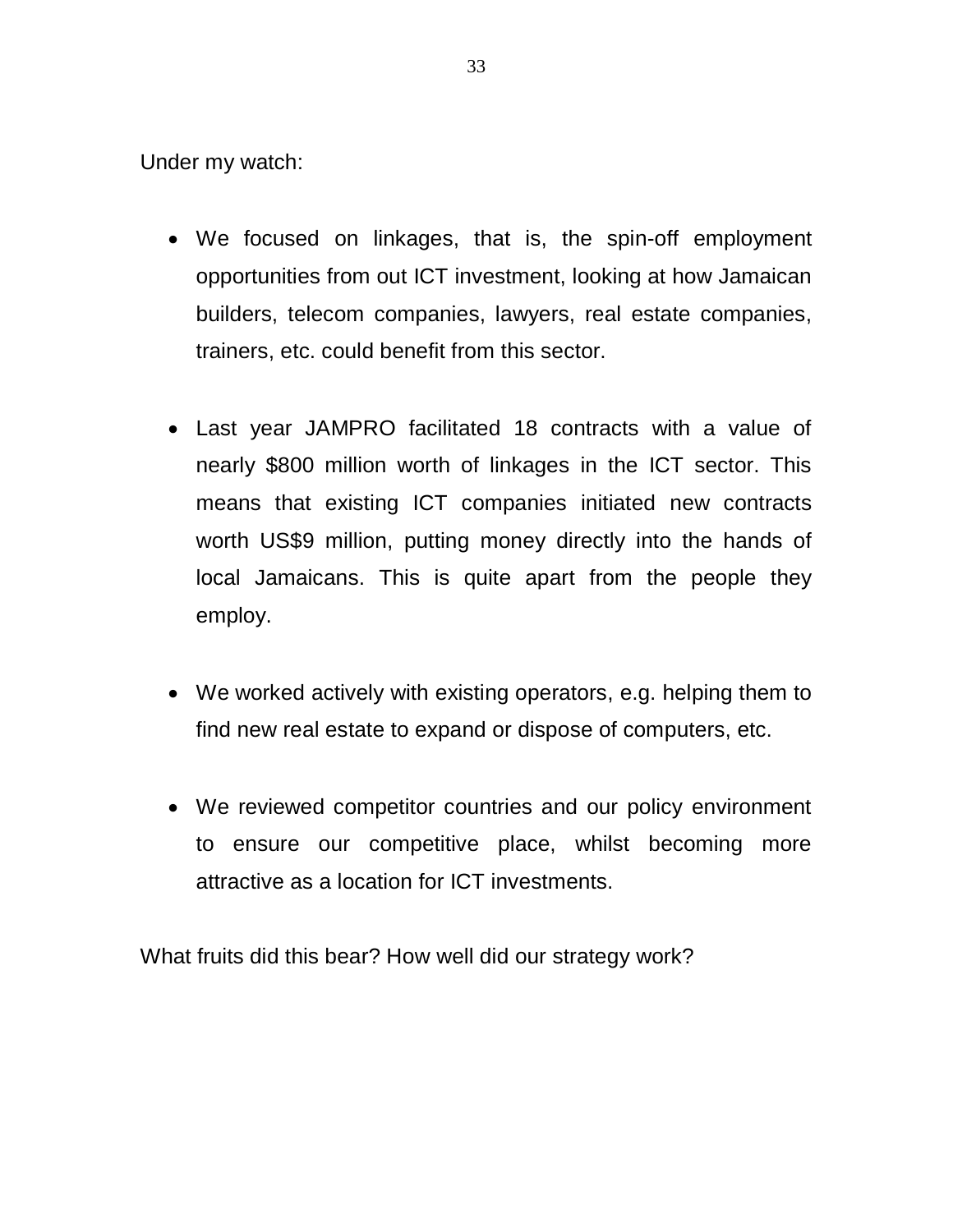- **Overall, we added over 2,100 jobs in the ICT sector and realized capital expenditure to date of nearly J\$500-million in 2009-10.**
- Through JAMPRO, we landed the first new multi-national investment in the BPO sector for the past 5-6 years. This was done via joint-investment with a local/Jamaican medium-sized operator and has the potential to generate 1,500 good quality paying jobs.
- Other new businesses/accounts were established in the areas of debt collection, telecommunications customer support, telesales and lead generation, time share sales, medical help line, advertising/market research and human resource outsourcing.
- Last year JAMPRO helped to create new jobs in the ICT sector simply by connecting local BPO operators with overseas clients or companies who wanted to outsource or sub-contract services to a third party provider. This is a direct commercial brokering service offered by JAMPRO.
- JAMPRO also hosted a number of inward missions with potential clients, real estate developers, and site selection consultants. They all had one common message: Jamaica is a perfect location for outsourcing due to competitive costs and a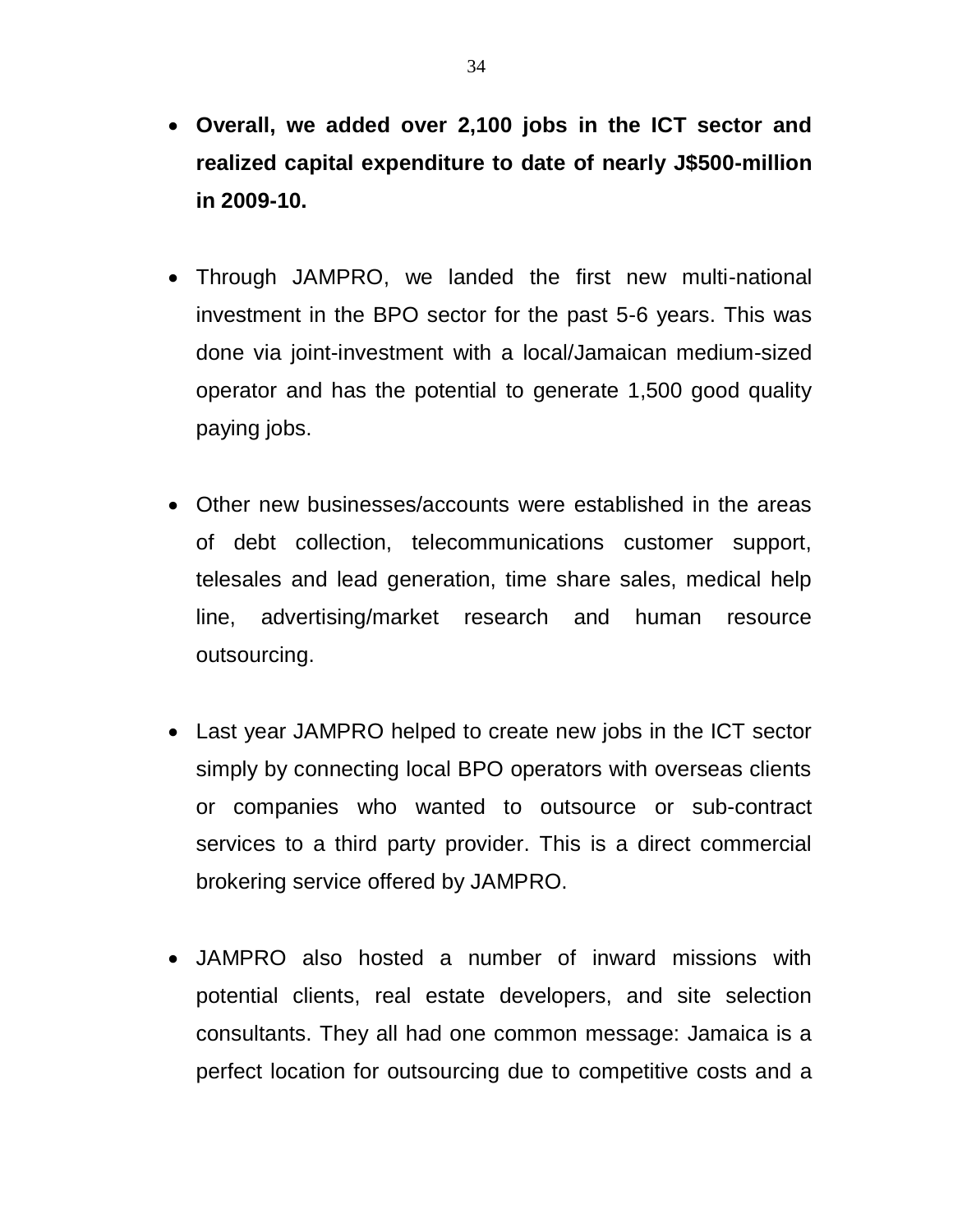highly developed talent pool but we need "more space" to attract new businesses.

- By space we mean ICT-ready built-out space for rent. No new investor is going to wait 9-18 months for space to be built. They will have moved on to another location and opportunity.
- This challenge has created significant opportunity for local investors to seriously consider investing in real estate to provide the well needed space to grow our ICT sector. We need space in Montego Bay, Kingston and St. Catherine.

### **(ii) The Story of MINACS: New Type of ICT Investment**

Mr. Speaker, let me now share in even more practical terms how our ICT investment is working:-

Minacs is a new investment landed during last year, which represents the new type of ICT investments we are looking for. This 28-year old company services Fortune 500 clients in Business Process Outsourcing. They employ 13,000 professionals around the world.

- They chose Jamaica as their newest location due to the high calibre of the Jamaican labour force and our competitive costs.
- In February 2010 they began with 200 debt collection agents.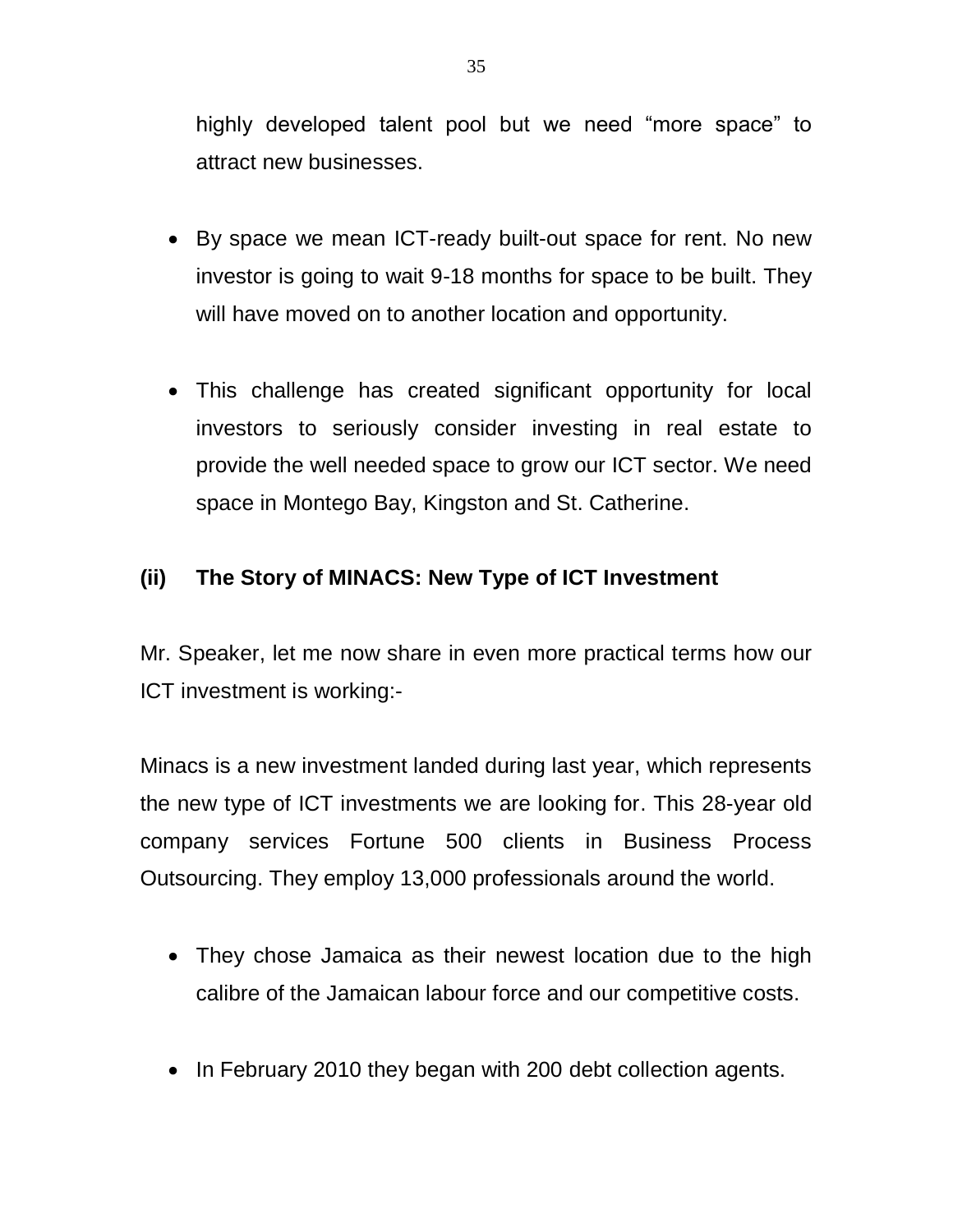- What is noteworthy about this investment is that Minacs also has expertise in finance and accounting functions as well as IT/software development.
- What this means is that there is the opportunity to add many very high quality jobs employing university graduates.
- Jamaica also now has the opportunity to transition into providing back office services to the investment banking sector, which will be a platform of our International Financial Services Centre, IFSC.
- Minacs has the potential to be a 1500 (or more) agent operation.
- Most importantly, Minacs chose to partner with a local operator, using their management expertise and capabilities and proving that we definitely have the entrepreneurial talent required to develop this industry in Jamaica.

### **(iii) Growing existing investments**

#### **a. Teleperformance:**

 One of our largest existing operators, Tele-performance, has been continuously growing and expanding.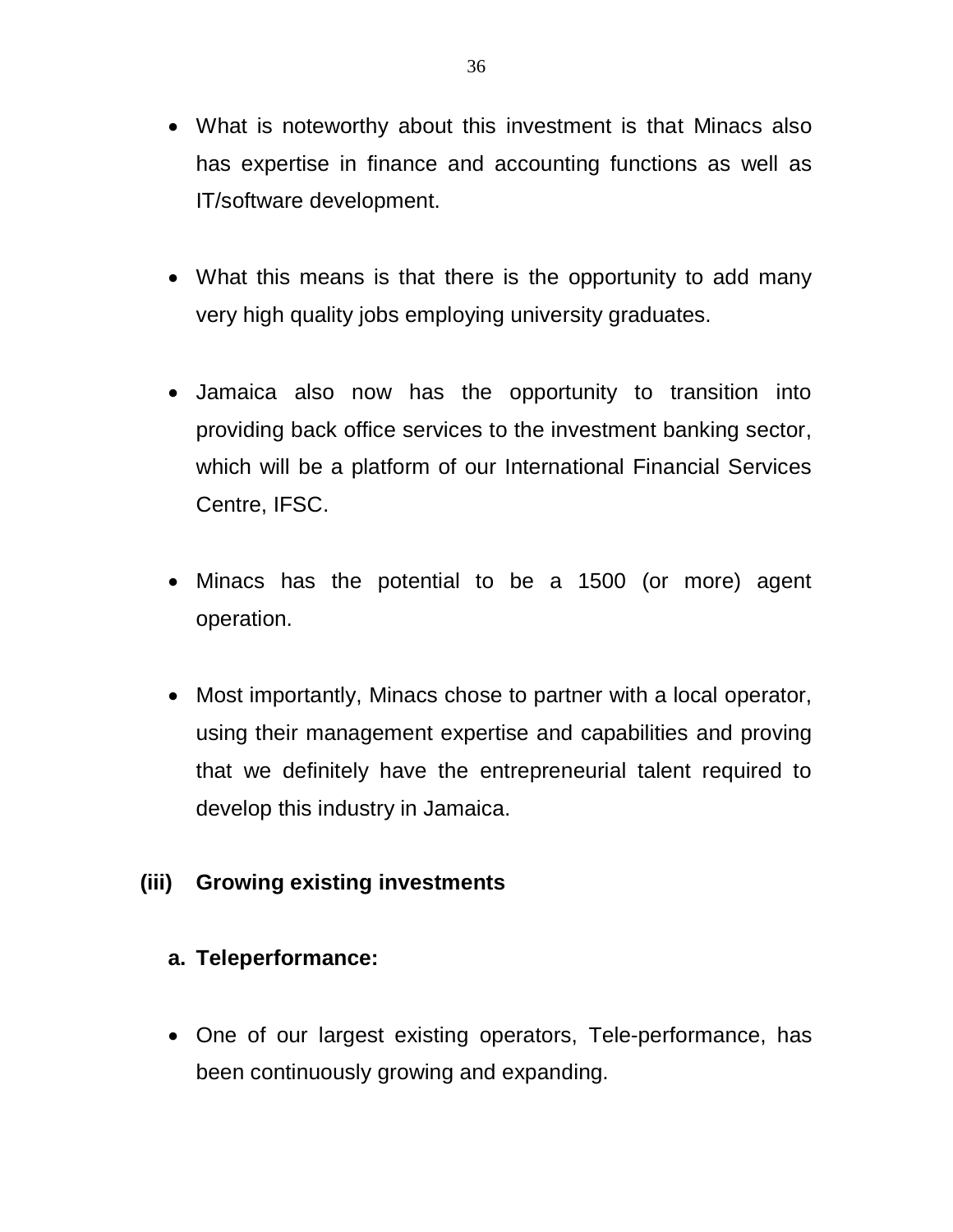- They added 220 new agents between July and August 2009 and will be adding another 500 agents by July of 2010.
- One of our largest existing operators is currently looking for space to expand anywhere between 20,000 to 50,000 square feet. This could translate into as many as 500 new jobs by 2011 from just one operator.
- **b. Vistaprint:**
- Mr. Speaker, it has been publicized in the press this year that Vistaprint acquired 11 acres of land at Fairfield (St. James) in the soon to be developed Barnett Technology Park to build a 90,000 square foot customer support and design centre.
- Infrastructure development is currently underway and Barnett Tech Park will represent the consolidation of Montego Bay as the BPO hub of the Caribbean.

# **What is the approach going forward for the ICT Sector in 2010- 11?**

The overwhelming imperative/thrust for 2010 must be the development of ICT-ready space, using the public-private partnership model.

There is strong private sector interest in the 21 acres at Naggo head for an ICT Park development. We have been approached by a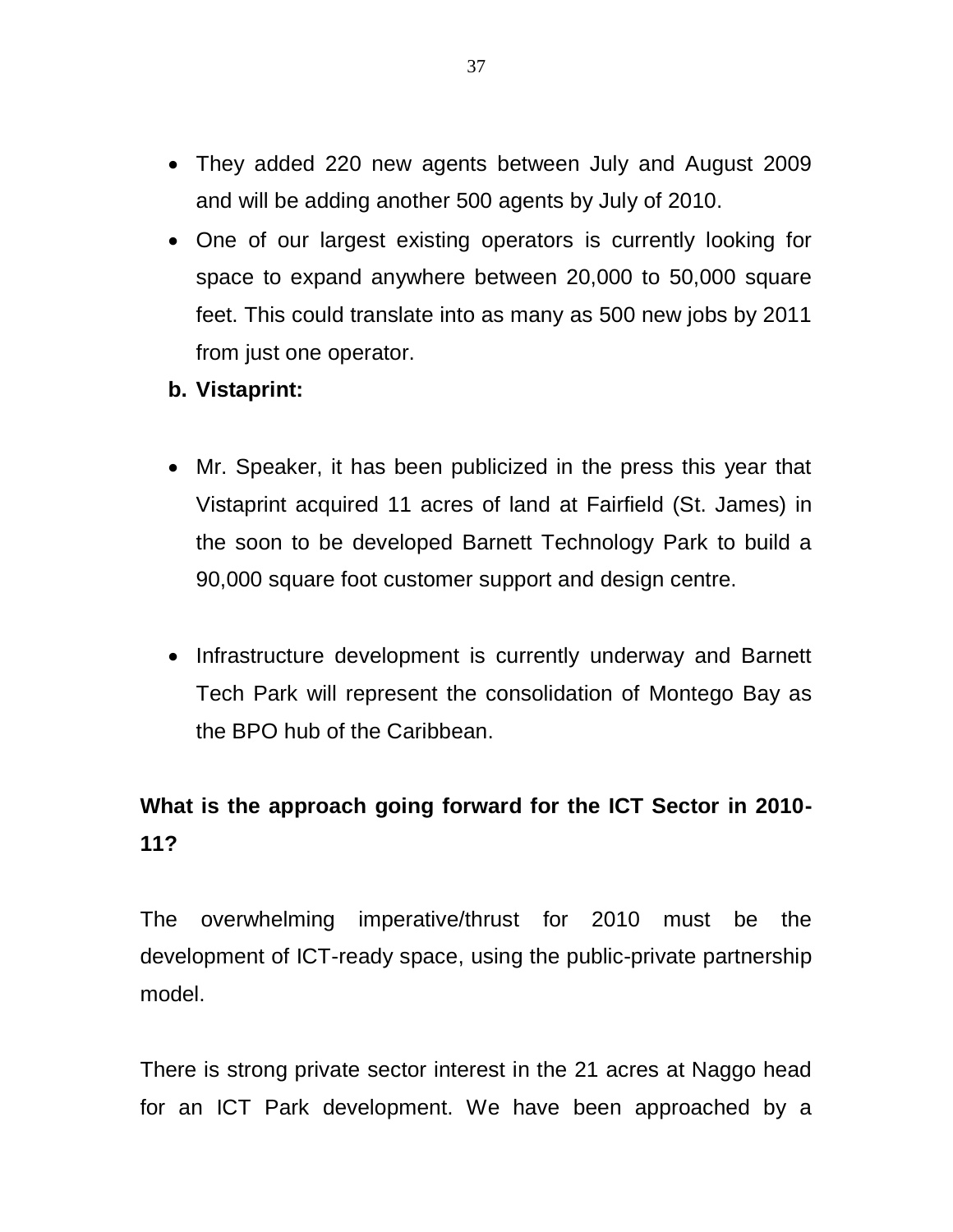consortium, and the Factories Corporation of Jamaica plans to begin procurement procedures to initiate this project in 2010-11.

This is located next to the Caribbean's largest dormitory bedroom community (Portmore) with a highly educated workforce, which is ideal for the BPO sector.

## **(iv) Agro-Industry and Manufacturing Investments**

Mr. Speaker, my support and advocacy of the local manufacturing industry is well known in this House and beyond. I am an unrepentant believer in the ability of this sector to grow, expand and provide this country with the wherewithal to produce our way out of debt and poverty.

But the agro-industrial and manufacturing sectors need new investment. And as a Government, we are stepping up our efforts to attract investments to these sectors because we want to deliver the jobs that manufacturing can bring to communities, especially poor rural communities.

## **(v) Sweet Investment: The Story of Sandy Bay Sweets**

The seaside community of Sandy Bay, Hanover, along the way from Montego Bay to Negril, is one of the rural communities adversely affected since the Jockey International manufacturing plant closed down in 2007.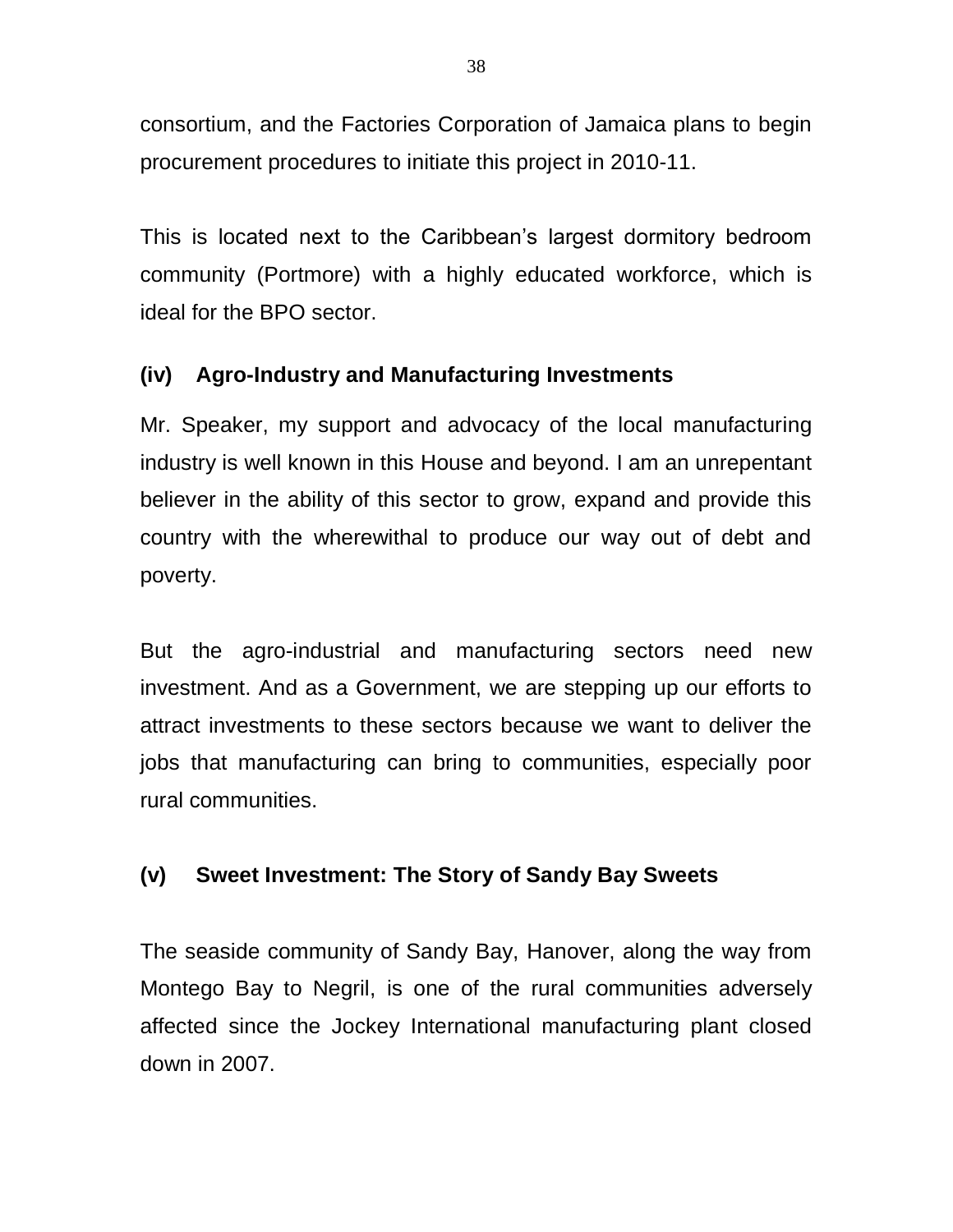For years, this factory was the economic mainstay of the area, from which families derived their livelihood and sent their children to school. When the factory closed, the economic heart was ripped out of the chest of the community.

In assuming office, this Government looked far and wide for a buyer for the Jockey facility. Today, I am pleased to announce that, through the tireless efforts of JAMPRO - **Sandy Bay Sweets -** a part of the US-based Madrona Speciality Foods Group, will open in June 2010 in the old Jockey factory in Sandy Bay, Hanover.

- The capital investment into the economy is US\$1.2 million and this unique investment will create 300 permanent jobs.
- **Sandy Bay Sweets** is a premier manufacturer of specialty foods products, and will manufacture cookie and hard candy to be sold under the "Just Delicious" brand, a product line which was previously made in China.
- **Sandy Bay Sweets** will supply confectionary products, which have been featured on lifestyle media such as the 'Food Network' and 'Better Homes and Gardens', to large American retail entities such as TJ Maxx and Costco.

Mr Speaker, this is a sweet deal not just for the people of Sandy Bay, Hanover, but also for local manufacturers of flour, palettes and corrugated boxes, as well transportation and concessionaire services.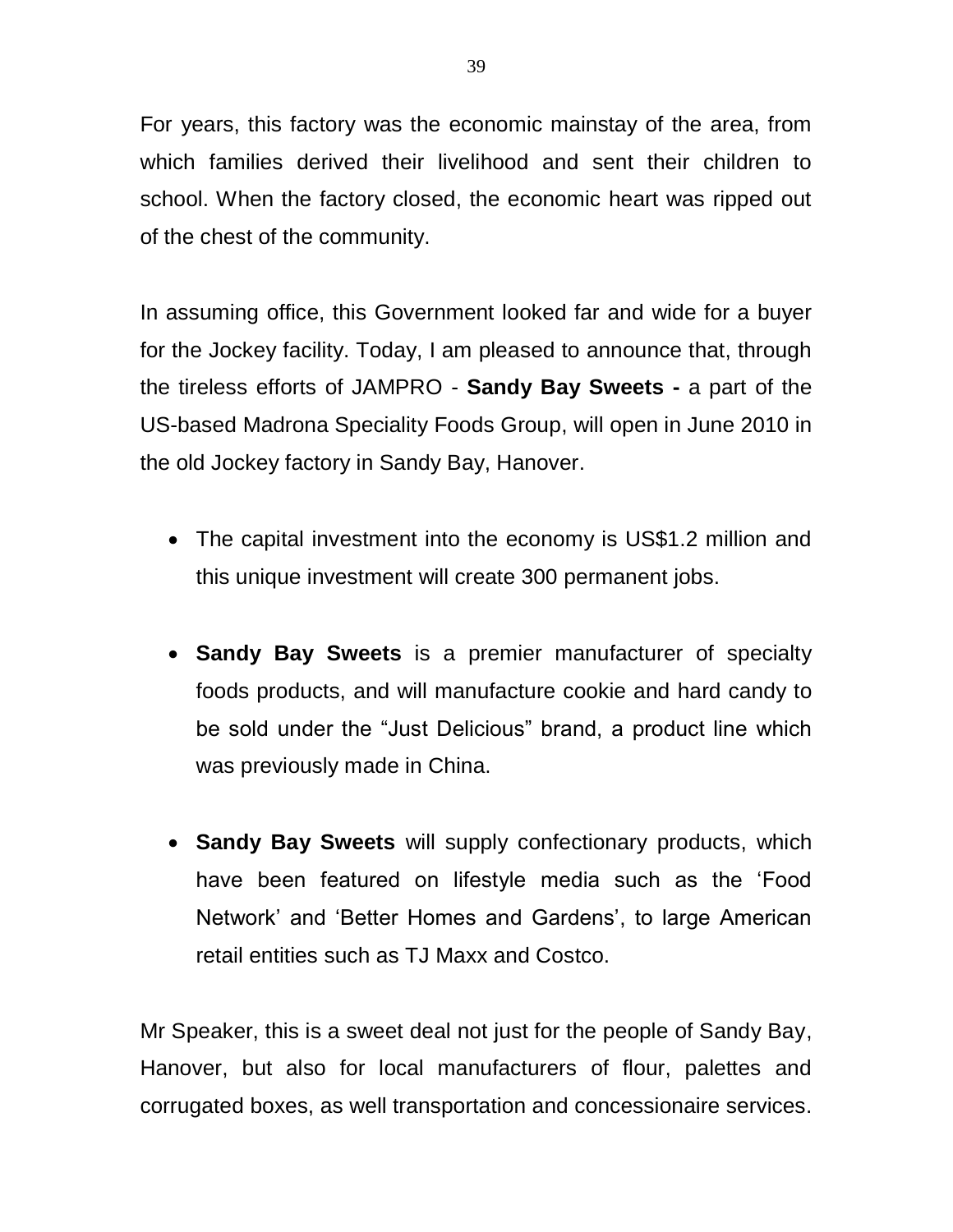This investment will also require the services of custom brokers, freight forwarders, payroll and administrative services and other linkage services that the Jamaican economy can provide. The JAMPRO team is now working actively to create these linkages on the ground to ensure that the Sandy Bay Sweets investors make sweet returns on their investment.

Mr. Speaker, the people of Sandy Bay, Hanover are thankful to their Government today for this investment; and we are happy to have served them well.

### **(vi) Film Investments: the Economic Impact on Portland**

From Sandy Bay in the west to Portland in the east, there are few places in Jamaica, which can lay claim to being as naturally beautiful and diverse as Port Antonio.

This unique quality continues to make it an ideal location for major overseas film projects that engage the local industry and contribute in a significant way to the economy of the town and the wider Jamaica.

• In the past year, film projects, inclusive of music videos, employed 770 people and generated \$292.6 million dollars in the economy.

I would like to single out for special mention the most recent big studio Hollywood movie to have been produced in Port Antonio with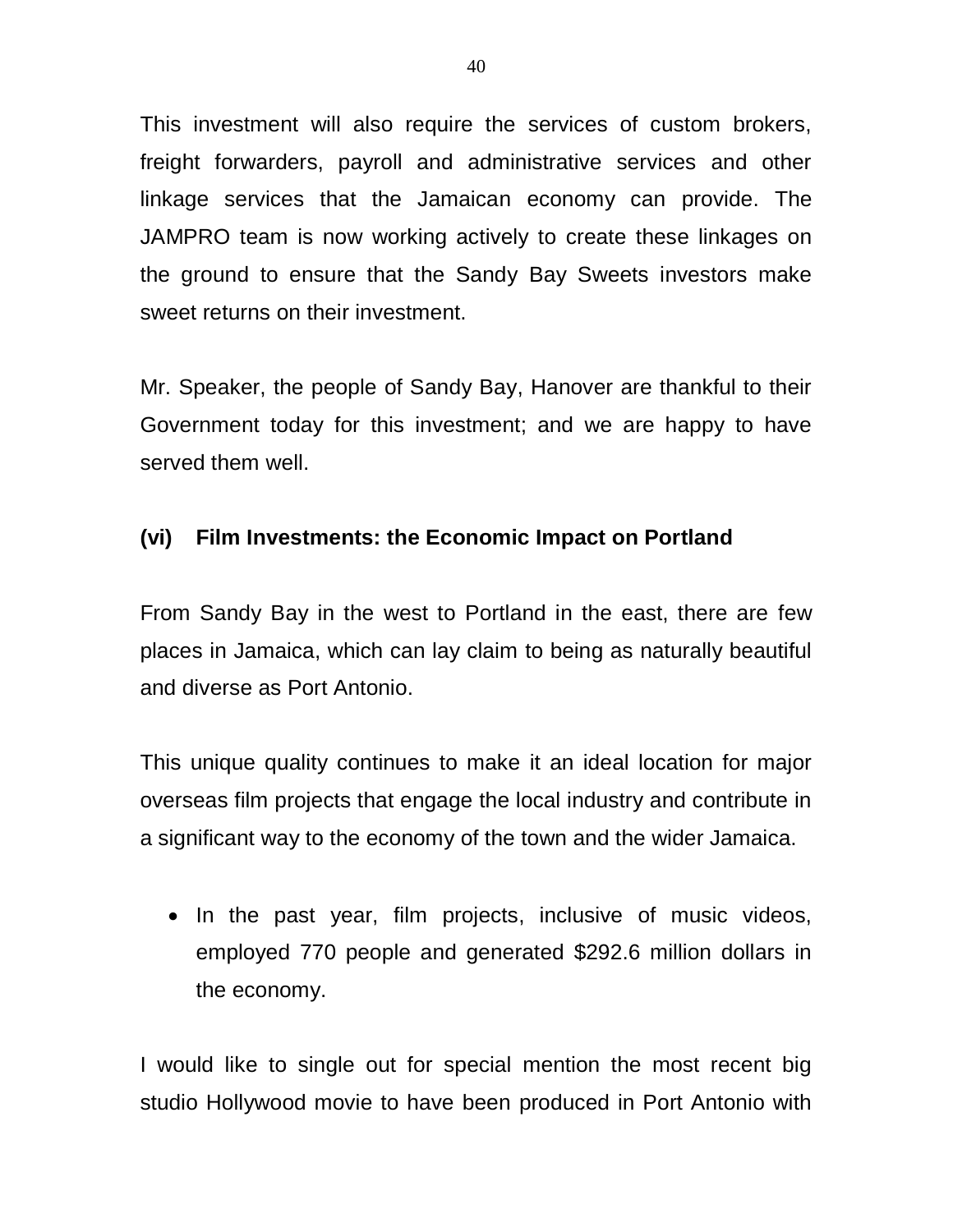Tom Cruise and Cameron Diaz - "**Knight and Day'** – which employed 80 people and spent J\$135 million dollars within a month in the town of Port Antonio.

- Among the beneficiaries were: hoteliers, who experienced 100% occupancy during the filming of the movie scenes, local film producers and their crews of location scouts, cameramen, photographers, lighting and film technicians, set designers, riggers, and support services by caterers, restaurants, drivers, farmers, and the list goes on.
- When a film lands in Jamaica, it has a major economic ripple, creating a film economy that an important town like Port Antonio understands very well.

For the town of Port Antonio and other scenic and urban locations all over Jamaica, JAMPRO and the Jamaica Film Commission will continue to market and promote Jamaica as a 'Filmmaker's Paradise'.

Recently, the Jamaica Film Commission's creativity and distinctive flair in marketing the island as an attractive film location was celebrated with the runner-up award for Best Theme Booth at the Association of Film Commissioners International (AFCI) Locations Trade Show, held at the Santa Monica Civic Auditorium in Los Angeles, California from April 15 to 17.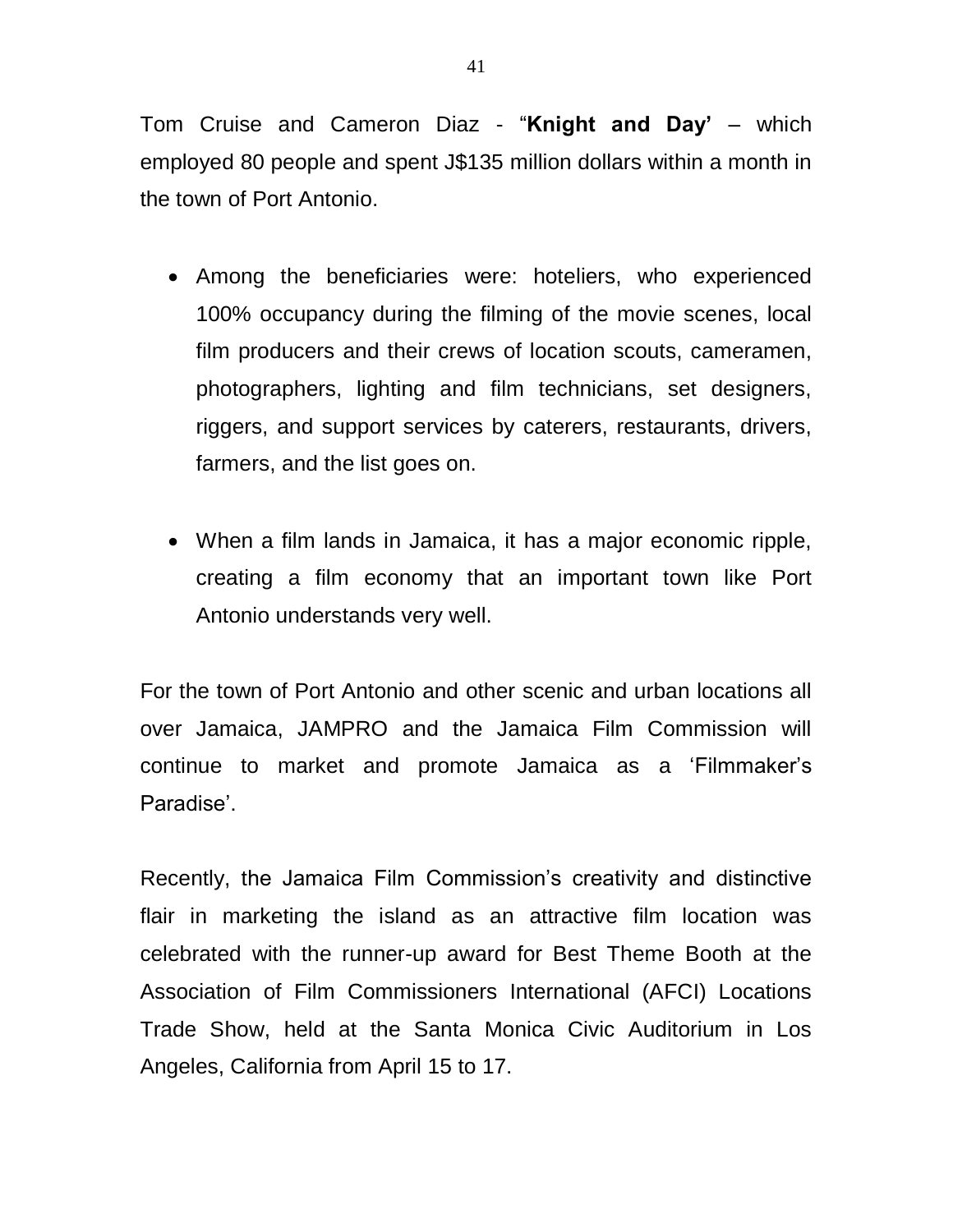The booth's visual display was anchored by a large poster of the landmark film **"The Harder They Come"**, which was directed by Jamaican film legend Perry Henzell. The poster generated quite a buzz among the Hollywood crowd at the event and follows up on the recent celebrations by the American Cinematheque to honour the life and times of Perry Henzell.

In tribute to the pioneering work of Perry Henzell and the industrious men and women who work in Jamaica's film industry, the Ministry and the Film Commission in JAMPRO, will work to establish a modern film policy that seeks to enhance our ability to compete with other locations for films.

## **(vii) Breaking New Investment Frontiers: The International Financial Services Centre (IFSC)**

Mr. Speaker, the Government has identified the financial services sector as a priority area for development in this fiscal year. Work on the International Financial Services Centre (IFSC), started as far back as 2004 and it is hoped that the establishment of this Centre will occur during this fiscal year.

Mr. Speaker, the size of the global offshore financial sector is estimated to be between \$5 trillion and \$7 trillion with approximately 80 jurisdictions that offer these services worldwide. Notwithstanding, offshore financial services experts have highlighted the opportunities for Jamaica, with the centre providing substantial annual recurring revenues for Government from statutory fees, etc. estimated at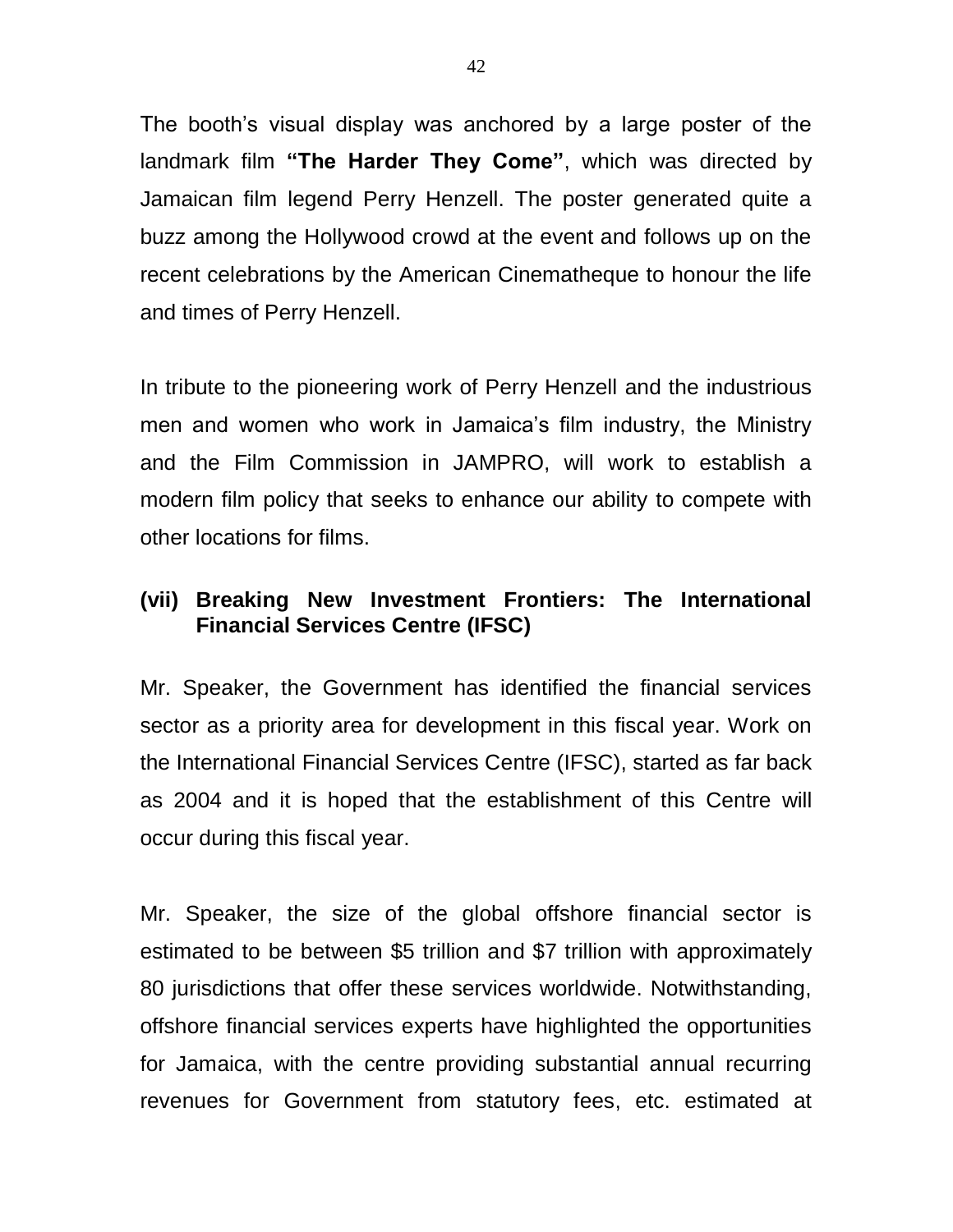US\$30m - \$300m and the prospect of creating substantial job opportunities for thousands of local professionals in the fields of administration, legal, accounting/auditing and financial services.

## **(viii) On-going work**

- An evaluation of Jamaica's ability to position itself competitively in this industry and to identify Jamaica's possible product offerings/options for a Jamaican IFSC is currently underway. A comprehensive preliminary report has already been submitted and is being reviewed by a committee established to oversee the implementation of Jamaica's international financial services centre.
- Work will also be undertaken to review our double taxation treaties. This will be done to determine their relevance in the current environment and whether they need to be renegotiated, so as to support the attractiveness and development of the IFSC.
- A draft bill to establish the statutory body for the development and promotion of Jamaica as a centre for international financial services has been referred to the Attorney-General's office for legal opinion. It is hoped that this bill will be passed during the first quarter of the 2010/2011 fiscal year.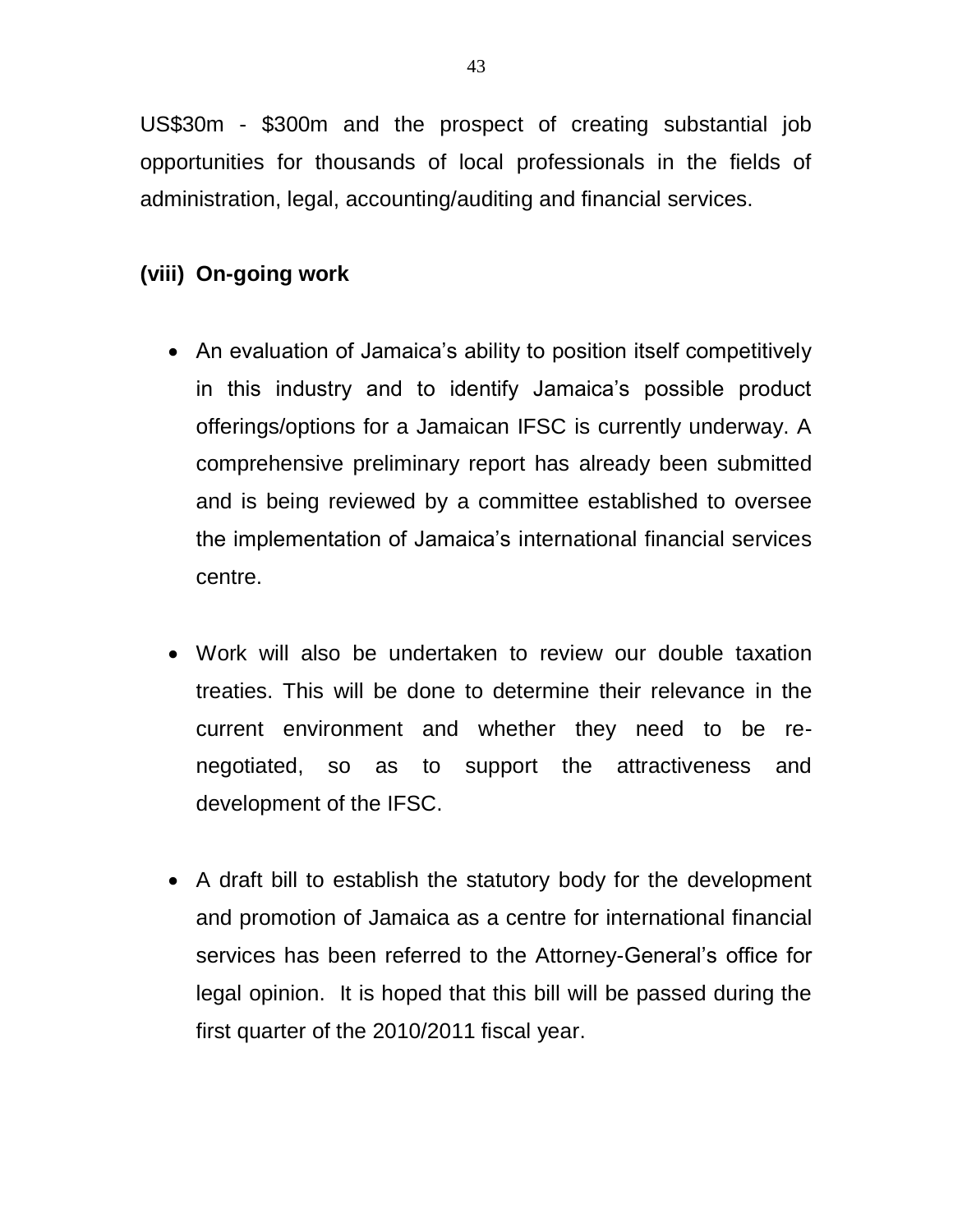# **7.4 Exports – achievements, challenges and opportunities-Implementing the National Export Strategy**

Mr. Speaker, operating within the global trade arena is fraught with many challenges, but we will not be deterred. JAMPRO will press on its key role of export promotion, focusing on niche products that have demonstrated the potential for further penetration into existing and new markets.

During the last financial year, the economic and financial crisis and the resultant economic downturn adversely affected demand for goods and services, resulting in a 30% decline in global trade and a 40% decrease in Jamaica's non-traditional exports. However, some sub-sectors have proven particularly resilient during the period under review. Exports of non-traditional "Food" items increased in 2009, from US\$118.7 million to US\$119.5 million. In particular, Cake" rose to US\$13.6 million, "Baked Products" increased to US\$10.8 million and "Other Fruit and Fruit Preparations" grew to US\$6.2 million. In addition, "Beverages and Tobacco (excluding Rum)" increased by US\$3.5 million, relative to 2008.

JAMPRO's clientele has primarily been comprised of exporters of these "recession-proof" non-traditional exports. It is, therefore, no surprise that exports sales facilitated by JAMPRO was J\$3.43 billion as at March 2010, or 98% of the fiscal year target. The organization has committed to focus continued attention on the export of these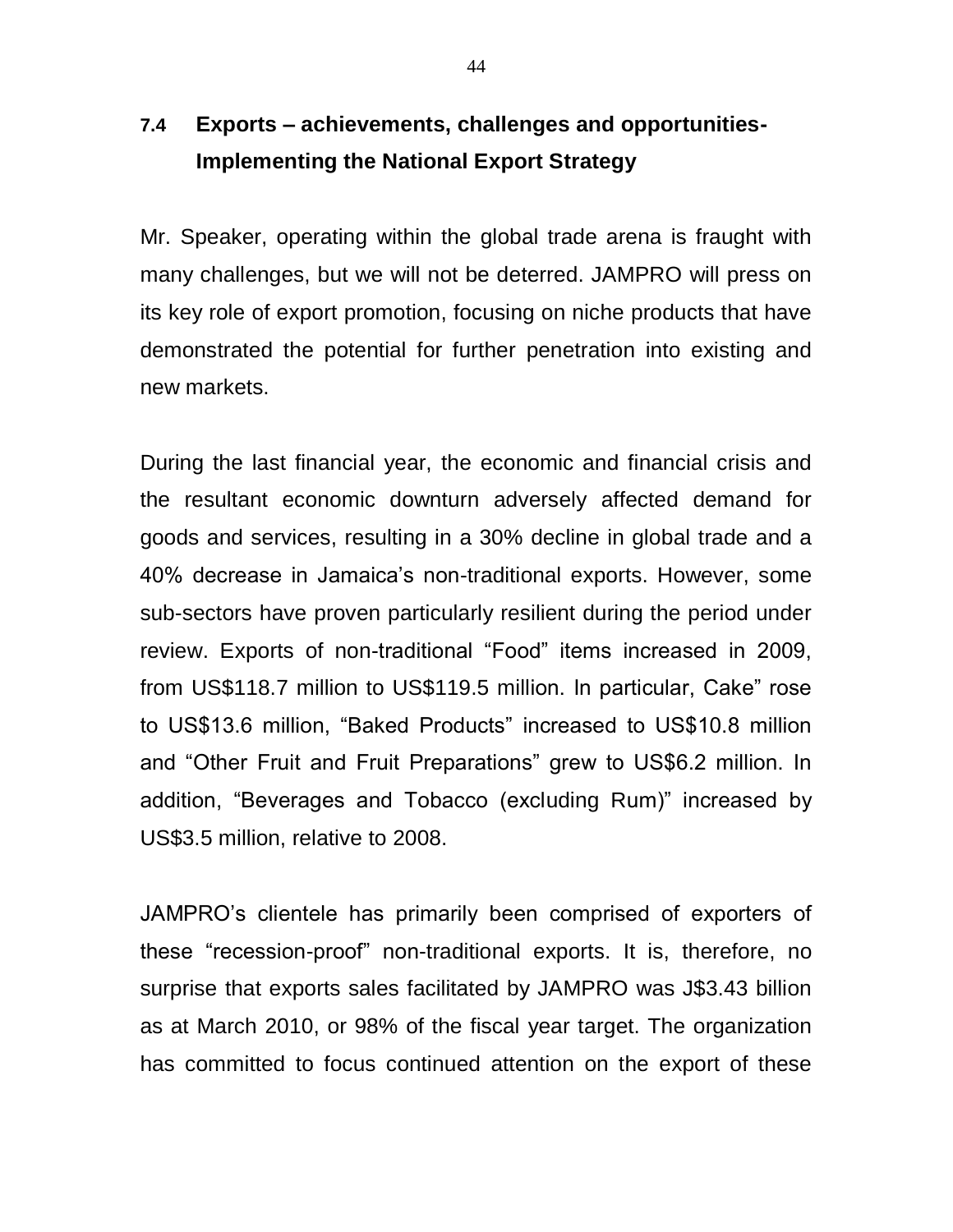and other niche high value products from Jamaica, many of which have been clearly outlined in the National Export Strategy (NES).

The NES Roadmap, which was completed in 2009 and is now being implemented, has not only identified key strategic imperatives or growth sectors for Jamaica but also distills the key challenges faced by our exporters. Some of the cross-cutting sectoral issues include the need for human capital development, innovation and technology, trade facilitation, transportation, financing challenges, to name a few. These and other related challenges will be tackled at the level of the National Competitiveness Council, which will act as an agitator for change and will monitor the implementation of key strategies to overcome the challenges identified.

While traditional countries or regions will continue to be the focus of significant promotional efforts going forward, JAMPRO will build on the work of the NES by conducting ongoing market research to identify the specific local segments within international markets that have the greatest potential for Jamaican niche products. These include markets that have managed to rebound fairly quickly from the impact of the recession, such as emerging markets in Latin America and Europe, and new markets in traditional export countries like the USA and Canada. JAMPRO will also seek to optimize opportunities arising from the trade agreements already in place and those currently being negotiated.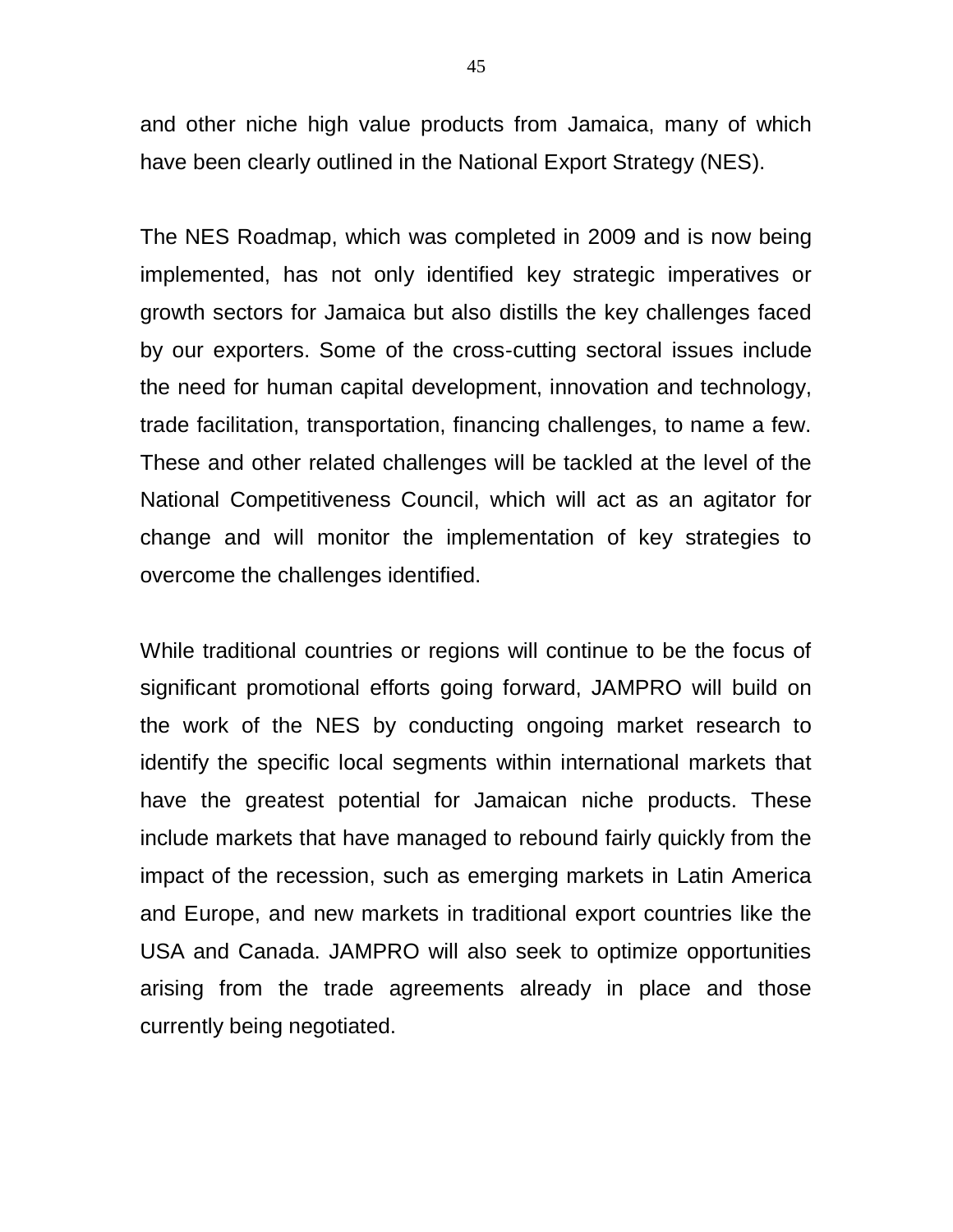#### **Export Development: Bringing New Exporters to Market**

Mr. Speaker, earlier I posed the question concerning the impediments to our export growth. We recognize that growing our exports will require new markets for our export products and services, as well as keen attention to encouraging and facilitating the development of new exporters.

A few weeks ago, I met with a large contingent of manufacturers and exporters to discuss the challenges facing them and to work at finding common solutions to boost their production and export of products and services. The challenges were many and varied. But one of the recurring themes was the need for support in global markets. This is a matter that this Government has taken seriously and we have been working to put all the systems and refinements in place to give our exporters an edge in the markets where our quality Brand Jamaica commodities compete.

- Key among these refinements is the establishment of a North American Regional Office, staffed by 2 investment and export promotions officers, operating out of Toronto, Canada.
- We selected Toronto as the base of our North American operations, given some of the untapped opportunities in the Canadian market in the context of the upcoming CARICOM/Canada Free Trade and Development Agreement and the wealth of opportunities related to the ICT/BPO sector.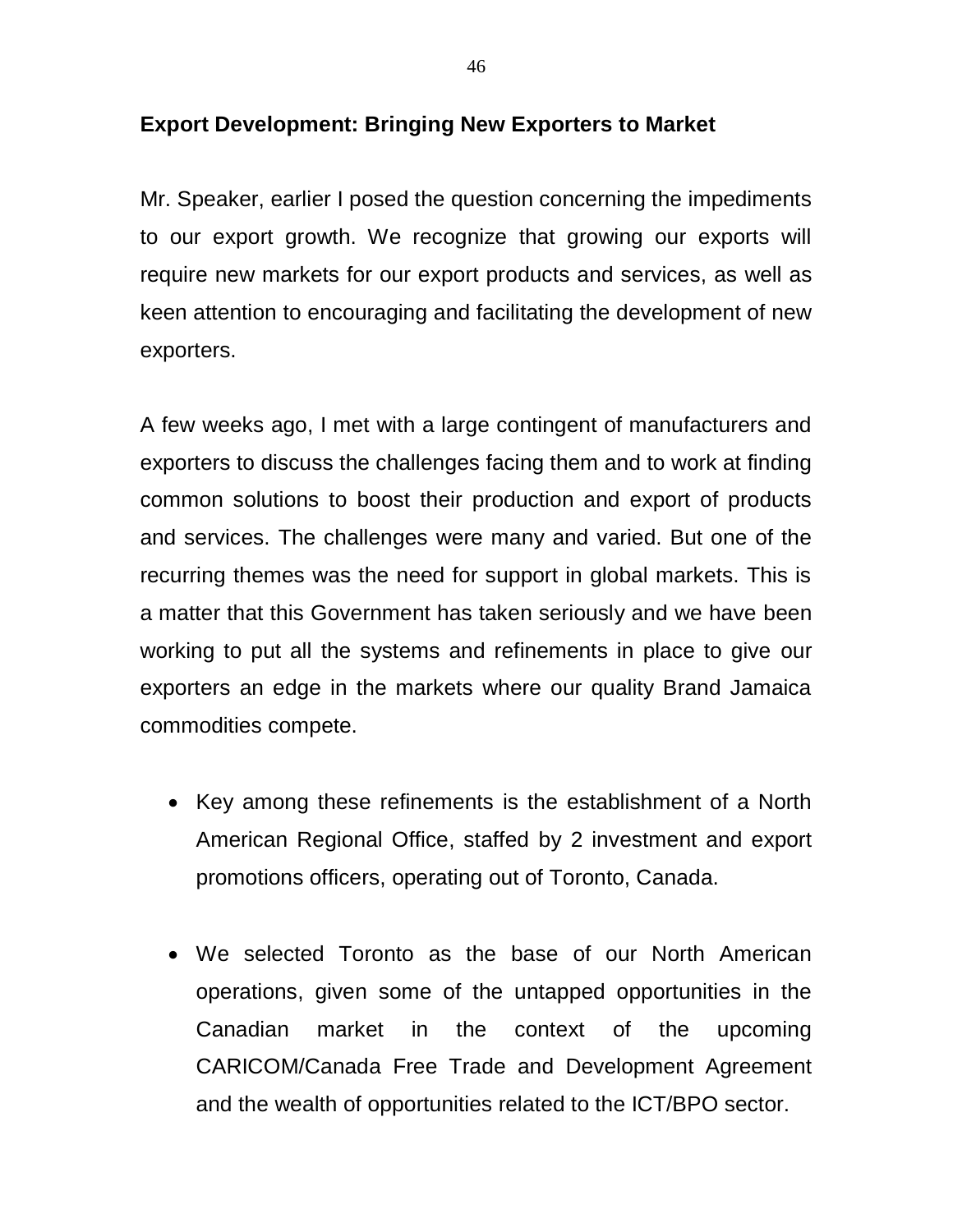- JAMPRO is also restructuring operations in its European Regional Office in London, with a renewed focus on exports, given the expanded market opportunities under the CARIFORUM/European Union Economic Partnership Agreement, as well as the upcoming London Olympics in 2012.
- The creation of new distribution channels in the European market is a critical component to JAMPRO's strategy in FY2010/11.
- And so, the Government took the decision to re-establish the Jamaica Marketing Company Limited (JAMCO), with a view to assisting Jamaican firms to expand exports, in particular, nontraditional exports, through the creation of more distribution channels.
- JAMCO will facilitate and assist small Jamaican exporters to penetrate non-traditional export markets abroad, beginning with the UK. If successful, the company could expand its operations into other European countries, in order to take advantage of the opportunities afforded Jamaica under the CARIFORUM/EU Economic Partnership Agreement (EPA).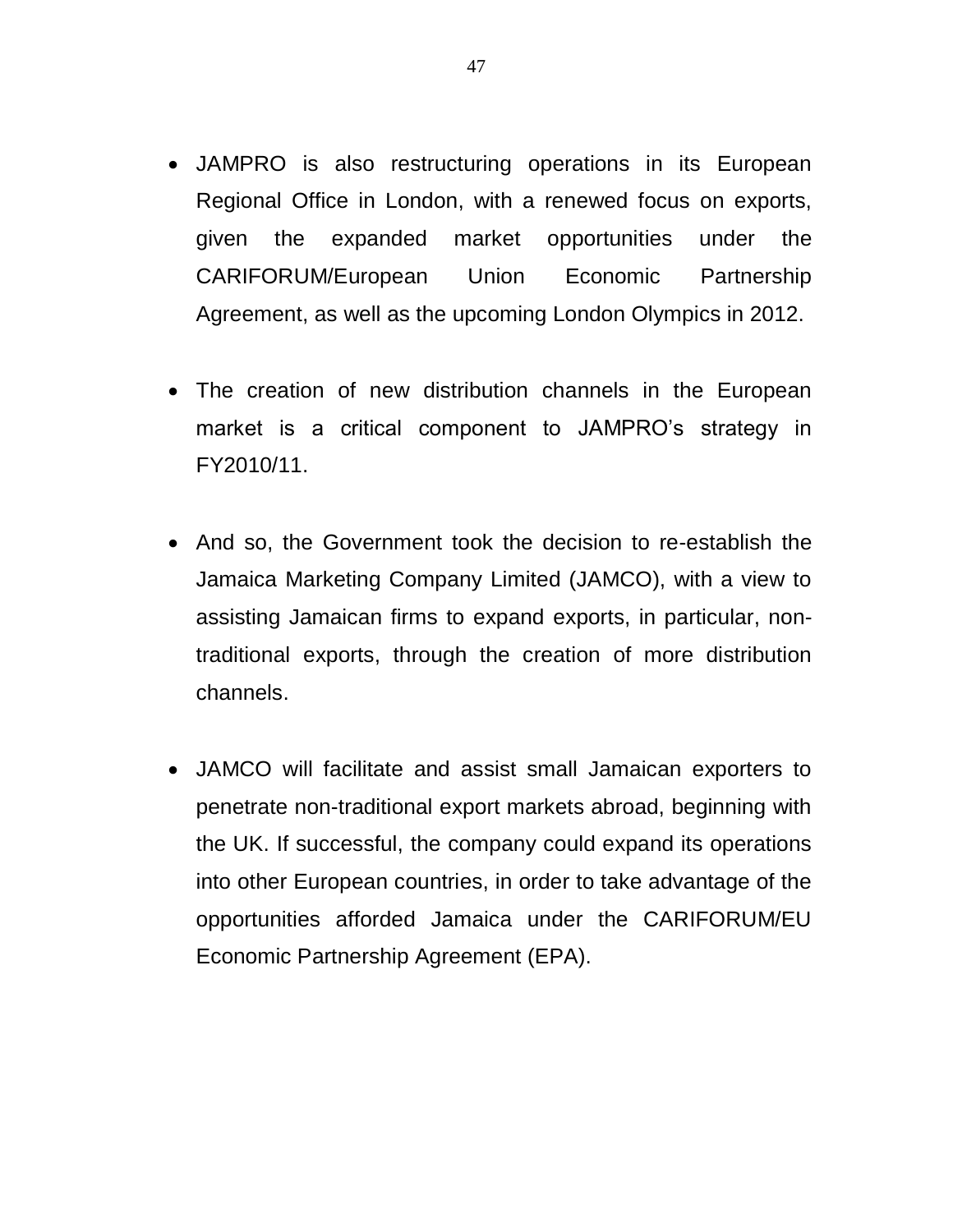#### **8.0 CAYMANAS ECONOMIC ZONE**

Mr. Speaker, last year, I shared with the House the vision for the Caymanas Economic Zone (CEZ), an initiative which has the potential to generate up to 10,000 jobs when implemented. The Ministry has been pursuing a two-pronged approach to the development of CEZ.

- The first prong comprises a logistics hub and manufacturing facilities on the southern-side of the Mandela Highway consisting of between 1,000 and 1,500 acres.
- This phase is led by the private sector, and to that end, the Ministry of Investment, Industry and Commerce signed a Memorandum of Understanding on behalf of the Government of Jamaica with Intercontinental Worldwide Limited on August 25, 2009.
- Since then, Intercontinental Worldwide has held discussions with strategic partners in China, Hong Kong and South-east Asia. Their efforts have resulted in the identification and commitment of an anchor tenant for the Caymanas Economic Zone.
- A major Chinese financial conglomerate has also expressed interest in participating in the project along with several major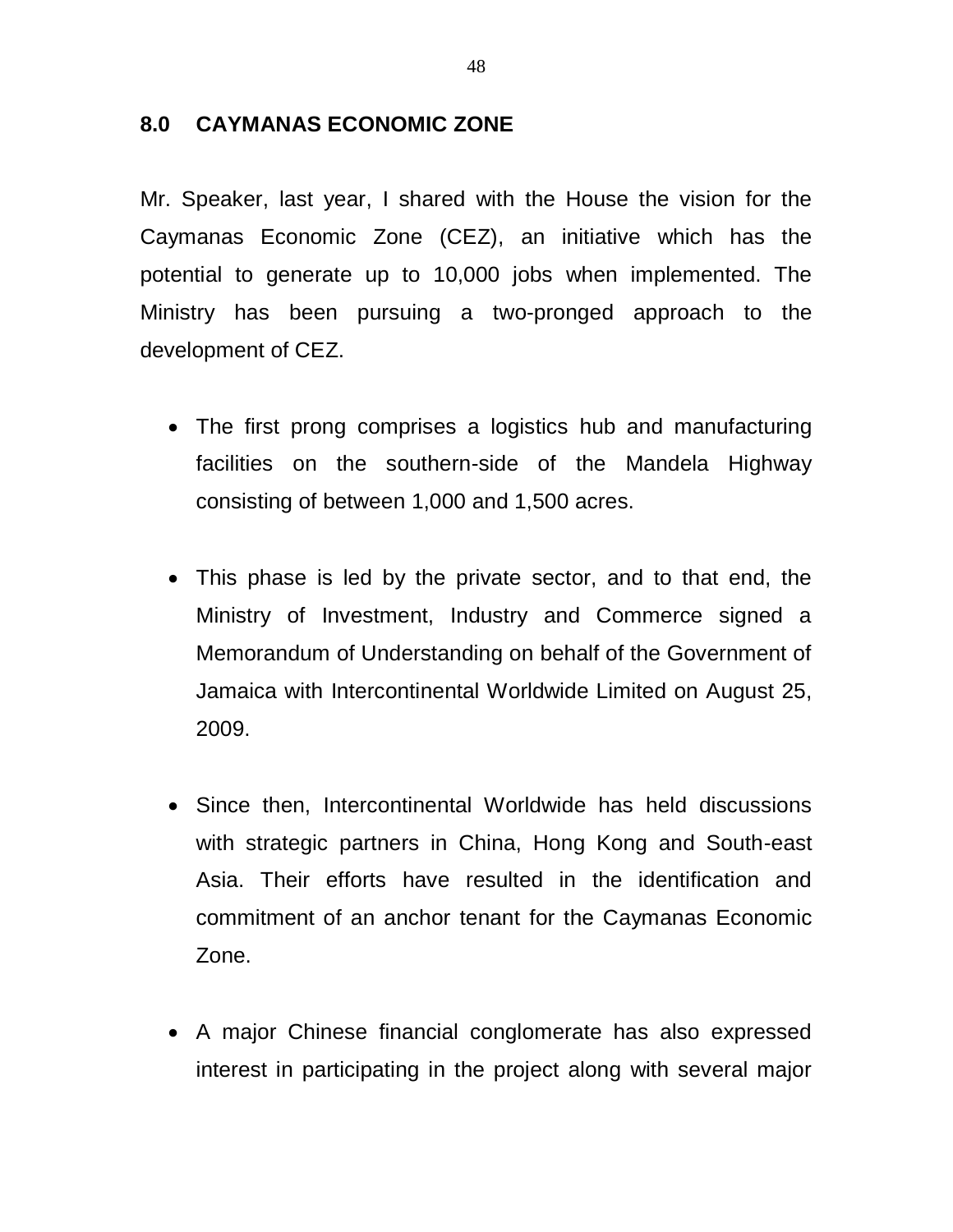manufacturing, processing and trading companies. We are now moving forward to the contractual stage of the process.

Mr. Speaker, the second prong of the CEZ Initiative is Governmentled:-

- The Ministry is spearheading the build-out of a zero emission industrial park on the northern-side.
- There has been overwhelming response from the local private sector to the August 2009 press advertisements inviting 'expressions of interest' in Phase 1 of the CEZ project.
- Based on this response, the parcel (of land) allocated for phase 1 was oversubscribed. We, therefore, expanded the size of phase 1 to accommodate the additional interest.
- A shortlist has been created and having completed the planning and preliminary design, we are about to engage in negotiations with these parties.
- The responsibility for implementing this project has been transferred to the Factories Corporation of Jamaica.

## **9.0 FACTORIES CORPORATION OF JAMAICA**

In terms of factory space provided through the Factories Corporation of Jamaica (FCJ), plans are fairly advanced for the investment of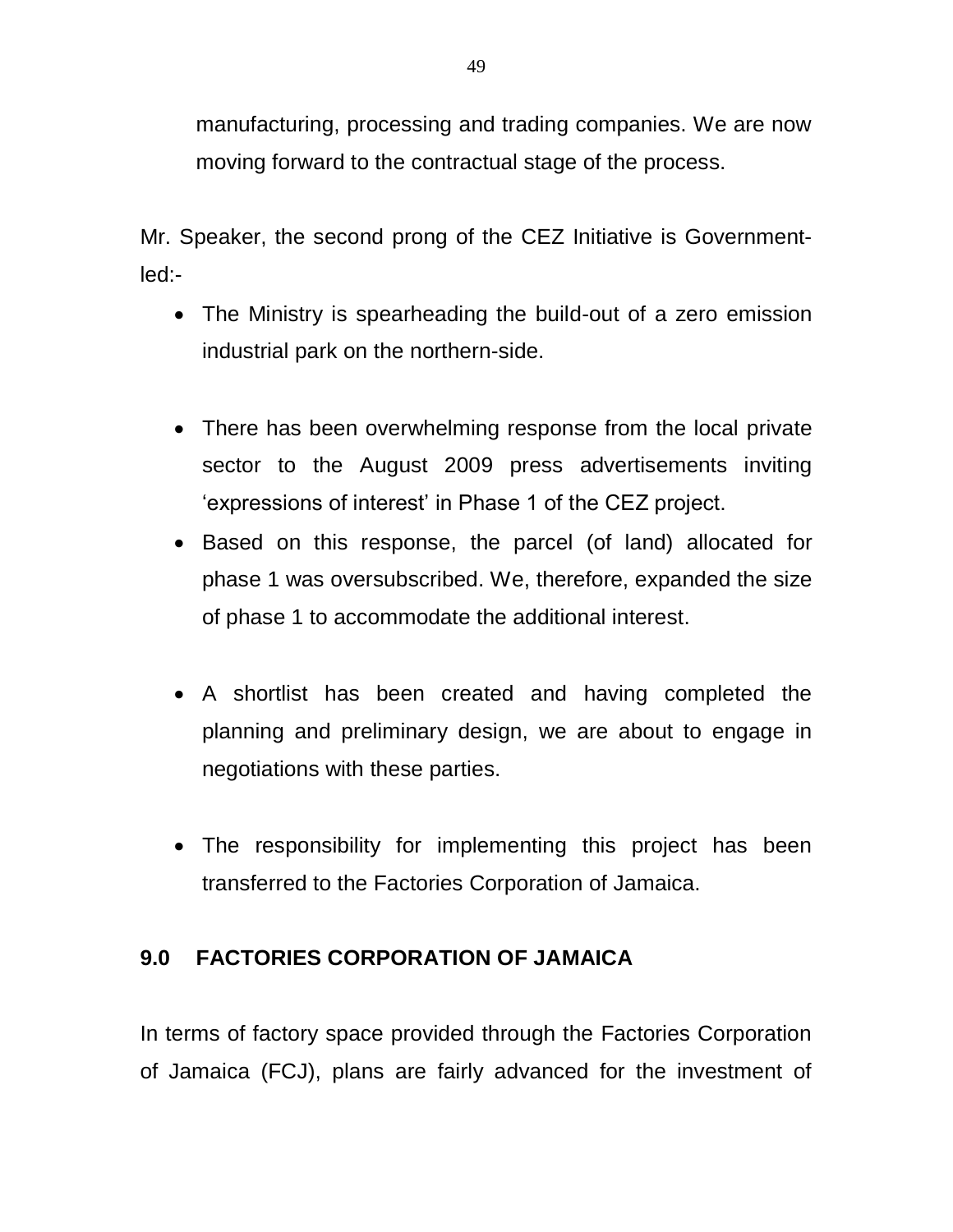\$400 million into the creation of 60,000 sq. ft of factory space for manufacturing at Garmex Free Zone during the 2010/2011 financial year. There are also plans for the investment of another \$700 million to create 100,000 sq. ft. of space for the ICT sector at Naggo Head.

### **10.0 DEVELOPMENT OF DOWNTOWN KINGSTON**

Finally, Mr. Speaker, I would like everyone in this Honourable House to know that contrary to what a few people want to believe, I have always been firmly in support of the development of downtown Kingston. The staff of the Ministry knows that very well. Had we obtained the required space downtown, we would have been there from as early as 2007.

The Ministry, therefore, is pursuing the Government's policy mandate of developing the downtown area. We are fairly well advanced in the process of acquiring five floors of the Air Jamaica building downtown. Once the necessary paper work has been taken care of, we shall be there. We are moving forward.

### **11.0 THE WAY FORWARD**

And, as I stated before, Mr. Speaker, the way forward is not an easy road. The recession is coming to an end, but we still have a far way to go.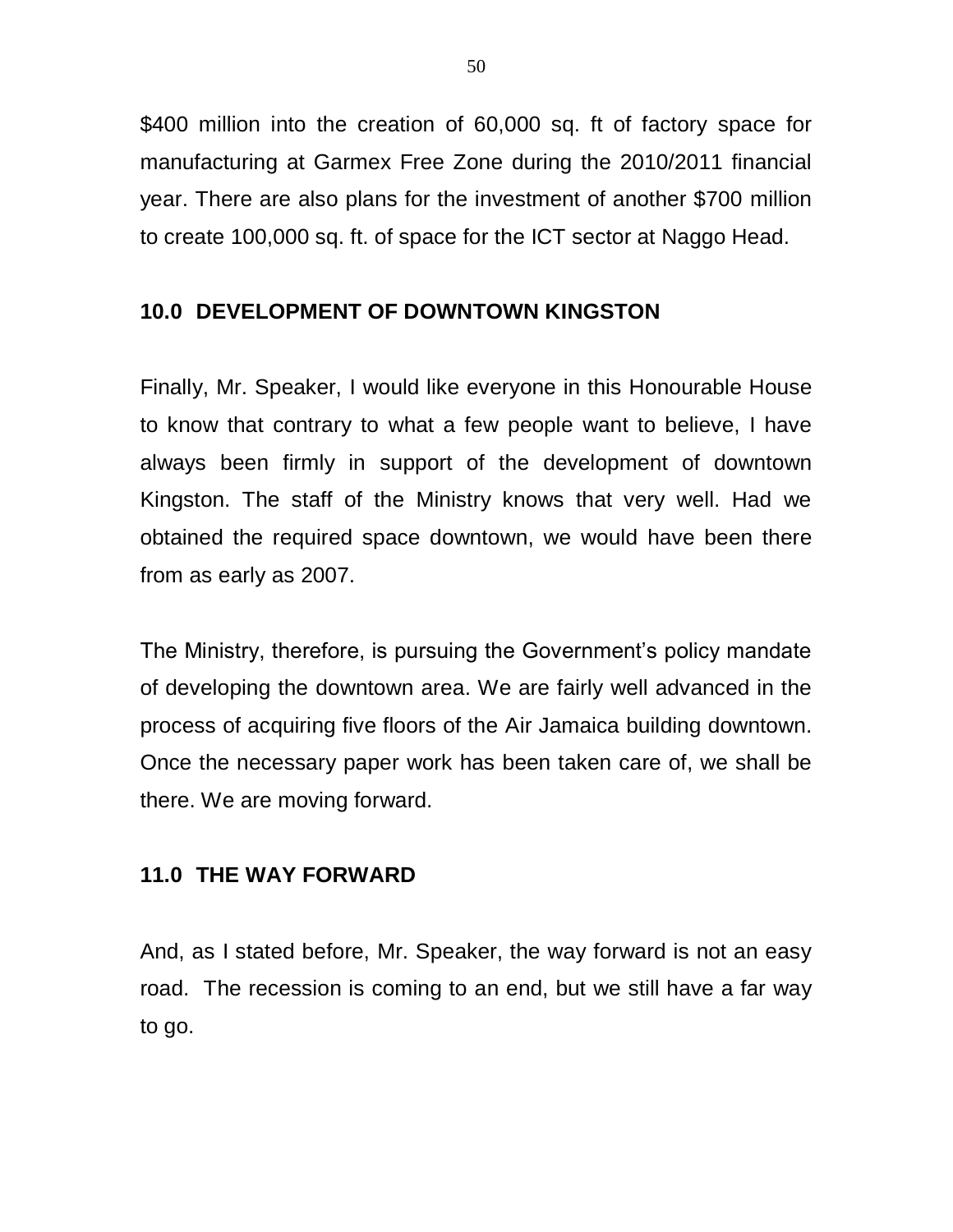#### **In moving forward, therefore, we must:**

- Continue our efforts to remove the barriers to competitiveness and growth in this country.
- Our micro, small and medium sized entrepreneurs and potential entrepreneurs must be supported every step of the way.
- The provision of \$750 million for lending to micro entrepreneurs is a significant move forward not only for the small man, but for the country as a whole.
- Indeed, with the general reduction in the interest rates on loans, now is the time for our private sector businesses to proliferate and expand. We are willing and ready to work with you.
- Through the JBDC, we will continue to provide the necessary handholding, training, technical and business development support for entrepreneurs throughout the length and breadth of Jamaica.
- We will continue, through the new JAMPRO, to strengthen our investment promotion and trade facilitation capabilities, whilst maintaining a targeted approach to foreign direct investments, with job creation being a major objective. This approach has